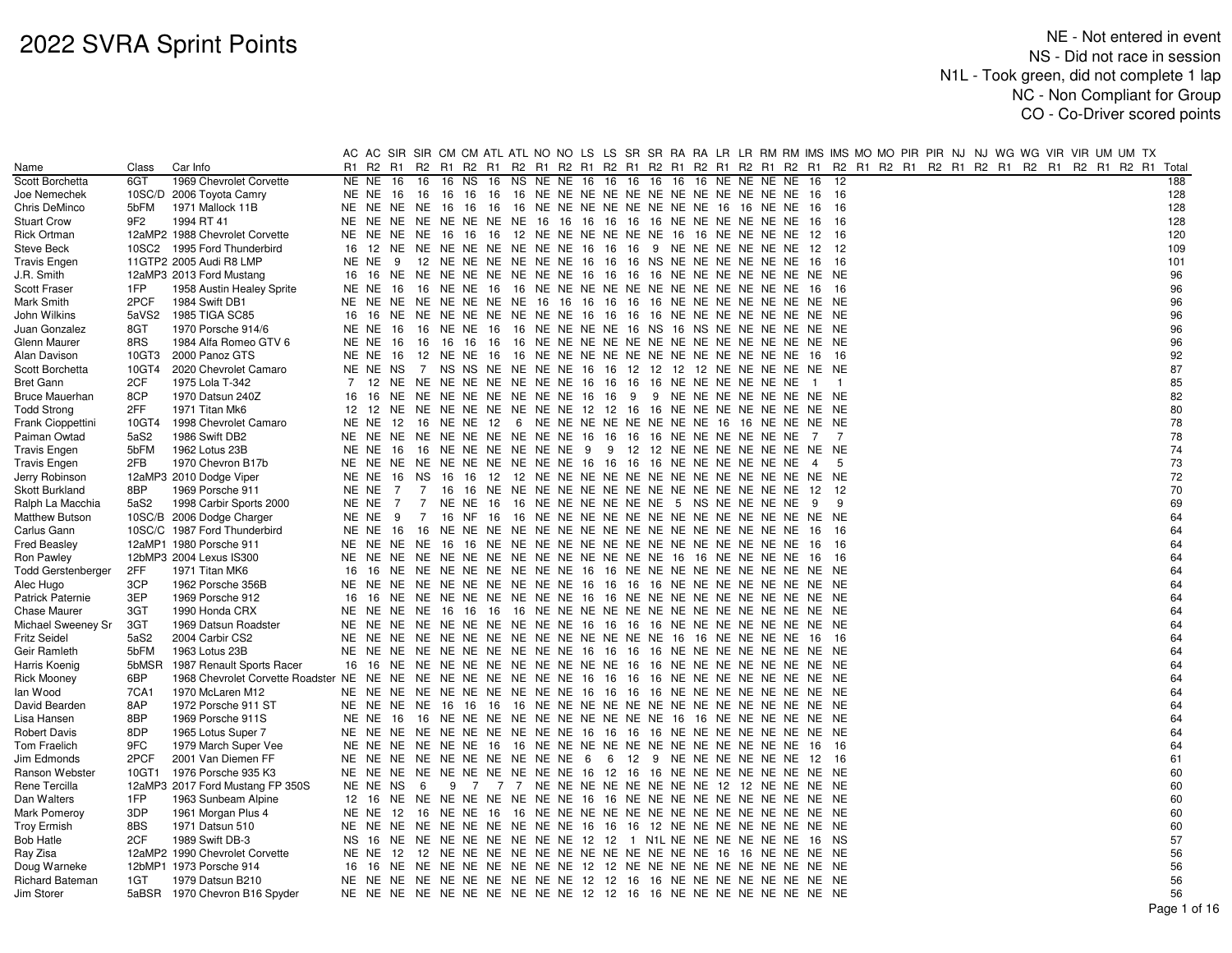|                                      |                   |                                        |                 | AC AC SIR SIR CM CM ATL ATL NO NO LS LS SR SR RA RA LR LR RM RM IMS IMS MO MO PIR PIR NJ NJ WG WG VIR VIR UM UM TX |                |                                                             |  |  |                                    |  |  |  |     |                |  |  |  |                                                                                                 |  |              |
|--------------------------------------|-------------------|----------------------------------------|-----------------|--------------------------------------------------------------------------------------------------------------------|----------------|-------------------------------------------------------------|--|--|------------------------------------|--|--|--|-----|----------------|--|--|--|-------------------------------------------------------------------------------------------------|--|--------------|
| Name                                 | Class             | Car Info                               | R1              | R2 R1 R2 R1 R2 R1                                                                                                  |                |                                                             |  |  |                                    |  |  |  |     |                |  |  |  | R2 R1 R2 R1 R2 R1 R2 R1 R2 R1 R2 R1 R2 R1 R2 R1 R2 R1 R2 R1 R2 R1 R2 R1 R2 R1 R2 R1 R2 R1 Total |  |              |
| Val Ascencio                         | 8BP               | 1968 Porsche 911                       | 12 <sup>°</sup> | 12 NE NE NE NE NE NE NE NE 16 16 NE NE NE NE NE NE NE NE NE NE NE                                                  |                |                                                             |  |  |                                    |  |  |  |     |                |  |  |  |                                                                                                 |  | 56           |
| Kurt Blasman                         | 8BSL              | 1970 BMW 2002                          |                 | NE NE NE NE NE NE NE NE NE NE 12 16 16 12 NE NE NE NE NE NE NE NE NE                                               |                |                                                             |  |  |                                    |  |  |  |     |                |  |  |  |                                                                                                 |  | 56           |
| Geir Ramleth                         | 9F <sub>2</sub>   | 1982 Ralt RT4                          |                 | NE NE NE NE NE NE NE NE NE NE 16 16 12 12 NE NE NE NE NE NE NE NE                                                  |                |                                                             |  |  |                                    |  |  |  |     |                |  |  |  |                                                                                                 |  | 56           |
| <b>Scott Trevey</b>                  | 9FC               | 1977 Lola T328                         |                 | NE NE NE NE NE NE NE NE NE NE 16 16 12 12 NE NE NE NE NE NE NE NE                                                  |                |                                                             |  |  |                                    |  |  |  |     |                |  |  |  |                                                                                                 |  | 56           |
| Jamey Schuler                        | 9FSV              | 1973 Tui BH3                           |                 | NE NE NE NE NE NE NE NE NE NE 12 12 16 16 NE NE NE NE NE NE NE NE NE                                               |                |                                                             |  |  |                                    |  |  |  |     |                |  |  |  |                                                                                                 |  | 56           |
| <b>Brett Johnston</b>                | 9F3               | 2004 Mazda Pro Mazda                   |                 | NE NE NE NE NE NE NE NE NE NE 6 6 12 12 NE NE NE NE NE NE                                                          |                |                                                             |  |  |                                    |  |  |  | 7   | 12             |  |  |  |                                                                                                 |  | 55           |
| <b>Rick Fraser</b>                   | 1FP               | 1972 MG Midget                         |                 | NE NE 12                                                                                                           | 9              | NE NE 9 12 NE NE NE NE NE NE NE NE NE NE NE NE 12 N1L       |  |  |                                    |  |  |  |     |                |  |  |  |                                                                                                 |  | 54           |
| James Johnston                       | 9F3               | 2004 Swift O14 Atlantic                |                 | NE NE NE NE NE NE NE NE NE NE NE 9 12 1 N1L NE NE NE NE NE NE 16                                                   |                |                                                             |  |  |                                    |  |  |  |     | - 16           |  |  |  |                                                                                                 |  | 54           |
| Doug Radix                           | 1FP               | 1955 Mercedes-Benz 190 SL              |                 |                                                                                                                    |                |                                                             |  |  |                                    |  |  |  |     | 12             |  |  |  |                                                                                                 |  | 53           |
| <b>Bruce Hamilton</b>                | 9F3               | 2001 Swift 014 (MZR)                   |                 | NE NE NE NE NE NE NE NE 16 16 NE NE NE NE NE NE NE NE NE NE 12                                                     |                |                                                             |  |  |                                    |  |  |  |     | -9             |  |  |  |                                                                                                 |  | 53           |
| Ralph Borelli                        | 10SC <sub>2</sub> | 1991 Chevrolet Lumina                  |                 | NE NE NE NE NE NE NE NE NE NE 12 12 12 16 NE NE NE NE NE NE NE NE NE                                               |                |                                                             |  |  |                                    |  |  |  |     |                |  |  |  |                                                                                                 |  | 52           |
| Rob Fuller                           | 8BS               | 1972 Datsun 510                        |                 | NE NE NE NE NE NE NE NE NE NE 12 12 12 16 NE NE NE NE NE NE NE NE NE                                               |                |                                                             |  |  |                                    |  |  |  |     |                |  |  |  |                                                                                                 |  | 52           |
| Kim Madrid                           | 2CF               | 1978 Crossle Formula Ford              | 9               | -9                                                                                                                 |                | NE NE NE NE NE NE NE NE NE NE 12 12 NE NE NE NE NE NE NE    |  |  |                                    |  |  |  | - 3 | 6              |  |  |  |                                                                                                 |  | 51           |
| Jonathan Ornstein                    | 10GT1             | 1991 Oldsmobile Cutlass                |                 | 7 12 NE NE NE NE NE NE NE NE 12 1 9 9 NE NE NE NE NE NE NE NE NE                                                   |                |                                                             |  |  |                                    |  |  |  |     |                |  |  |  |                                                                                                 |  | 50           |
|                                      |                   | 10SC/B 2000 Penske Dodge               |                 | NE NE<br>12                                                                                                        |                |                                                             |  |  |                                    |  |  |  |     |                |  |  |  |                                                                                                 |  | 49           |
| Scott Holley<br>Steve Yarbrough      | 1FP               |                                        |                 |                                                                                                                    |                |                                                             |  |  |                                    |  |  |  |     |                |  |  |  |                                                                                                 |  | 49           |
|                                      | 3CP               | 1971 MG Midget                         |                 | 16 1                                                                                                               |                |                                                             |  |  |                                    |  |  |  |     |                |  |  |  |                                                                                                 |  |              |
| John Nash                            |                   | 1962 Lotus Super Seven-3               |                 | NE NE<br>- 16                                                                                                      |                |                                                             |  |  |                                    |  |  |  |     | $\mathbf{1}$   |  |  |  |                                                                                                 |  | 49           |
| Andrew Moore                         | 3DP               | 1965 MG B                              |                 | <b>NE NE 16</b>                                                                                                    | $\overline{1}$ | NE NE NE NE NE NE NE NE NE NE NE NE 16 16 NE NE NE NE       |  |  |                                    |  |  |  |     |                |  |  |  |                                                                                                 |  | 49           |
| <b>Robert Davis</b>                  | 4AP               | 1961 Ferrari TR61                      |                 | NE NE NE NE NE NE NE NE NE NE 16 16 16 16 NE NE NE NE NE NE NE NE NE                                               |                |                                                             |  |  |                                    |  |  |  |     |                |  |  |  |                                                                                                 |  | 49           |
| <b>Wade Leathers</b>                 | 5aVS2             | 1984 Swift DB2                         |                 |                                                                                                                    |                |                                                             |  |  |                                    |  |  |  |     | $\overline{1}$ |  |  |  |                                                                                                 |  | 49           |
| <b>James Glass</b>                   | 6BP               | 1965 Chevrolet Corvette Roadster NE NE |                 |                                                                                                                    |                |                                                             |  |  |                                    |  |  |  |     |                |  |  |  |                                                                                                 |  | 49           |
| Jeff McKee                           |                   | 10SC/D 2014 Toyota Camry               |                 | NE NE<br>12                                                                                                        |                |                                                             |  |  |                                    |  |  |  |     | - 12           |  |  |  |                                                                                                 |  | 48           |
| <b>Tim Roberts</b>                   |                   | 11GTP4 2007 Lola B07/90                |                 | <b>NE NE 16</b>                                                                                                    |                | 16 NE NE NE NE NE NE NE NE NE NE NE NS 16 NE NE NE NE NE NE |  |  |                                    |  |  |  |     |                |  |  |  |                                                                                                 |  | 48           |
| Jeff Lindstrom                       |                   | 12aMP2 1998 Ford Mustang Coupe         |                 | NE NE 16                                                                                                           |                |                                                             |  |  |                                    |  |  |  |     |                |  |  |  |                                                                                                 |  | 48           |
| Scott Holley                         | 6BP               | 1963 Jaguar XKE                        |                 | NE NE NE NE NE NE 16                                                                                               |                |                                                             |  |  |                                    |  |  |  |     | NS.            |  |  |  |                                                                                                 |  | 48           |
| Scott Graham                         | 6TAS              | 1969 Pontiac Firebird                  |                 | NE NE NE NE NE NE 16 NS NE NE NE NE NE NE 16 16 NE NE NE NE NE NE                                                  |                |                                                             |  |  |                                    |  |  |  |     |                |  |  |  |                                                                                                 |  | 48           |
| Richard Grabowski                    | 8AP               | 1969 Porsche 911                       |                 | 16 16 NE NE NE NE NE NE NE NE NE NE NE 16 NS NE NE NE NE NE NE NE NE NE                                            |                |                                                             |  |  |                                    |  |  |  |     |                |  |  |  |                                                                                                 |  | 48           |
| Dawn Myers                           | 8AP               | 1969 Porsche 911                       |                 | NE NE<br>16                                                                                                        |                | 16 NE NE NE NE NE NE NE NE NE NE 7 9 NE NE NE NE NE NE      |  |  |                                    |  |  |  |     |                |  |  |  |                                                                                                 |  | 48           |
| Tom Linton                           | 2FF               | 1969 Winkelmann WD F1                  |                 | NE NE NE NE NE NE NE NE NE NE 9                                                                                    |                |                                                             |  |  | 9 9 9 NE NE NE NE NE NE 5          |  |  |  |     | -5             |  |  |  |                                                                                                 |  | 46           |
| John Anderson                        | 6AP               | 1969 Chevrolet Corvette                |                 | NE NE NE NE NE NE NE NE NE NE 9 9 16 12 NE NE NE NE NE NE NE NE NE                                                 |                |                                                             |  |  |                                    |  |  |  |     |                |  |  |  |                                                                                                 |  | 46           |
| Normand Biglione Jr                  | 6TAS              | 1970 Ford Mustang Boss                 |                 | 12 16 NE NE NE NE NE NE NE NE 9 9 NE NE NE NE NE NE NE NE NE NE NE                                                 |                |                                                             |  |  |                                    |  |  |  |     |                |  |  |  |                                                                                                 |  | 46           |
| David Nicholas                       | 8BS               | 1968 BMW 2002                          |                 | NE NE<br><sup>7</sup>                                                                                              |                |                                                             |  |  |                                    |  |  |  |     |                |  |  |  |                                                                                                 |  | 46           |
| Nathan Byrd                          | 9F3               | 2008 Elan Mazda Pro                    |                 | NE NE NE NE NE NE 16 16 NE NE NE NE NE NE NE NE NE NE NE NE NE                                                     |                |                                                             |  |  |                                    |  |  |  | - 9 | 5              |  |  |  |                                                                                                 |  | 46           |
| Gordon Johnson                       | 10GT2             | 1991 Oldsmobile Cutlass                |                 | NE NE NE NE NE NE NE NE NE NE 9 12 12 12 NE NE NE NE NE NE NE NE                                                   |                |                                                             |  |  |                                    |  |  |  |     |                |  |  |  |                                                                                                 |  | 45           |
| Jon Miller                           |                   | 12bMP2 1989 Chevrolet Corvette         |                 |                                                                                                                    |                |                                                             |  |  |                                    |  |  |  |     | 12             |  |  |  |                                                                                                 |  | 45           |
| <b>Thomas Turner</b>                 | 1GP               | 1962 Triumph Spitfire 4                |                 | NE NE NE NE NE NE NE NE NE NE 1 12 16 16 NE NE NE NE NE NE NE NE NE                                                |                |                                                             |  |  |                                    |  |  |  |     |                |  |  |  |                                                                                                 |  | 45           |
| Roland Johnson                       | 2CF               | 1978 Crossle 32                        |                 | 16 16                                                                                                              |                |                                                             |  |  |                                    |  |  |  |     | $\overline{1}$ |  |  |  |                                                                                                 |  | 45           |
| David Smoker                         | 2FB               | 1971 Brabham BT35                      |                 | NE NE NE NE NE NE NE NE NE NE 9 12 12 12 NE NE NE NE NE NE NE NE                                                   |                |                                                             |  |  |                                    |  |  |  |     |                |  |  |  |                                                                                                 |  | 45           |
| Robert Gee                           | 6AP               | 1969 Chevrolet Corvette                |                 | NE NE NE NE NE NE NE NE NE NE 6 7 NE NE 16 16 NE NE NE NE NE NE NE                                                 |                |                                                             |  |  |                                    |  |  |  |     |                |  |  |  |                                                                                                 |  | 45           |
| Michael Origer                       | 6AP               | 1969 Chevrolet Corvette                |                 | NE NE NE NE NE NE NE NE NE NE 12 16 1 16 NE NE NE NE NE NE NE NE NE                                                |                |                                                             |  |  |                                    |  |  |  |     |                |  |  |  |                                                                                                 |  | 45           |
| <b>Thomas Simpson</b>                | 9FA5              | 1972 McKee Mk18                        |                 |                                                                                                                    |                |                                                             |  |  |                                    |  |  |  | - 6 | 7              |  |  |  |                                                                                                 |  | 45           |
| <b>Bob Briggs</b>                    | 6GT               | 1969 Chevrolet Camaro                  | 16              | 16 NE NE NE NE NE NE NE NE 12 NS NE NE NE NE NE NE NE NE NE NE NE                                                  |                |                                                             |  |  |                                    |  |  |  |     |                |  |  |  |                                                                                                 |  | 44           |
| Kyle Blasman                         | 8BSL              | 1970 BMW 2002                          |                 | NE NE NE NE NE NE NE NE NE NE 16 NS 12 16 NE NE NE NE NE NE NE NE NE                                               |                |                                                             |  |  |                                    |  |  |  |     |                |  |  |  |                                                                                                 |  | 44           |
| Alan Schommer                        | <b>NB</b>         | 1999 Mazda MX-5 Miata                  | NE NE           | 16                                                                                                                 |                | 16 NE NE NE NE NE NE NE NE NE NE 5 7 NE NE NE NE NE NE      |  |  |                                    |  |  |  |     |                |  |  |  |                                                                                                 |  | 44           |
| John Mirro                           | 9F3               | 2014 Elan DP08//MZR                    |                 |                                                                                                                    |                |                                                             |  |  |                                    |  |  |  |     | 6              |  |  |  |                                                                                                 |  | 43           |
| Elliott O. Barron                    | 1FV               | 1969 Lynx B                            |                 | NE NE NE NE NE NE NE NE 12 9 NE NE NE NE NE NE NE NE NE NE NE                                                      |                |                                                             |  |  |                                    |  |  |  | -9  | 12             |  |  |  |                                                                                                 |  | 42           |
|                                      | 2CF               | 1979 Crossle 35F                       |                 |                                                                                                                    |                |                                                             |  |  |                                    |  |  |  | - 9 | 9              |  |  |  |                                                                                                 |  | 42           |
| Chris Arrogante                      | 2CF               | 1979 Crossle 32                        | $\overline{4}$  | 3                                                                                                                  |                | NE NE NE NE NE NE NE NE 12 9 7 7 NE NE NE NE NE NE NE NE    |  |  |                                    |  |  |  |     |                |  |  |  |                                                                                                 |  | 42           |
| Christof Jantzen<br>Robert Hutchison | 2PCF              |                                        |                 |                                                                                                                    |                |                                                             |  |  |                                    |  |  |  |     |                |  |  |  |                                                                                                 |  | 42           |
|                                      |                   | 2000 Van Diemen RF00                   |                 | NE NE NE NE NE NE NE NE NE NE 9 12 9 12 NE NE NE NE NE NE NE NE                                                    |                |                                                             |  |  |                                    |  |  |  |     |                |  |  |  |                                                                                                 |  |              |
| Mike Zubko                           | 5bFM              | 1963 Elva MK 7                         |                 | NE NE NE NE NE NE NE NE NE NE 12 12 9 9 NE NE NE NE NE NE NE NE NE                                                 |                |                                                             |  |  |                                    |  |  |  |     |                |  |  |  |                                                                                                 |  | 42           |
| Jon Wactor                           | 8CP               | 1970 Porsche 914-6                     |                 | NE NE NE NE NE NE NE NE NE NE 9                                                                                    |                |                                                             |  |  | 9 12 12 NE NE NE NE NE NE NE NE NE |  |  |  |     |                |  |  |  |                                                                                                 |  | 42           |
| Allen Johnsen                        | 9F <sub>2</sub>   | 1983 Ralt RT5                          |                 | NE NE NE NE NE NE NE NE NE NE 12 12 9 9 NE NE NE NE NE NE NE NE NE                                                 |                |                                                             |  |  |                                    |  |  |  |     |                |  |  |  |                                                                                                 |  | 42           |
| <b>Richard Goldsmith</b>             | 10GT1             | 1976 DeKon Monza                       |                 | NE NE NE NE NE NE NE NE NE NE NE NS 16 12 12 NE NE NE NE NE NE NE NE NE                                            |                |                                                             |  |  |                                    |  |  |  |     |                |  |  |  |                                                                                                 |  | 40           |
| Eric Inkrott                         | 2CF               | 1979 Crossle Formula Ford 35F          |                 |                                                                                                                    |                |                                                             |  |  |                                    |  |  |  |     |                |  |  |  |                                                                                                 |  | 40           |
|                                      |                   |                                        |                 |                                                                                                                    |                |                                                             |  |  |                                    |  |  |  |     |                |  |  |  |                                                                                                 |  | Page 2 of 16 |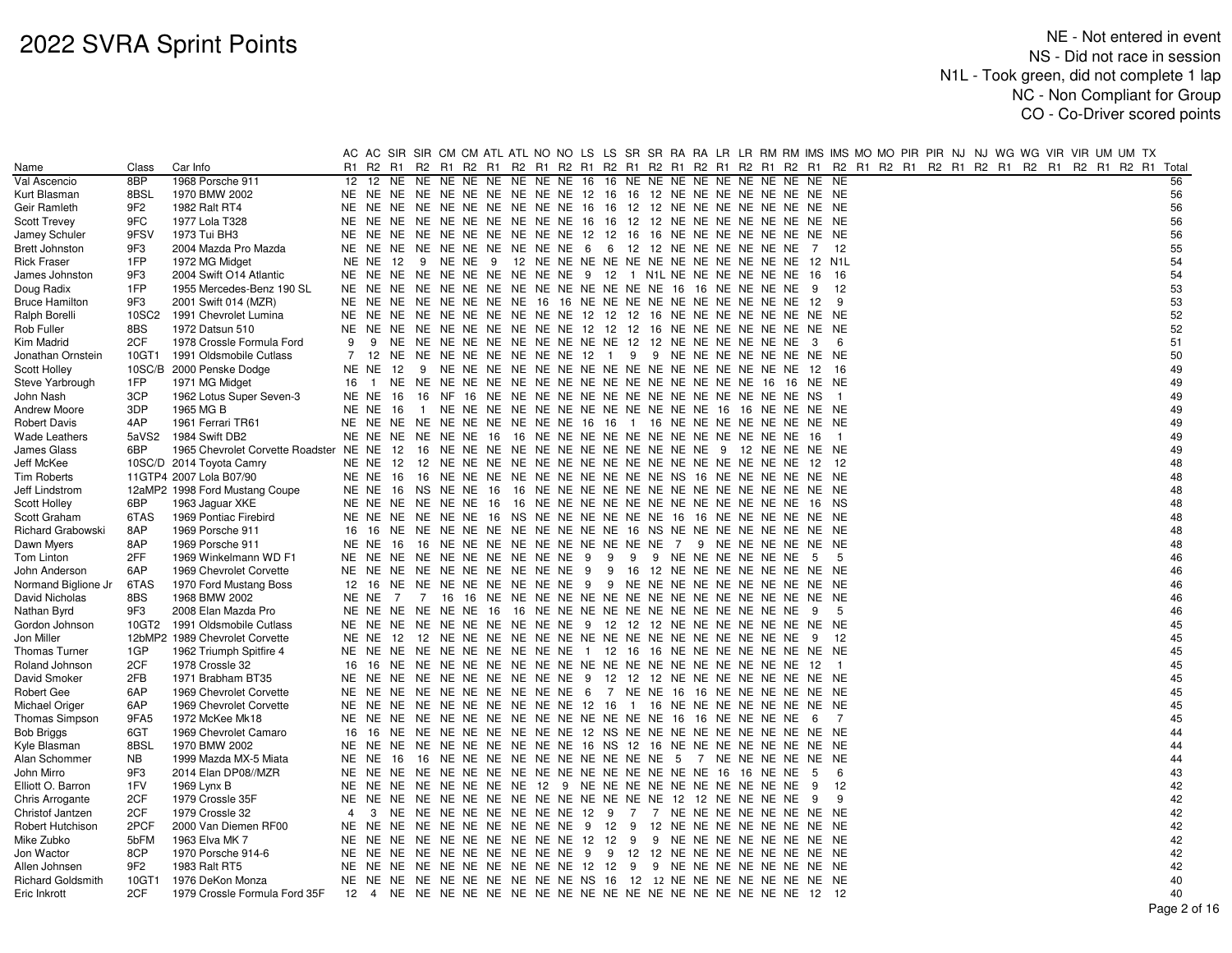|                           |       |                                           | AC             |     |                 |              |                                    |  |  |                                       |   |                                                                         |  |  |                | AC SIR SIR CM CM ATL ATL NO NO LS LS SR SR RA RA LR LR RM RM IMS IMS MO MO PIR PIR NJ NJ WG WG VIR VIR UM UM TX   |  |  |  |  |              |
|---------------------------|-------|-------------------------------------------|----------------|-----|-----------------|--------------|------------------------------------|--|--|---------------------------------------|---|-------------------------------------------------------------------------|--|--|----------------|-------------------------------------------------------------------------------------------------------------------|--|--|--|--|--------------|
| Name                      | Class | Car Info                                  | R1             |     |                 |              |                                    |  |  |                                       |   |                                                                         |  |  |                | R2 R1 R2 R1 R2 R1 R2 R1 R2 R1 R2 R1 R2 R1 R2 R1 R2 R1 R2 R1 R2 R1 R2 R1 R2 R1 R2 R1 R2 R1 R2 R1 R2 R1 R2 R1 Total |  |  |  |  |              |
| <b>Bradley Briscoe</b>    | 6AP   | 1976 Chevrolet Corvette                   |                |     |                 |              | NE NE NE NE NE NE NE NE NE NE 2    |  |  | 6                                     |   | NE NE NE NE NE NE 16 16 NE NE                                           |  |  |                |                                                                                                                   |  |  |  |  | 40           |
| Walter Brown              | 10GT2 | 1987 Chevrolet Camaro                     |                |     |                 |              | NE NE NE NE NE NE NE NE NE NE 12 9 |  |  |                                       |   | 9 9 NE NE NE NE NE NE NE NE                                             |  |  |                |                                                                                                                   |  |  |  |  | 39           |
| Steve Goldman             | 10GT4 | 2002 Chevrolet Corvette                   | NE.            | NE. |                 |              | NE NE NE NE NE NE NE NE 12 9       |  |  |                                       | 9 | 9 NE NE NE NE NE NE NE NE                                               |  |  |                |                                                                                                                   |  |  |  |  | 39           |
| Phil Lasco                | 10GT4 | 2016 Ford Mustang TA2                     | NE NE          |     | - 9             | 9            |                                    |  |  |                                       |   |                                                                         |  |  |                |                                                                                                                   |  |  |  |  | 39           |
| Dana Larsen               | 2CF   | 1976 Merlyn Mark 29                       | $\overline{1}$ |     |                 |              |                                    |  |  | 5 NE NE NE NE NE NE NE NE 9 12 6      |   | 6 NE NE NE NE NE NE NE NE                                               |  |  |                |                                                                                                                   |  |  |  |  | 39           |
| <b>Grant Perryman</b>     | 2FB   | 1967 Brabham BT21                         |                |     |                 |              |                                    |  |  |                                       |   | NE NE NE NE NE NE NE NE NE NE 12 9 9 9 NE NE NE NE NE NE NE NE NE       |  |  |                |                                                                                                                   |  |  |  |  | 39           |
| Kevin Leparski            | 5aS2  | 2004 Carbir S2                            | NE NE          |     | 12              |              |                                    |  |  |                                       |   | 12 NE NE NE NE NE NE NE NE NE NE 9 6 NE NE NE NE NE NE                  |  |  |                |                                                                                                                   |  |  |  |  | 39           |
| John Cloud                | 6TAS  | 1970 Ford Boss 302                        | NE NE          |     | NS.             |              |                                    |  |  |                                       |   | 6 NE NE 12 CO NE NE NE NE NE NE NE NE NE NE NE NE NE                    |  |  | -9             | -12                                                                                                               |  |  |  |  | 39           |
| Wes Allen                 | 2CF   | 1978 Eagle DGF                            |                |     |                 |              |                                    |  |  |                                       |   |                                                                         |  |  | $\overline{1}$ | 5                                                                                                                 |  |  |  |  | 38           |
| <b>Steve Meline</b>       | 1GP   | 1965 Triumph Spitfire                     | 16             | NS. |                 |              |                                    |  |  |                                       |   | NE NE NE NE NE NE NE NE 12 9 NE NE NE NE NE NE NE NE NE NE              |  |  |                |                                                                                                                   |  |  |  |  | 37           |
| Jeffrey Tschiltsch        | 2CF   | 1977 Lola T440                            |                |     |                 |              |                                    |  |  |                                       |   |                                                                         |  |  | $\overline{4}$ |                                                                                                                   |  |  |  |  | 37           |
| Hunter Barron             | 1FV   | 1969 Lynx B                               |                |     |                 |              |                                    |  |  |                                       |   | NE NE NE NE NE NE NE NE 7 12 NE NE NE NE NE NE NE NE NE NE              |  |  | 16             | $\overline{\phantom{1}}$                                                                                          |  |  |  |  | 36           |
| Simon Hughes              | 1FV   | 1969 Formula Vee Lynx B                   |                |     |                 |              |                                    |  |  |                                       |   | NE NE NE NE NE NE NE NE 16 16 NE NE NE NE NE NE NE NE NE NE NE          |  |  | $\overline{1}$ | -3                                                                                                                |  |  |  |  | 36           |
| Paul Gaudio               | 8CP   | 1968 Porsche 911                          |                |     |                 |              |                                    |  |  | NE NE NE NE NE NE NE NE NE NE 12 12 6 |   | 6 NE NE NE NE NE NE NE NE                                               |  |  |                |                                                                                                                   |  |  |  |  | 36           |
| David Anderson            | 3GT   | 1967 Alfa Romeo GT                        |                |     |                 |              |                                    |  |  |                                       |   | NE NE NE NE NE NE NE NE 12 12 NE NE 5 6 NE NE NE NE NE NE NE NE NE      |  |  |                |                                                                                                                   |  |  |  |  | 35           |
| Scott Shadel              | 6TAS  | 1969 Chevrolet Camaro                     | NE NE          |     | $7\overline{ }$ |              |                                    |  |  |                                       |   | 4 NE NE NE NE NE NE NE NE NE NE 9 9 NE NE NE NE                         |  |  | - 6            | <b>NS</b>                                                                                                         |  |  |  |  | 35           |
| Ken Blasko                | 8BSL  | 1969 BMW 2002                             |                |     |                 |              |                                    |  |  |                                       |   | NE NE NE NE NE NE NE NE NE NE 9 12 7 7 NE NE NE NE NE NE NE NE          |  |  |                |                                                                                                                   |  |  |  |  | 35           |
| Jonathan DeGaynor         | 6GT   | 1959 Devin Evolution                      | NE NE          |     | - 9             | $\mathbf{1}$ |                                    |  |  |                                       |   | NE NE NE NE NE NE NE NE NE NE 12 12 NE NE NE NE NE NE                   |  |  |                |                                                                                                                   |  |  |  |  | 34           |
| Larry Hoopaugh            |       | 10SC/B 2006 Chevrolet Monte Carlo         | NE NE          |     | 6               | 6<br>12      |                                    |  |  |                                       |   |                                                                         |  |  |                |                                                                                                                   |  |  |  |  | 33           |
| Andrew McLean             | 1FP   | 1958 Austin Healey Bugeye Sprite NE NE NS |                |     |                 |              | 12 NE NE 12                        |  |  |                                       |   |                                                                         |  |  |                |                                                                                                                   |  |  |  |  | 33           |
| Octavio Rincon            | 6TAS  | 1970 Ford Boss                            |                |     |                 |              |                                    |  |  |                                       |   | 9 NS NE NE NE NE NE NE NE NE 12 12 NE NE NE NE NE NE NE NE NE NE NE     |  |  |                |                                                                                                                   |  |  |  |  | 33           |
| Rob Moores                | 9F2   | 1982 Ralt RT5                             | NE NE          |     |                 |              |                                    |  |  |                                       |   | NE NE NE NE NE NE NE NE NS 1 16 16 NE NE NE NE NE NE NE NE              |  |  |                |                                                                                                                   |  |  |  |  | 33           |
| Ike Keeler                | 10GT1 | 1990 Oldsmobile Cutlass                   | NE NE          |     | 16              |              |                                    |  |  |                                       |   |                                                                         |  |  |                |                                                                                                                   |  |  |  |  | 32           |
| <b>Charles Mayer</b>      | 10GT1 | 1972 Porsche 911                          |                |     |                 |              |                                    |  |  |                                       |   |                                                                         |  |  |                |                                                                                                                   |  |  |  |  | 32           |
| William Taylor            | 10GT1 | 1974 Porsche 911 RSR                      | 16 16          |     |                 |              |                                    |  |  |                                       |   |                                                                         |  |  |                |                                                                                                                   |  |  |  |  | 32           |
| Jeffrey Bernatovich       | 10GT2 | 1990 Chevrolet GT1 Corvette               | NE NE          |     | 16              |              |                                    |  |  |                                       |   |                                                                         |  |  |                |                                                                                                                   |  |  |  |  | 32           |
| Bob Briggs                | 10GT2 | 1986 Chevrolet Camaro                     | NE NE          |     |                 |              |                                    |  |  |                                       |   | NE NE NE NE NE NE NE NE 16 16 NE NE NE NE NE NE NE NE NE NE             |  |  |                |                                                                                                                   |  |  |  |  | 32           |
| <b>Bruce Raymond</b>      | 10GT2 | 1985 Pontiac Firebird                     |                |     |                 |              |                                    |  |  |                                       |   |                                                                         |  |  | - 16           | - 16                                                                                                              |  |  |  |  | 32           |
| Scott Winders             | 10GT2 | 1987 Porsche 911                          | NE.            |     |                 |              |                                    |  |  |                                       |   | NE NE NE NE NE NE NE NE NE NE NE NE 16 16 NE NE NE NE NE NE NE NE NE    |  |  |                |                                                                                                                   |  |  |  |  | 32           |
| Colin Comer               | 10GT3 | 1995 Ford Mustang                         | NE.            |     |                 |              |                                    |  |  |                                       |   | NE NE NE NE NE NE NE NE NE NE NE NE NE 16 16 NE NE NE NE NE NE NE       |  |  |                |                                                                                                                   |  |  |  |  | 32           |
| <b>Chris Qualls</b>       | 10GT3 | 2002 Mazda GT3                            | 16             | -16 |                 |              |                                    |  |  |                                       |   |                                                                         |  |  |                |                                                                                                                   |  |  |  |  | 32           |
| Karen Tye                 | 10GT3 | 2008 Chevrolet Monte Carlo                | NE NE          |     |                 |              |                                    |  |  |                                       |   | NE NE NE NE NE NE NE NE NE NE 16 16 NE NE NE NE NE NE NE NE             |  |  |                |                                                                                                                   |  |  |  |  | 32           |
| Mike Batanero             | 10GT4 | 2000 Panoz GTS                            | 16             |     |                 |              |                                    |  |  |                                       |   |                                                                         |  |  |                |                                                                                                                   |  |  |  |  | 32           |
| Mike Claudio              |       | 10GT4 1992 Porsche 911                    |                |     |                 |              |                                    |  |  |                                       |   |                                                                         |  |  |                |                                                                                                                   |  |  |  |  | 32           |
| Brian Faessler            | 10GT4 | 2017 Ford Mustang                         | NE NE          |     |                 |              |                                    |  |  |                                       |   |                                                                         |  |  | - 16           | - 16                                                                                                              |  |  |  |  | 32           |
| Michelle Ginsburg         | 10GT4 | 2016 Porsche GT4 Cayman CS                |                |     |                 |              |                                    |  |  |                                       |   | NE NE NE NE NE NE NE NE 16 16 NE NE NE NE NE NE NE NE NE NE NE NE       |  |  |                |                                                                                                                   |  |  |  |  | 32           |
| <b>Thomas Merrill</b>     | 10GT4 | 2008 Ford Falcon                          |                |     |                 |              |                                    |  |  |                                       |   | NE NE NE NE NE NE NE NE NE NE NE NE NE 16 16 NE NE NE NE NE NE NE NE NE |  |  |                |                                                                                                                   |  |  |  |  | 32           |
| Mike Rowe                 |       | 10GT4 2016 Chevrolet T2                   | NE NE          |     | NE NE           |              |                                    |  |  |                                       |   |                                                                         |  |  |                |                                                                                                                   |  |  |  |  | 32           |
| Mike Skinner              |       | 10SC/B 2006 Chevrolet Monte Carlo         | NE NE          |     | - 16            |              |                                    |  |  |                                       |   |                                                                         |  |  |                |                                                                                                                   |  |  |  |  | 32           |
| Ryan Thomson              |       | 10SC/B 2006 Chevrolet Monte Carlo         |                |     |                 |              |                                    |  |  |                                       |   |                                                                         |  |  |                |                                                                                                                   |  |  |  |  | 32           |
| Ron Myska                 | 10SC1 | 1969 Ford Talladega                       | NE NE          |     |                 |              |                                    |  |  |                                       |   | NE NE NE NE NE NE NE NE NE NE 16 16 NE NE NE NE NE NE NE NE             |  |  |                |                                                                                                                   |  |  |  |  | 32           |
| Evan Pecore               | 10SC2 | 1986 Chevrolet Monte Carlo                | NE.            | NE  |                 |              |                                    |  |  |                                       |   | NE NE NE NE NE NE NE NE NE NE NE NE 16 16 NE NE NE NE NE NE             |  |  |                |                                                                                                                   |  |  |  |  | 32           |
| AJ Henriksen              | 10SC3 | 2004 Chevrolet Monte Carlo                |                |     |                 |              |                                    |  |  |                                       |   |                                                                         |  |  |                |                                                                                                                   |  |  |  |  | 32           |
| <b>Beth Philion</b>       | 10SC3 | 2001 Dodge Nascar Coupe                   |                |     |                 |              |                                    |  |  |                                       |   | NE NE NE NE NE NE NE NE NE NE NE 16 16 NE NE NE NE NE NE NE NE NE NE    |  |  |                |                                                                                                                   |  |  |  |  | 32           |
| <b>Brad Dahmer</b>        | 10SC4 | 2009 Chevrolet Monte Carlo                | NE.            | NE  |                 |              |                                    |  |  |                                       |   | NE NE NE NE NE NE NE NE NE NE NE NE 16 16 NE NE NE NE NE NE             |  |  |                |                                                                                                                   |  |  |  |  | 32           |
| Brian Lowrance            |       | 10SGT 1969 Porsche 911                    | NE             |     |                 |              |                                    |  |  |                                       |   | NE NE NE NE NE NE NE NE NE NE NE 16 16 NE NE NE NE NE NE NE NE NE       |  |  |                |                                                                                                                   |  |  |  |  | 32           |
| Wes Allen                 |       | 11GTP2 2010 Elan DPO2                     |                |     |                 |              |                                    |  |  |                                       |   |                                                                         |  |  |                |                                                                                                                   |  |  |  |  | 32           |
| John Reisman              |       | 11GTP2 2014 Coyote Corvette DP            | NE NE          |     | 16              |              |                                    |  |  |                                       |   |                                                                         |  |  |                |                                                                                                                   |  |  |  |  | 32           |
| Justin Frick              |       | 11GTP3 2007 Elan DP 02                    |                |     |                 |              |                                    |  |  |                                       |   |                                                                         |  |  | 16             | 16                                                                                                                |  |  |  |  | 32           |
| Michael Lange             |       | 11GTP3 2009 Ford GT3                      | NE NE          |     |                 |              | NE NE NE NE 16                     |  |  |                                       |   |                                                                         |  |  |                |                                                                                                                   |  |  |  |  | 32           |
| Adam Lindemann            |       | 11GTP3 2012 Coyote Corvette               | NE NE          |     | 16              |              |                                    |  |  |                                       |   |                                                                         |  |  |                |                                                                                                                   |  |  |  |  | 32           |
|                           |       | 11GTP4 2009 Norma M20F                    |                |     |                 |              |                                    |  |  |                                       |   | NE NE NE NE NE NE NE NE NE NE 16 16 NE NE NE NE NE NE NE NE NE NE NE    |  |  |                |                                                                                                                   |  |  |  |  | 32           |
| Anthony Lisa<br>Paul Read |       | 11GTP4 2017 Wolf GB08 SM                  |                |     |                 |              |                                    |  |  |                                       |   |                                                                         |  |  | 16 16          |                                                                                                                   |  |  |  |  | 32           |
| <b>Bud Reichard</b>       |       | 12aGT1 1998 Mazda RX7                     |                |     |                 |              |                                    |  |  |                                       |   |                                                                         |  |  |                |                                                                                                                   |  |  |  |  | 32           |
|                           |       |                                           |                |     |                 |              |                                    |  |  |                                       |   |                                                                         |  |  |                |                                                                                                                   |  |  |  |  |              |
|                           |       |                                           |                |     |                 |              |                                    |  |  |                                       |   |                                                                         |  |  |                |                                                                                                                   |  |  |  |  | Page 3 of 16 |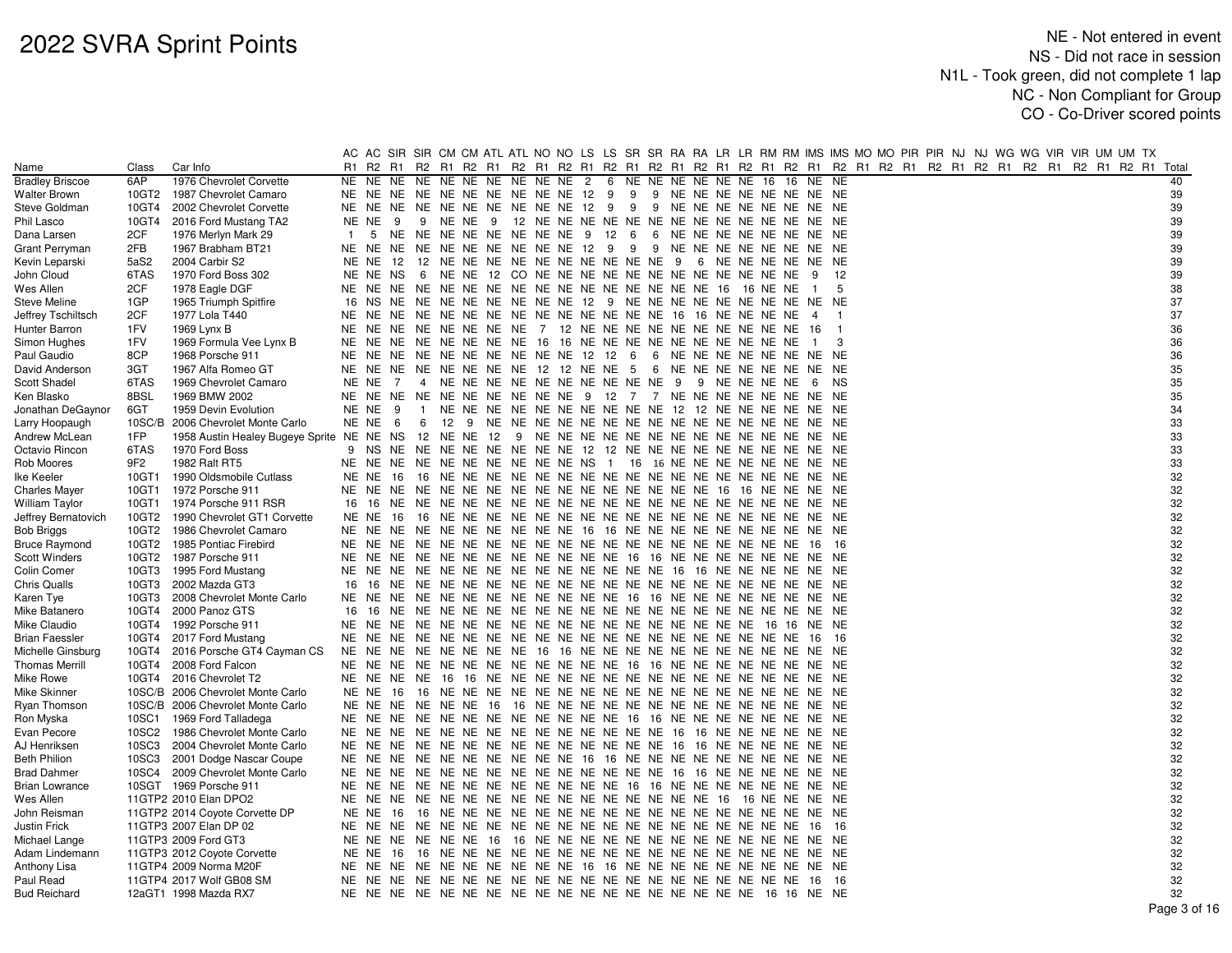|                                  |                  |                                                                                                        |     | AC AC SIR SIR CM CM ATL ATL NO NO LS LS SR SR RA RA LR LR RM RM IMS IMS MO MO PIR PIR NJ NJ WG WG VIR VIR UM UM TX   |  |  |  |  |  |  |  |      |       |  |  |  |  |  |              |
|----------------------------------|------------------|--------------------------------------------------------------------------------------------------------|-----|----------------------------------------------------------------------------------------------------------------------|--|--|--|--|--|--|--|------|-------|--|--|--|--|--|--------------|
| Name                             | Class            | Car Info                                                                                               |     | R1 R2 R1 R2 R1 R2 R1 R2 R1 R2 R1 R2 R1 R2 R1 R2 R1 R2 R1 R2 R1 R2 R1 R2 R1 R2 R1 R2 R1 R2 R1 R2 R1 R2 R1 R2 R1 Total |  |  |  |  |  |  |  |      |       |  |  |  |  |  |              |
| Greg Birch                       |                  | 12aMP2 1987 BMW 535i                                                                                   |     | NE NE NE                                                                                                             |  |  |  |  |  |  |  |      |       |  |  |  |  |  | 32           |
| Daniel Bloom                     |                  | 12aMP3 2014 Ford Boss 302R                                                                             |     |                                                                                                                      |  |  |  |  |  |  |  |      |       |  |  |  |  |  | 32           |
| John Crosby                      |                  | 12aMP3 2013 Porsche 911 GT3R                                                                           |     | NE NE NE NE NE NE NE NE 16 16 NE NE NE NE NE NE NE NE NE NE NE NE NE                                                 |  |  |  |  |  |  |  |      |       |  |  |  |  |  | 32           |
| Michael Anderson                 |                  | 12bGT 1968 Datsun Fairlady                                                                             |     | NE NE NE NE NE NE NE NE NE NE 16 16 NE NE NE NE NE NE NE NE NE NE NE                                                 |  |  |  |  |  |  |  |      |       |  |  |  |  |  | 32           |
| Logan Dernoshek                  |                  | 12bGT1 1965 Chevrolet Corvair                                                                          |     |                                                                                                                      |  |  |  |  |  |  |  |      |       |  |  |  |  |  | 32           |
| Eric Yagel                       |                  | 12bGT1 1994 Mazda Miata                                                                                | NE. | NE                                                                                                                   |  |  |  |  |  |  |  | -16  | 16    |  |  |  |  |  | 32           |
| <b>Chandler Briscoe</b>          |                  | 12bGTO 1973 BMW CSL                                                                                    |     | NE NE NE NE NE NE NE NE NE NE 16 16 NE NE NE NE NE NE NE NE NE NE NE                                                 |  |  |  |  |  |  |  |      |       |  |  |  |  |  | 32           |
| Glenn Chiou                      |                  | 12bGTU 1974 Datsun 260Z                                                                                |     | NE NE NE NE NE NE NE NE NE NE 16 16 NE NE NE NE NE NE NE NE NE NE                                                    |  |  |  |  |  |  |  |      |       |  |  |  |  |  | 32           |
| Klaus Holthaus                   |                  | 12bGTU 1974 Porsche 914                                                                                | 16  | 16                                                                                                                   |  |  |  |  |  |  |  |      |       |  |  |  |  |  | 32           |
| Chris Candee                     |                  | 12bMP1 1968 Porsche 911                                                                                | NE. |                                                                                                                      |  |  |  |  |  |  |  |      |       |  |  |  |  |  | 32           |
| Mark Hupfer                      |                  | 12bMP1 1979 Porsche 911SC                                                                              |     |                                                                                                                      |  |  |  |  |  |  |  |      | - 16  |  |  |  |  |  | 32           |
| John Murray                      |                  | 12bMP1 1973 Datsun 260Z                                                                                |     | NE NE NE NE NE NE NE NE NE NE 16 16 NE NE NE NE NE NE NE NE NE NE                                                    |  |  |  |  |  |  |  |      |       |  |  |  |  |  | 32           |
| Joe Viola                        |                  | 12bMP1 1972 Datsun 240Z                                                                                | NE. |                                                                                                                      |  |  |  |  |  |  |  |      |       |  |  |  |  |  | 32           |
| Brian Thomas Himes               |                  | 12bMP2 1989 Ford Mustang                                                                               |     | NE NE NE NE NE NE NE NE 16 16 NE NE NE NE NE NE NE NE NE NE NE NE NE                                                 |  |  |  |  |  |  |  |      |       |  |  |  |  |  | 32           |
| Jessica Johnk                    |                  | 12bMP2 1987 BMW 325i                                                                                   |     |                                                                                                                      |  |  |  |  |  |  |  |      |       |  |  |  |  |  | 32           |
| <b>Terry Miller</b>              |                  | 12bMP2 1986 Porsche 944 turbo                                                                          |     | NE NE<br>$\overline{7}$                                                                                              |  |  |  |  |  |  |  | - 9  | 9     |  |  |  |  |  | 32           |
| <b>Matt Million</b>              |                  | 12bMP2 1993 BMW 325                                                                                    |     | NE NE NE NE NE NE NE NE NE NE 16 16 NE NE NE NE NE NE NE NE NE NE NE                                                 |  |  |  |  |  |  |  |      |       |  |  |  |  |  | 32           |
| Ernie Wilding                    |                  | 12bMP2 1995 BMW M3                                                                                     |     | NE NE 16                                                                                                             |  |  |  |  |  |  |  |      |       |  |  |  |  |  | 32           |
| Allen Wilt                       |                  | 12bS911 1972 Porsche 911                                                                               |     | NE NE NE NE NE NE NE NE NE NE NE NE NE 16 16 NE NE NE NE NE NE NE NE NE                                              |  |  |  |  |  |  |  |      |       |  |  |  |  |  | 32           |
| Andrew Fox                       | 1CS              | 1966 Austin Cooper S                                                                                   |     | NE NE NE NE NE NE NE NE NE NE 16 16 NE NE NE NE NE NE NE NE NE NE NE                                                 |  |  |  |  |  |  |  |      |       |  |  |  |  |  | 32           |
| Roger E. Williams                | 1FP              | 1972 MG Midget                                                                                         |     | NE NE NE NE NE NE NE NE 16 16 NE NE NE NE NE NE NE NE NE NE NE NE NE                                                 |  |  |  |  |  |  |  |      |       |  |  |  |  |  | 32           |
| Dennis Ambayec                   | 1FV              | 1978 Lynx B                                                                                            | 16  |                                                                                                                      |  |  |  |  |  |  |  |      |       |  |  |  |  |  | 32           |
| Nick Palgrave                    | 1FV <sub>2</sub> | 1968 Bandersnatch FV                                                                                   |     |                                                                                                                      |  |  |  |  |  |  |  |      | 16    |  |  |  |  |  | 32           |
| Daniel Schwartz                  | 1GP              | 1958 Turner 950S                                                                                       |     | NE NE NE NE NE NE NE NE NE NE NE 16 16 NE NE NE NE NE NE NE NE NE NE                                                 |  |  |  |  |  |  |  |      |       |  |  |  |  |  | 32           |
| Kevin Shaha                      | 1GT              | 1967 Toyota Sprinter                                                                                   |     | NE NE NE NE NE NE NE NE NE NE NE 16 16 NE NE NE NE NE NE NE NE NE NE                                                 |  |  |  |  |  |  |  |      |       |  |  |  |  |  | 32           |
| Glen Moore                       | 1HP              | 1955 MGTF Roadster                                                                                     |     | NE NE 16                                                                                                             |  |  |  |  |  |  |  |      |       |  |  |  |  |  | 32           |
| Jimmy Vasser                     | 2CF              | 1978 Crossle 32F                                                                                       |     |                                                                                                                      |  |  |  |  |  |  |  | - 16 | - 16  |  |  |  |  |  | 32           |
| Steve Grundahl                   | 2FB              | 1969 Brabham BT-29                                                                                     |     |                                                                                                                      |  |  |  |  |  |  |  |      |       |  |  |  |  |  | 32           |
| Leo Basile                       | 2FC              | 1965 Cooper T75                                                                                        | NE. |                                                                                                                      |  |  |  |  |  |  |  | 16   | -16   |  |  |  |  |  | 32           |
| <b>Heather Barron</b>            | 2FF<br>2FF       | 1972 Zinc Z10                                                                                          |     |                                                                                                                      |  |  |  |  |  |  |  |      |       |  |  |  |  |  | 32<br>32     |
| Dan Cowdrey                      | 2FF              | 1970 Titan MK6<br>1972 Elden Mk10                                                                      |     |                                                                                                                      |  |  |  |  |  |  |  | 16   | - 16  |  |  |  |  |  | 32           |
| Tim Hannen                       | 2PCF             |                                                                                                        | NE. |                                                                                                                      |  |  |  |  |  |  |  |      |       |  |  |  |  |  | 32           |
| Ken Baum<br><b>Gary Gecelter</b> | 2PCF             | 1988 Euroswift SE-1<br>1991 Swift DB 6 Ford                                                            |     |                                                                                                                      |  |  |  |  |  |  |  |      |       |  |  |  |  |  | 32           |
| Kurt Marquardt                   | 3BS              | 1971 Alfa Romeo GTJr                                                                                   |     |                                                                                                                      |  |  |  |  |  |  |  |      | - 16  |  |  |  |  |  | 32           |
| Mitch McCullough                 | 3BS              | 1965 Ford Cortina-Lotus                                                                                |     |                                                                                                                      |  |  |  |  |  |  |  |      |       |  |  |  |  |  | 32           |
| <b>Wil Painter</b>               | 3BS              | 1966 Alfa Romeo GTV                                                                                    |     |                                                                                                                      |  |  |  |  |  |  |  |      |       |  |  |  |  |  | 32           |
| Allen Goode                      | 3CP              | 1967 Triumph TR4A                                                                                      |     |                                                                                                                      |  |  |  |  |  |  |  | - 16 | - 16  |  |  |  |  |  | 32           |
| Joel Weinberger                  | 3CP              | 1962 Porsche 356B                                                                                      | NE  |                                                                                                                      |  |  |  |  |  |  |  |      |       |  |  |  |  |  | 32           |
| Paul Konkle Jr.                  | 3DP              | 1962 MG B                                                                                              |     | NE NE NE NE NE NE NE NE NE NE 16 16 NE NE NE NE NE NE NE NE NE NE NE                                                 |  |  |  |  |  |  |  |      |       |  |  |  |  |  | 32           |
| R. Scott McQueen                 | 3DP              | 1957 Austin Healey 100-6 BN4                                                                           |     |                                                                                                                      |  |  |  |  |  |  |  |      |       |  |  |  |  |  | 32           |
| Jeff Rapp                        | 3DP              | 1965 Chevrolet Corvair                                                                                 |     |                                                                                                                      |  |  |  |  |  |  |  | - 16 | - 16  |  |  |  |  |  | 32           |
| Doug Sanders                     | 3DP              | 1974 Fiat 124 Spider                                                                                   |     |                                                                                                                      |  |  |  |  |  |  |  |      |       |  |  |  |  |  | 32           |
| Tom Brown                        | 3EP              | 1963 Triumph Spitfire                                                                                  |     | NE NE<br>- 16                                                                                                        |  |  |  |  |  |  |  |      |       |  |  |  |  |  | 32           |
| <b>Brian Davis</b>               | 3EP              | 1961 Elva Courier                                                                                      |     |                                                                                                                      |  |  |  |  |  |  |  |      |       |  |  |  |  |  | 32           |
| Christel Kuehnhoefer             | 3EP              | 1965 Alfa Romeo Giulia Spider Vel NE NE NE NE NE NE NE NE 16 16 NE NE NE NE NE NE NE NE NE NE NE NE NE |     |                                                                                                                      |  |  |  |  |  |  |  |      |       |  |  |  |  |  | 32           |
| Arash Nadershahi                 | 3EP              | 1969 Alfa Romeo Spider Veloce                                                                          |     |                                                                                                                      |  |  |  |  |  |  |  |      | NE NE |  |  |  |  |  | 32           |
| David Gott                       | 3GT              | 1962 Triumph Tr4                                                                                       |     | <b>NE NE 16</b>                                                                                                      |  |  |  |  |  |  |  |      |       |  |  |  |  |  | 32           |
| Richard Jemison                  | 3GT              | 1967 Alfa Romeo Duetto                                                                                 |     | NE NE NE NE NE NE NE NE 16 16 NE NE NE NE NE NE NE NE NE NE NE NE NE                                                 |  |  |  |  |  |  |  |      |       |  |  |  |  |  | 32           |
| Mark Adams                       | 4AP              | 1972 Jaguar XKE                                                                                        |     |                                                                                                                      |  |  |  |  |  |  |  |      |       |  |  |  |  |  | 32           |
| <b>Bill Treffert</b>             | 4AP              | 1960 Chevrolet Corvette                                                                                |     |                                                                                                                      |  |  |  |  |  |  |  |      |       |  |  |  |  |  | 32           |
| James Freeman                    | 4BM              | 1958 Devin SS                                                                                          |     | NE NE 16                                                                                                             |  |  |  |  |  |  |  |      |       |  |  |  |  |  | 32           |
| Greg Meyer                       | 4BM              | 1959 Sadler Mk IV                                                                                      |     | NE NE NE NE NE NE NE NE NE NE NE 16 16 NE NE NE NE NE NE NE NE NE NE                                                 |  |  |  |  |  |  |  |      |       |  |  |  |  |  | 32           |
| James Alder                      | 4BP              | 1952 Jaguar XK-120                                                                                     |     | NE NE NE NE NE NE NE NE NE NE NE NE NE 16 16 NE NE NE NE NE NE NE NE NE                                              |  |  |  |  |  |  |  |      |       |  |  |  |  |  | 32           |
|                                  |                  |                                                                                                        |     |                                                                                                                      |  |  |  |  |  |  |  |      |       |  |  |  |  |  | Page 4 of 16 |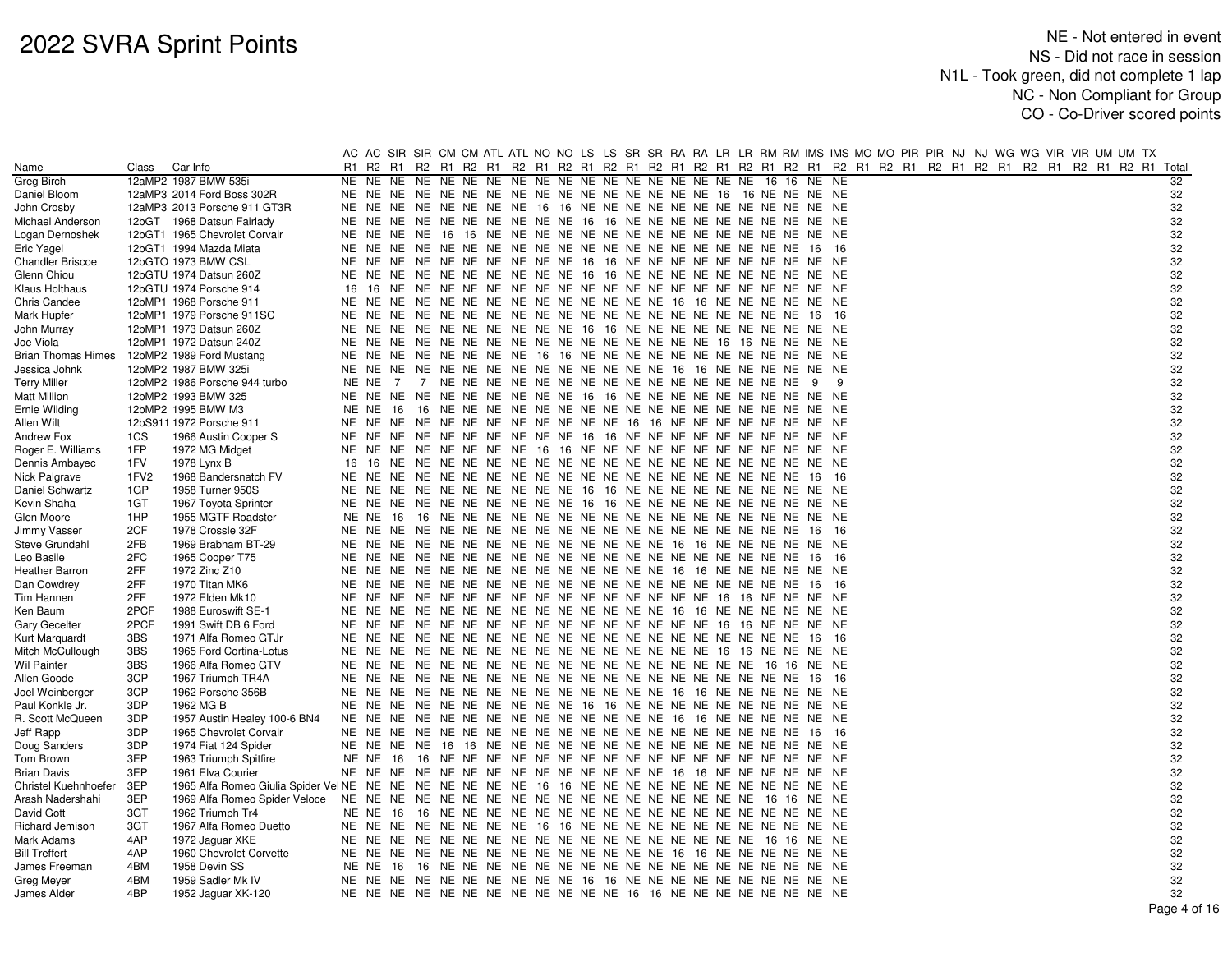| R1 R2 R1 R2 R1 R2 R1 R2 R1 R2 R1 R2 R1 R2 R1 R2 R1 R2 R1 R2 R1 R2 R1 R2 R1 R2 R1 R2 R1 R2 R1 R2 R1 R2 R1 R2 R1 Total<br>Class<br>Car Info<br>Name<br>1960 Porsche Abarth GTL<br>32<br>Ranson Webster<br>4DM<br>NE NE NE NE NE NE NE NE NE NE NE NE NE 16 16 NE NE NE NE NE NE NE NE NE<br>32<br>4FM1<br>1963 Genie SR<br>NE NE NE NE NE NE NE NE NE NE 16 16 NE NE NE NE NE NE NE NE NE NE NE<br>Bob Roth<br>32<br>5aBSR<br>1968 Ginetta G16<br>NE NE NE NE NE NE NE NE NE NE 16 16 NE NE NE NE NE NE NE NE NE NE<br>Nik Romano<br>NE.<br>32<br>5aHS2<br>1979 Lola T492<br>NE NE NE NE NE NE NE NE NE NE NE NE 16 16 NE NE NE NE NE NE NE NE NE<br><b>Troy Tinsley</b><br>32<br>5aMSR<br>1990 Toyota WSR<br>NE NE NE NE NE NE NE NE NE NE 16 16 NE NE NE NE NE NE NE NE NE NE NE<br>Mike Anderson<br>32<br>NE NE NE NE NE NE NE NE NE NE NE NE 16 16 NE NE NE NE NE NE NE NE NE<br><b>Steve Walker</b><br>5aMSR<br>1986 Swift DB2<br>32<br>John Thompson<br>5aS2<br>1990 Lola 90/90<br>NE NE 16<br>32<br>5aVS2<br>1986 Swift DB2<br><b>Tony Sottile</b><br>32<br>5aVS2<br>Jeremy Treadway<br>1986 Lola 86/90<br>NE NE<br>16<br>32<br>5bBSR<br>Mark Francis<br>1963 Elva MK VIIs<br>NE NE NE NE NE NE NE NE NE NE 16 16 NE NE NE NE NE NE NE NE NE NE<br>NE.<br>32<br>David De Bolt<br>5bMSR<br>1985 SRF Gen 3<br>- 16<br>32<br>Aaron Smith<br>5bMSR<br>2005 SCCA SRF-3<br>32<br>Peter Klutt<br>6AP<br>1969 Chevrolet Corvette<br>NE.<br>-16<br>32<br>6AP<br>Eric Ritchie<br>1967 Chevrolet Corvette<br>NE NE NE NE NE NE NE NE 16 16 NE NE NE NE NE NE NE NE NE NE NE NE NE<br>32<br>6BP<br>1963 Chevrolet Corvette<br>John Anderson<br>16 16<br>32<br><b>Thomas Bleecker</b><br>6BP<br>1965 Ford Mustang<br>NE NE NE NE NE NE NE NE NE NE NE NE NE 16 16 NE NE NE NE NE NE NE<br>NE.<br>32<br>6TAS<br>1966 Ford Mustang<br>Kyle August<br>32<br>Mike Bacciocco<br>6TAS<br>1966 Ford Mustang<br>NE NE NE NE NE NE NE NE NE NE NE NE NE 16 16 NE NE NE NE NE NE NE NE NE<br>32<br>David Bruder<br>6TAS<br>1965 Ford Mustang GT350<br>NE NE NE NE NE NE NE NE NE NE NE 16 16 NE NE NE NE NE NE NE NE NE NE<br>32<br>Jeff McKee<br>6TAS<br>1964 Ford Falcon<br>NE NE 16<br>32<br>David Roberts<br>6TAS<br>1969 Chevrolet Camaro<br>9<br>32<br>Peter McLaughlin<br>7BSR<br>1976 Lola T297<br>NE NE 16<br>32<br>David Smoker<br>7CA2<br>1965 McLaren MK-1<br>NE NE NE NE NE NE NE NE NE NE NE 16 16 NE NE NE NE NE NE NE NE NE NE<br>32<br><b>Boudewijn Heilijgers</b><br>7CA3<br>1963 Genie MK VIII<br>- 16<br>32<br>7CA3<br>1967 McLaren M1C<br>NE NE NE NE NE NE NE NE NE 16 16 NE NE NE NE NE NE NE NE NE NE NE<br>Grant Perryman<br>NE.<br>32<br>Jim Bouzaglou<br>7U2<br>1973 Lola T294<br>- 16<br>32<br>Mitchell Eitel<br>7U2<br>1975 Chevron B-31<br>32<br>James Farley<br>7U2<br>1978 Lola 298<br>NE NE<br>16<br>32<br>Joel Weinberger<br>7U2<br>1972 Chevron B21<br>NE NE NE NE NE NE NE NE NE NE NE NE NE 16 16 NE NE NE NE NE NE NE<br>NE.<br>32<br>George F. Balbach<br>8AP<br>1966 Porsche 911<br>32<br>Wayne Blasman<br>8AP<br>1970 Datsun 240Z<br>NE NE NE NE NE NE NE NE NE NE 16 16 NE NE NE NE NE NE NE NE NE NE NE<br>32<br>Ray Stephens<br>8BP<br>1970 Porsche 911<br>16<br>16<br>8BP<br>32<br>Kyle Tilley<br>1964 Lotus Elan 26R<br>- 16<br>32<br>8BS<br>1969 Alfa Romeo GTV<br>Tom Benjamin<br>32<br>Gary Beresford<br>8BS<br>1972 Datsun 510<br>NE<br>- 16<br>32<br>8BS<br>1969 Datsun 510<br>Josh Moriarty<br>32<br>H.D. Woodruff<br>8BS<br>1974 BMW 2002<br>NE NE NE NE NE NE NE NE 16 16 NE NE NE NE NE NE NE NE NE NE NE NE NE<br>32<br>Ron Fuller<br>8BSL<br>1977 Datsun 200SX<br>32<br>8CP<br>NE NE NE NE NE NE NE NE NE NE NE NE 16 16 NE NE NE NE NE NE NE NE NE<br>Wayne Blasman<br>1971 Datsun 240Z<br>32<br>Mark Caraluzzi<br>8CP<br>1973 Datsun 240Z<br>32<br>8CP<br>Skip Essma<br>1972 Porsche 911<br>- 16<br>32<br>John Plavan<br>8CP<br>1966 Porsche 911<br>NE.<br>32<br>Kellan Weinberger<br>8CP<br>1969 Porsche 911<br>8DP<br>32<br><b>Robert Mocas</b><br>1969 Alfa Romeo Spider<br>NE NE<br>16<br>32<br>8GT<br>Phil Eglin<br>1972 Datsun 240Z<br>16<br>9BOSS<br>2007 Panoz DP01<br>NE NE NE NE NE NE NE NE 16 16 NE NE NE NE NE NE NE NE NE NE NE NE NE<br>32<br>Lewis Cooper Jr<br>32<br><b>Brian French</b><br>9BOSS<br>1997 Benetton B197<br>NE NE NE NE NE NE NE NE NE NE NE NE NE 16 16 NE NE NE NE NE NE NE<br>NE<br>32<br>Marc Giroux<br>9F1<br>1997 Lola T97/20<br>- 16<br>9F1<br>32<br><b>Adrian Morrall</b><br>2009 Dallara IP7<br>32<br>9F1<br><b>Ben Sinnott</b><br>1997 Lola T97/20<br>NE NE NE NE NE NE NE NE 16 16 NE NE NE NE NE NE NE NE NE NE NE NE NE<br>32<br>Damian della Santina 9F2<br>1991 Swift DB4<br>16<br>16<br>32<br>Jacek Mucha<br>9F3<br>2006 Swift JMS 016 CP<br>NE NE 16<br>9F3<br>32<br>Rob Radmann<br>2004 Pro Mazda<br>32<br>9F4<br>1996 Star Formula Mazda<br>Dale King<br>Page 5 of 16 |  |  | AC AC SIR SIR CM CM ATL ATL NO NO LS LS SR SR RA RA LR LR RM RM IMS IMS MO MO PIR PIR NJ NJ WG WG VIR VIR UM UM TX |  |  |  |  |  |  |  |  |  |  |  |  |  |  |
|-------------------------------------------------------------------------------------------------------------------------------------------------------------------------------------------------------------------------------------------------------------------------------------------------------------------------------------------------------------------------------------------------------------------------------------------------------------------------------------------------------------------------------------------------------------------------------------------------------------------------------------------------------------------------------------------------------------------------------------------------------------------------------------------------------------------------------------------------------------------------------------------------------------------------------------------------------------------------------------------------------------------------------------------------------------------------------------------------------------------------------------------------------------------------------------------------------------------------------------------------------------------------------------------------------------------------------------------------------------------------------------------------------------------------------------------------------------------------------------------------------------------------------------------------------------------------------------------------------------------------------------------------------------------------------------------------------------------------------------------------------------------------------------------------------------------------------------------------------------------------------------------------------------------------------------------------------------------------------------------------------------------------------------------------------------------------------------------------------------------------------------------------------------------------------------------------------------------------------------------------------------------------------------------------------------------------------------------------------------------------------------------------------------------------------------------------------------------------------------------------------------------------------------------------------------------------------------------------------------------------------------------------------------------------------------------------------------------------------------------------------------------------------------------------------------------------------------------------------------------------------------------------------------------------------------------------------------------------------------------------------------------------------------------------------------------------------------------------------------------------------------------------------------------------------------------------------------------------------------------------------------------------------------------------------------------------------------------------------------------------------------------------------------------------------------------------------------------------------------------------------------------------------------------------------------------------------------------------------------------------------------------------------------------------------------------------------------------------------------------------------------------------------------------------------------------------------------------------------------------------------------------------------------------------------------------------------------------------------------------------------------------------------------------------------------------------------------------------------------------------------------------------------------------------------------------------------------------------------------------------------------------------------------------------------------------------------------------------------------------------------------------------------------------------------------------------------------------------------------------------------------------------------------------------------------------------------------------------------------------------------------------------------------------------------------------------------------------------------------------------------------------------------------------------------------------------------------------------------------------|--|--|--------------------------------------------------------------------------------------------------------------------|--|--|--|--|--|--|--|--|--|--|--|--|--|--|
|                                                                                                                                                                                                                                                                                                                                                                                                                                                                                                                                                                                                                                                                                                                                                                                                                                                                                                                                                                                                                                                                                                                                                                                                                                                                                                                                                                                                                                                                                                                                                                                                                                                                                                                                                                                                                                                                                                                                                                                                                                                                                                                                                                                                                                                                                                                                                                                                                                                                                                                                                                                                                                                                                                                                                                                                                                                                                                                                                                                                                                                                                                                                                                                                                                                                                                                                                                                                                                                                                                                                                                                                                                                                                                                                                                                                                                                                                                                                                                                                                                                                                                                                                                                                                                                                                                                                                                                                                                                                                                                                                                                                                                                                                                                                                                                                                                                                   |  |  |                                                                                                                    |  |  |  |  |  |  |  |  |  |  |  |  |  |  |
|                                                                                                                                                                                                                                                                                                                                                                                                                                                                                                                                                                                                                                                                                                                                                                                                                                                                                                                                                                                                                                                                                                                                                                                                                                                                                                                                                                                                                                                                                                                                                                                                                                                                                                                                                                                                                                                                                                                                                                                                                                                                                                                                                                                                                                                                                                                                                                                                                                                                                                                                                                                                                                                                                                                                                                                                                                                                                                                                                                                                                                                                                                                                                                                                                                                                                                                                                                                                                                                                                                                                                                                                                                                                                                                                                                                                                                                                                                                                                                                                                                                                                                                                                                                                                                                                                                                                                                                                                                                                                                                                                                                                                                                                                                                                                                                                                                                                   |  |  |                                                                                                                    |  |  |  |  |  |  |  |  |  |  |  |  |  |  |
|                                                                                                                                                                                                                                                                                                                                                                                                                                                                                                                                                                                                                                                                                                                                                                                                                                                                                                                                                                                                                                                                                                                                                                                                                                                                                                                                                                                                                                                                                                                                                                                                                                                                                                                                                                                                                                                                                                                                                                                                                                                                                                                                                                                                                                                                                                                                                                                                                                                                                                                                                                                                                                                                                                                                                                                                                                                                                                                                                                                                                                                                                                                                                                                                                                                                                                                                                                                                                                                                                                                                                                                                                                                                                                                                                                                                                                                                                                                                                                                                                                                                                                                                                                                                                                                                                                                                                                                                                                                                                                                                                                                                                                                                                                                                                                                                                                                                   |  |  |                                                                                                                    |  |  |  |  |  |  |  |  |  |  |  |  |  |  |
|                                                                                                                                                                                                                                                                                                                                                                                                                                                                                                                                                                                                                                                                                                                                                                                                                                                                                                                                                                                                                                                                                                                                                                                                                                                                                                                                                                                                                                                                                                                                                                                                                                                                                                                                                                                                                                                                                                                                                                                                                                                                                                                                                                                                                                                                                                                                                                                                                                                                                                                                                                                                                                                                                                                                                                                                                                                                                                                                                                                                                                                                                                                                                                                                                                                                                                                                                                                                                                                                                                                                                                                                                                                                                                                                                                                                                                                                                                                                                                                                                                                                                                                                                                                                                                                                                                                                                                                                                                                                                                                                                                                                                                                                                                                                                                                                                                                                   |  |  |                                                                                                                    |  |  |  |  |  |  |  |  |  |  |  |  |  |  |
|                                                                                                                                                                                                                                                                                                                                                                                                                                                                                                                                                                                                                                                                                                                                                                                                                                                                                                                                                                                                                                                                                                                                                                                                                                                                                                                                                                                                                                                                                                                                                                                                                                                                                                                                                                                                                                                                                                                                                                                                                                                                                                                                                                                                                                                                                                                                                                                                                                                                                                                                                                                                                                                                                                                                                                                                                                                                                                                                                                                                                                                                                                                                                                                                                                                                                                                                                                                                                                                                                                                                                                                                                                                                                                                                                                                                                                                                                                                                                                                                                                                                                                                                                                                                                                                                                                                                                                                                                                                                                                                                                                                                                                                                                                                                                                                                                                                                   |  |  |                                                                                                                    |  |  |  |  |  |  |  |  |  |  |  |  |  |  |
|                                                                                                                                                                                                                                                                                                                                                                                                                                                                                                                                                                                                                                                                                                                                                                                                                                                                                                                                                                                                                                                                                                                                                                                                                                                                                                                                                                                                                                                                                                                                                                                                                                                                                                                                                                                                                                                                                                                                                                                                                                                                                                                                                                                                                                                                                                                                                                                                                                                                                                                                                                                                                                                                                                                                                                                                                                                                                                                                                                                                                                                                                                                                                                                                                                                                                                                                                                                                                                                                                                                                                                                                                                                                                                                                                                                                                                                                                                                                                                                                                                                                                                                                                                                                                                                                                                                                                                                                                                                                                                                                                                                                                                                                                                                                                                                                                                                                   |  |  |                                                                                                                    |  |  |  |  |  |  |  |  |  |  |  |  |  |  |
|                                                                                                                                                                                                                                                                                                                                                                                                                                                                                                                                                                                                                                                                                                                                                                                                                                                                                                                                                                                                                                                                                                                                                                                                                                                                                                                                                                                                                                                                                                                                                                                                                                                                                                                                                                                                                                                                                                                                                                                                                                                                                                                                                                                                                                                                                                                                                                                                                                                                                                                                                                                                                                                                                                                                                                                                                                                                                                                                                                                                                                                                                                                                                                                                                                                                                                                                                                                                                                                                                                                                                                                                                                                                                                                                                                                                                                                                                                                                                                                                                                                                                                                                                                                                                                                                                                                                                                                                                                                                                                                                                                                                                                                                                                                                                                                                                                                                   |  |  |                                                                                                                    |  |  |  |  |  |  |  |  |  |  |  |  |  |  |
|                                                                                                                                                                                                                                                                                                                                                                                                                                                                                                                                                                                                                                                                                                                                                                                                                                                                                                                                                                                                                                                                                                                                                                                                                                                                                                                                                                                                                                                                                                                                                                                                                                                                                                                                                                                                                                                                                                                                                                                                                                                                                                                                                                                                                                                                                                                                                                                                                                                                                                                                                                                                                                                                                                                                                                                                                                                                                                                                                                                                                                                                                                                                                                                                                                                                                                                                                                                                                                                                                                                                                                                                                                                                                                                                                                                                                                                                                                                                                                                                                                                                                                                                                                                                                                                                                                                                                                                                                                                                                                                                                                                                                                                                                                                                                                                                                                                                   |  |  |                                                                                                                    |  |  |  |  |  |  |  |  |  |  |  |  |  |  |
|                                                                                                                                                                                                                                                                                                                                                                                                                                                                                                                                                                                                                                                                                                                                                                                                                                                                                                                                                                                                                                                                                                                                                                                                                                                                                                                                                                                                                                                                                                                                                                                                                                                                                                                                                                                                                                                                                                                                                                                                                                                                                                                                                                                                                                                                                                                                                                                                                                                                                                                                                                                                                                                                                                                                                                                                                                                                                                                                                                                                                                                                                                                                                                                                                                                                                                                                                                                                                                                                                                                                                                                                                                                                                                                                                                                                                                                                                                                                                                                                                                                                                                                                                                                                                                                                                                                                                                                                                                                                                                                                                                                                                                                                                                                                                                                                                                                                   |  |  |                                                                                                                    |  |  |  |  |  |  |  |  |  |  |  |  |  |  |
|                                                                                                                                                                                                                                                                                                                                                                                                                                                                                                                                                                                                                                                                                                                                                                                                                                                                                                                                                                                                                                                                                                                                                                                                                                                                                                                                                                                                                                                                                                                                                                                                                                                                                                                                                                                                                                                                                                                                                                                                                                                                                                                                                                                                                                                                                                                                                                                                                                                                                                                                                                                                                                                                                                                                                                                                                                                                                                                                                                                                                                                                                                                                                                                                                                                                                                                                                                                                                                                                                                                                                                                                                                                                                                                                                                                                                                                                                                                                                                                                                                                                                                                                                                                                                                                                                                                                                                                                                                                                                                                                                                                                                                                                                                                                                                                                                                                                   |  |  |                                                                                                                    |  |  |  |  |  |  |  |  |  |  |  |  |  |  |
|                                                                                                                                                                                                                                                                                                                                                                                                                                                                                                                                                                                                                                                                                                                                                                                                                                                                                                                                                                                                                                                                                                                                                                                                                                                                                                                                                                                                                                                                                                                                                                                                                                                                                                                                                                                                                                                                                                                                                                                                                                                                                                                                                                                                                                                                                                                                                                                                                                                                                                                                                                                                                                                                                                                                                                                                                                                                                                                                                                                                                                                                                                                                                                                                                                                                                                                                                                                                                                                                                                                                                                                                                                                                                                                                                                                                                                                                                                                                                                                                                                                                                                                                                                                                                                                                                                                                                                                                                                                                                                                                                                                                                                                                                                                                                                                                                                                                   |  |  |                                                                                                                    |  |  |  |  |  |  |  |  |  |  |  |  |  |  |
|                                                                                                                                                                                                                                                                                                                                                                                                                                                                                                                                                                                                                                                                                                                                                                                                                                                                                                                                                                                                                                                                                                                                                                                                                                                                                                                                                                                                                                                                                                                                                                                                                                                                                                                                                                                                                                                                                                                                                                                                                                                                                                                                                                                                                                                                                                                                                                                                                                                                                                                                                                                                                                                                                                                                                                                                                                                                                                                                                                                                                                                                                                                                                                                                                                                                                                                                                                                                                                                                                                                                                                                                                                                                                                                                                                                                                                                                                                                                                                                                                                                                                                                                                                                                                                                                                                                                                                                                                                                                                                                                                                                                                                                                                                                                                                                                                                                                   |  |  |                                                                                                                    |  |  |  |  |  |  |  |  |  |  |  |  |  |  |
|                                                                                                                                                                                                                                                                                                                                                                                                                                                                                                                                                                                                                                                                                                                                                                                                                                                                                                                                                                                                                                                                                                                                                                                                                                                                                                                                                                                                                                                                                                                                                                                                                                                                                                                                                                                                                                                                                                                                                                                                                                                                                                                                                                                                                                                                                                                                                                                                                                                                                                                                                                                                                                                                                                                                                                                                                                                                                                                                                                                                                                                                                                                                                                                                                                                                                                                                                                                                                                                                                                                                                                                                                                                                                                                                                                                                                                                                                                                                                                                                                                                                                                                                                                                                                                                                                                                                                                                                                                                                                                                                                                                                                                                                                                                                                                                                                                                                   |  |  |                                                                                                                    |  |  |  |  |  |  |  |  |  |  |  |  |  |  |
|                                                                                                                                                                                                                                                                                                                                                                                                                                                                                                                                                                                                                                                                                                                                                                                                                                                                                                                                                                                                                                                                                                                                                                                                                                                                                                                                                                                                                                                                                                                                                                                                                                                                                                                                                                                                                                                                                                                                                                                                                                                                                                                                                                                                                                                                                                                                                                                                                                                                                                                                                                                                                                                                                                                                                                                                                                                                                                                                                                                                                                                                                                                                                                                                                                                                                                                                                                                                                                                                                                                                                                                                                                                                                                                                                                                                                                                                                                                                                                                                                                                                                                                                                                                                                                                                                                                                                                                                                                                                                                                                                                                                                                                                                                                                                                                                                                                                   |  |  |                                                                                                                    |  |  |  |  |  |  |  |  |  |  |  |  |  |  |
|                                                                                                                                                                                                                                                                                                                                                                                                                                                                                                                                                                                                                                                                                                                                                                                                                                                                                                                                                                                                                                                                                                                                                                                                                                                                                                                                                                                                                                                                                                                                                                                                                                                                                                                                                                                                                                                                                                                                                                                                                                                                                                                                                                                                                                                                                                                                                                                                                                                                                                                                                                                                                                                                                                                                                                                                                                                                                                                                                                                                                                                                                                                                                                                                                                                                                                                                                                                                                                                                                                                                                                                                                                                                                                                                                                                                                                                                                                                                                                                                                                                                                                                                                                                                                                                                                                                                                                                                                                                                                                                                                                                                                                                                                                                                                                                                                                                                   |  |  |                                                                                                                    |  |  |  |  |  |  |  |  |  |  |  |  |  |  |
|                                                                                                                                                                                                                                                                                                                                                                                                                                                                                                                                                                                                                                                                                                                                                                                                                                                                                                                                                                                                                                                                                                                                                                                                                                                                                                                                                                                                                                                                                                                                                                                                                                                                                                                                                                                                                                                                                                                                                                                                                                                                                                                                                                                                                                                                                                                                                                                                                                                                                                                                                                                                                                                                                                                                                                                                                                                                                                                                                                                                                                                                                                                                                                                                                                                                                                                                                                                                                                                                                                                                                                                                                                                                                                                                                                                                                                                                                                                                                                                                                                                                                                                                                                                                                                                                                                                                                                                                                                                                                                                                                                                                                                                                                                                                                                                                                                                                   |  |  |                                                                                                                    |  |  |  |  |  |  |  |  |  |  |  |  |  |  |
|                                                                                                                                                                                                                                                                                                                                                                                                                                                                                                                                                                                                                                                                                                                                                                                                                                                                                                                                                                                                                                                                                                                                                                                                                                                                                                                                                                                                                                                                                                                                                                                                                                                                                                                                                                                                                                                                                                                                                                                                                                                                                                                                                                                                                                                                                                                                                                                                                                                                                                                                                                                                                                                                                                                                                                                                                                                                                                                                                                                                                                                                                                                                                                                                                                                                                                                                                                                                                                                                                                                                                                                                                                                                                                                                                                                                                                                                                                                                                                                                                                                                                                                                                                                                                                                                                                                                                                                                                                                                                                                                                                                                                                                                                                                                                                                                                                                                   |  |  |                                                                                                                    |  |  |  |  |  |  |  |  |  |  |  |  |  |  |
|                                                                                                                                                                                                                                                                                                                                                                                                                                                                                                                                                                                                                                                                                                                                                                                                                                                                                                                                                                                                                                                                                                                                                                                                                                                                                                                                                                                                                                                                                                                                                                                                                                                                                                                                                                                                                                                                                                                                                                                                                                                                                                                                                                                                                                                                                                                                                                                                                                                                                                                                                                                                                                                                                                                                                                                                                                                                                                                                                                                                                                                                                                                                                                                                                                                                                                                                                                                                                                                                                                                                                                                                                                                                                                                                                                                                                                                                                                                                                                                                                                                                                                                                                                                                                                                                                                                                                                                                                                                                                                                                                                                                                                                                                                                                                                                                                                                                   |  |  |                                                                                                                    |  |  |  |  |  |  |  |  |  |  |  |  |  |  |
|                                                                                                                                                                                                                                                                                                                                                                                                                                                                                                                                                                                                                                                                                                                                                                                                                                                                                                                                                                                                                                                                                                                                                                                                                                                                                                                                                                                                                                                                                                                                                                                                                                                                                                                                                                                                                                                                                                                                                                                                                                                                                                                                                                                                                                                                                                                                                                                                                                                                                                                                                                                                                                                                                                                                                                                                                                                                                                                                                                                                                                                                                                                                                                                                                                                                                                                                                                                                                                                                                                                                                                                                                                                                                                                                                                                                                                                                                                                                                                                                                                                                                                                                                                                                                                                                                                                                                                                                                                                                                                                                                                                                                                                                                                                                                                                                                                                                   |  |  |                                                                                                                    |  |  |  |  |  |  |  |  |  |  |  |  |  |  |
|                                                                                                                                                                                                                                                                                                                                                                                                                                                                                                                                                                                                                                                                                                                                                                                                                                                                                                                                                                                                                                                                                                                                                                                                                                                                                                                                                                                                                                                                                                                                                                                                                                                                                                                                                                                                                                                                                                                                                                                                                                                                                                                                                                                                                                                                                                                                                                                                                                                                                                                                                                                                                                                                                                                                                                                                                                                                                                                                                                                                                                                                                                                                                                                                                                                                                                                                                                                                                                                                                                                                                                                                                                                                                                                                                                                                                                                                                                                                                                                                                                                                                                                                                                                                                                                                                                                                                                                                                                                                                                                                                                                                                                                                                                                                                                                                                                                                   |  |  |                                                                                                                    |  |  |  |  |  |  |  |  |  |  |  |  |  |  |
|                                                                                                                                                                                                                                                                                                                                                                                                                                                                                                                                                                                                                                                                                                                                                                                                                                                                                                                                                                                                                                                                                                                                                                                                                                                                                                                                                                                                                                                                                                                                                                                                                                                                                                                                                                                                                                                                                                                                                                                                                                                                                                                                                                                                                                                                                                                                                                                                                                                                                                                                                                                                                                                                                                                                                                                                                                                                                                                                                                                                                                                                                                                                                                                                                                                                                                                                                                                                                                                                                                                                                                                                                                                                                                                                                                                                                                                                                                                                                                                                                                                                                                                                                                                                                                                                                                                                                                                                                                                                                                                                                                                                                                                                                                                                                                                                                                                                   |  |  |                                                                                                                    |  |  |  |  |  |  |  |  |  |  |  |  |  |  |
|                                                                                                                                                                                                                                                                                                                                                                                                                                                                                                                                                                                                                                                                                                                                                                                                                                                                                                                                                                                                                                                                                                                                                                                                                                                                                                                                                                                                                                                                                                                                                                                                                                                                                                                                                                                                                                                                                                                                                                                                                                                                                                                                                                                                                                                                                                                                                                                                                                                                                                                                                                                                                                                                                                                                                                                                                                                                                                                                                                                                                                                                                                                                                                                                                                                                                                                                                                                                                                                                                                                                                                                                                                                                                                                                                                                                                                                                                                                                                                                                                                                                                                                                                                                                                                                                                                                                                                                                                                                                                                                                                                                                                                                                                                                                                                                                                                                                   |  |  |                                                                                                                    |  |  |  |  |  |  |  |  |  |  |  |  |  |  |
|                                                                                                                                                                                                                                                                                                                                                                                                                                                                                                                                                                                                                                                                                                                                                                                                                                                                                                                                                                                                                                                                                                                                                                                                                                                                                                                                                                                                                                                                                                                                                                                                                                                                                                                                                                                                                                                                                                                                                                                                                                                                                                                                                                                                                                                                                                                                                                                                                                                                                                                                                                                                                                                                                                                                                                                                                                                                                                                                                                                                                                                                                                                                                                                                                                                                                                                                                                                                                                                                                                                                                                                                                                                                                                                                                                                                                                                                                                                                                                                                                                                                                                                                                                                                                                                                                                                                                                                                                                                                                                                                                                                                                                                                                                                                                                                                                                                                   |  |  |                                                                                                                    |  |  |  |  |  |  |  |  |  |  |  |  |  |  |
|                                                                                                                                                                                                                                                                                                                                                                                                                                                                                                                                                                                                                                                                                                                                                                                                                                                                                                                                                                                                                                                                                                                                                                                                                                                                                                                                                                                                                                                                                                                                                                                                                                                                                                                                                                                                                                                                                                                                                                                                                                                                                                                                                                                                                                                                                                                                                                                                                                                                                                                                                                                                                                                                                                                                                                                                                                                                                                                                                                                                                                                                                                                                                                                                                                                                                                                                                                                                                                                                                                                                                                                                                                                                                                                                                                                                                                                                                                                                                                                                                                                                                                                                                                                                                                                                                                                                                                                                                                                                                                                                                                                                                                                                                                                                                                                                                                                                   |  |  |                                                                                                                    |  |  |  |  |  |  |  |  |  |  |  |  |  |  |
|                                                                                                                                                                                                                                                                                                                                                                                                                                                                                                                                                                                                                                                                                                                                                                                                                                                                                                                                                                                                                                                                                                                                                                                                                                                                                                                                                                                                                                                                                                                                                                                                                                                                                                                                                                                                                                                                                                                                                                                                                                                                                                                                                                                                                                                                                                                                                                                                                                                                                                                                                                                                                                                                                                                                                                                                                                                                                                                                                                                                                                                                                                                                                                                                                                                                                                                                                                                                                                                                                                                                                                                                                                                                                                                                                                                                                                                                                                                                                                                                                                                                                                                                                                                                                                                                                                                                                                                                                                                                                                                                                                                                                                                                                                                                                                                                                                                                   |  |  |                                                                                                                    |  |  |  |  |  |  |  |  |  |  |  |  |  |  |
|                                                                                                                                                                                                                                                                                                                                                                                                                                                                                                                                                                                                                                                                                                                                                                                                                                                                                                                                                                                                                                                                                                                                                                                                                                                                                                                                                                                                                                                                                                                                                                                                                                                                                                                                                                                                                                                                                                                                                                                                                                                                                                                                                                                                                                                                                                                                                                                                                                                                                                                                                                                                                                                                                                                                                                                                                                                                                                                                                                                                                                                                                                                                                                                                                                                                                                                                                                                                                                                                                                                                                                                                                                                                                                                                                                                                                                                                                                                                                                                                                                                                                                                                                                                                                                                                                                                                                                                                                                                                                                                                                                                                                                                                                                                                                                                                                                                                   |  |  |                                                                                                                    |  |  |  |  |  |  |  |  |  |  |  |  |  |  |
|                                                                                                                                                                                                                                                                                                                                                                                                                                                                                                                                                                                                                                                                                                                                                                                                                                                                                                                                                                                                                                                                                                                                                                                                                                                                                                                                                                                                                                                                                                                                                                                                                                                                                                                                                                                                                                                                                                                                                                                                                                                                                                                                                                                                                                                                                                                                                                                                                                                                                                                                                                                                                                                                                                                                                                                                                                                                                                                                                                                                                                                                                                                                                                                                                                                                                                                                                                                                                                                                                                                                                                                                                                                                                                                                                                                                                                                                                                                                                                                                                                                                                                                                                                                                                                                                                                                                                                                                                                                                                                                                                                                                                                                                                                                                                                                                                                                                   |  |  |                                                                                                                    |  |  |  |  |  |  |  |  |  |  |  |  |  |  |
|                                                                                                                                                                                                                                                                                                                                                                                                                                                                                                                                                                                                                                                                                                                                                                                                                                                                                                                                                                                                                                                                                                                                                                                                                                                                                                                                                                                                                                                                                                                                                                                                                                                                                                                                                                                                                                                                                                                                                                                                                                                                                                                                                                                                                                                                                                                                                                                                                                                                                                                                                                                                                                                                                                                                                                                                                                                                                                                                                                                                                                                                                                                                                                                                                                                                                                                                                                                                                                                                                                                                                                                                                                                                                                                                                                                                                                                                                                                                                                                                                                                                                                                                                                                                                                                                                                                                                                                                                                                                                                                                                                                                                                                                                                                                                                                                                                                                   |  |  |                                                                                                                    |  |  |  |  |  |  |  |  |  |  |  |  |  |  |
|                                                                                                                                                                                                                                                                                                                                                                                                                                                                                                                                                                                                                                                                                                                                                                                                                                                                                                                                                                                                                                                                                                                                                                                                                                                                                                                                                                                                                                                                                                                                                                                                                                                                                                                                                                                                                                                                                                                                                                                                                                                                                                                                                                                                                                                                                                                                                                                                                                                                                                                                                                                                                                                                                                                                                                                                                                                                                                                                                                                                                                                                                                                                                                                                                                                                                                                                                                                                                                                                                                                                                                                                                                                                                                                                                                                                                                                                                                                                                                                                                                                                                                                                                                                                                                                                                                                                                                                                                                                                                                                                                                                                                                                                                                                                                                                                                                                                   |  |  |                                                                                                                    |  |  |  |  |  |  |  |  |  |  |  |  |  |  |
|                                                                                                                                                                                                                                                                                                                                                                                                                                                                                                                                                                                                                                                                                                                                                                                                                                                                                                                                                                                                                                                                                                                                                                                                                                                                                                                                                                                                                                                                                                                                                                                                                                                                                                                                                                                                                                                                                                                                                                                                                                                                                                                                                                                                                                                                                                                                                                                                                                                                                                                                                                                                                                                                                                                                                                                                                                                                                                                                                                                                                                                                                                                                                                                                                                                                                                                                                                                                                                                                                                                                                                                                                                                                                                                                                                                                                                                                                                                                                                                                                                                                                                                                                                                                                                                                                                                                                                                                                                                                                                                                                                                                                                                                                                                                                                                                                                                                   |  |  |                                                                                                                    |  |  |  |  |  |  |  |  |  |  |  |  |  |  |
|                                                                                                                                                                                                                                                                                                                                                                                                                                                                                                                                                                                                                                                                                                                                                                                                                                                                                                                                                                                                                                                                                                                                                                                                                                                                                                                                                                                                                                                                                                                                                                                                                                                                                                                                                                                                                                                                                                                                                                                                                                                                                                                                                                                                                                                                                                                                                                                                                                                                                                                                                                                                                                                                                                                                                                                                                                                                                                                                                                                                                                                                                                                                                                                                                                                                                                                                                                                                                                                                                                                                                                                                                                                                                                                                                                                                                                                                                                                                                                                                                                                                                                                                                                                                                                                                                                                                                                                                                                                                                                                                                                                                                                                                                                                                                                                                                                                                   |  |  |                                                                                                                    |  |  |  |  |  |  |  |  |  |  |  |  |  |  |
|                                                                                                                                                                                                                                                                                                                                                                                                                                                                                                                                                                                                                                                                                                                                                                                                                                                                                                                                                                                                                                                                                                                                                                                                                                                                                                                                                                                                                                                                                                                                                                                                                                                                                                                                                                                                                                                                                                                                                                                                                                                                                                                                                                                                                                                                                                                                                                                                                                                                                                                                                                                                                                                                                                                                                                                                                                                                                                                                                                                                                                                                                                                                                                                                                                                                                                                                                                                                                                                                                                                                                                                                                                                                                                                                                                                                                                                                                                                                                                                                                                                                                                                                                                                                                                                                                                                                                                                                                                                                                                                                                                                                                                                                                                                                                                                                                                                                   |  |  |                                                                                                                    |  |  |  |  |  |  |  |  |  |  |  |  |  |  |
|                                                                                                                                                                                                                                                                                                                                                                                                                                                                                                                                                                                                                                                                                                                                                                                                                                                                                                                                                                                                                                                                                                                                                                                                                                                                                                                                                                                                                                                                                                                                                                                                                                                                                                                                                                                                                                                                                                                                                                                                                                                                                                                                                                                                                                                                                                                                                                                                                                                                                                                                                                                                                                                                                                                                                                                                                                                                                                                                                                                                                                                                                                                                                                                                                                                                                                                                                                                                                                                                                                                                                                                                                                                                                                                                                                                                                                                                                                                                                                                                                                                                                                                                                                                                                                                                                                                                                                                                                                                                                                                                                                                                                                                                                                                                                                                                                                                                   |  |  |                                                                                                                    |  |  |  |  |  |  |  |  |  |  |  |  |  |  |
|                                                                                                                                                                                                                                                                                                                                                                                                                                                                                                                                                                                                                                                                                                                                                                                                                                                                                                                                                                                                                                                                                                                                                                                                                                                                                                                                                                                                                                                                                                                                                                                                                                                                                                                                                                                                                                                                                                                                                                                                                                                                                                                                                                                                                                                                                                                                                                                                                                                                                                                                                                                                                                                                                                                                                                                                                                                                                                                                                                                                                                                                                                                                                                                                                                                                                                                                                                                                                                                                                                                                                                                                                                                                                                                                                                                                                                                                                                                                                                                                                                                                                                                                                                                                                                                                                                                                                                                                                                                                                                                                                                                                                                                                                                                                                                                                                                                                   |  |  |                                                                                                                    |  |  |  |  |  |  |  |  |  |  |  |  |  |  |
|                                                                                                                                                                                                                                                                                                                                                                                                                                                                                                                                                                                                                                                                                                                                                                                                                                                                                                                                                                                                                                                                                                                                                                                                                                                                                                                                                                                                                                                                                                                                                                                                                                                                                                                                                                                                                                                                                                                                                                                                                                                                                                                                                                                                                                                                                                                                                                                                                                                                                                                                                                                                                                                                                                                                                                                                                                                                                                                                                                                                                                                                                                                                                                                                                                                                                                                                                                                                                                                                                                                                                                                                                                                                                                                                                                                                                                                                                                                                                                                                                                                                                                                                                                                                                                                                                                                                                                                                                                                                                                                                                                                                                                                                                                                                                                                                                                                                   |  |  |                                                                                                                    |  |  |  |  |  |  |  |  |  |  |  |  |  |  |
|                                                                                                                                                                                                                                                                                                                                                                                                                                                                                                                                                                                                                                                                                                                                                                                                                                                                                                                                                                                                                                                                                                                                                                                                                                                                                                                                                                                                                                                                                                                                                                                                                                                                                                                                                                                                                                                                                                                                                                                                                                                                                                                                                                                                                                                                                                                                                                                                                                                                                                                                                                                                                                                                                                                                                                                                                                                                                                                                                                                                                                                                                                                                                                                                                                                                                                                                                                                                                                                                                                                                                                                                                                                                                                                                                                                                                                                                                                                                                                                                                                                                                                                                                                                                                                                                                                                                                                                                                                                                                                                                                                                                                                                                                                                                                                                                                                                                   |  |  |                                                                                                                    |  |  |  |  |  |  |  |  |  |  |  |  |  |  |
|                                                                                                                                                                                                                                                                                                                                                                                                                                                                                                                                                                                                                                                                                                                                                                                                                                                                                                                                                                                                                                                                                                                                                                                                                                                                                                                                                                                                                                                                                                                                                                                                                                                                                                                                                                                                                                                                                                                                                                                                                                                                                                                                                                                                                                                                                                                                                                                                                                                                                                                                                                                                                                                                                                                                                                                                                                                                                                                                                                                                                                                                                                                                                                                                                                                                                                                                                                                                                                                                                                                                                                                                                                                                                                                                                                                                                                                                                                                                                                                                                                                                                                                                                                                                                                                                                                                                                                                                                                                                                                                                                                                                                                                                                                                                                                                                                                                                   |  |  |                                                                                                                    |  |  |  |  |  |  |  |  |  |  |  |  |  |  |
|                                                                                                                                                                                                                                                                                                                                                                                                                                                                                                                                                                                                                                                                                                                                                                                                                                                                                                                                                                                                                                                                                                                                                                                                                                                                                                                                                                                                                                                                                                                                                                                                                                                                                                                                                                                                                                                                                                                                                                                                                                                                                                                                                                                                                                                                                                                                                                                                                                                                                                                                                                                                                                                                                                                                                                                                                                                                                                                                                                                                                                                                                                                                                                                                                                                                                                                                                                                                                                                                                                                                                                                                                                                                                                                                                                                                                                                                                                                                                                                                                                                                                                                                                                                                                                                                                                                                                                                                                                                                                                                                                                                                                                                                                                                                                                                                                                                                   |  |  |                                                                                                                    |  |  |  |  |  |  |  |  |  |  |  |  |  |  |
|                                                                                                                                                                                                                                                                                                                                                                                                                                                                                                                                                                                                                                                                                                                                                                                                                                                                                                                                                                                                                                                                                                                                                                                                                                                                                                                                                                                                                                                                                                                                                                                                                                                                                                                                                                                                                                                                                                                                                                                                                                                                                                                                                                                                                                                                                                                                                                                                                                                                                                                                                                                                                                                                                                                                                                                                                                                                                                                                                                                                                                                                                                                                                                                                                                                                                                                                                                                                                                                                                                                                                                                                                                                                                                                                                                                                                                                                                                                                                                                                                                                                                                                                                                                                                                                                                                                                                                                                                                                                                                                                                                                                                                                                                                                                                                                                                                                                   |  |  |                                                                                                                    |  |  |  |  |  |  |  |  |  |  |  |  |  |  |
|                                                                                                                                                                                                                                                                                                                                                                                                                                                                                                                                                                                                                                                                                                                                                                                                                                                                                                                                                                                                                                                                                                                                                                                                                                                                                                                                                                                                                                                                                                                                                                                                                                                                                                                                                                                                                                                                                                                                                                                                                                                                                                                                                                                                                                                                                                                                                                                                                                                                                                                                                                                                                                                                                                                                                                                                                                                                                                                                                                                                                                                                                                                                                                                                                                                                                                                                                                                                                                                                                                                                                                                                                                                                                                                                                                                                                                                                                                                                                                                                                                                                                                                                                                                                                                                                                                                                                                                                                                                                                                                                                                                                                                                                                                                                                                                                                                                                   |  |  |                                                                                                                    |  |  |  |  |  |  |  |  |  |  |  |  |  |  |
|                                                                                                                                                                                                                                                                                                                                                                                                                                                                                                                                                                                                                                                                                                                                                                                                                                                                                                                                                                                                                                                                                                                                                                                                                                                                                                                                                                                                                                                                                                                                                                                                                                                                                                                                                                                                                                                                                                                                                                                                                                                                                                                                                                                                                                                                                                                                                                                                                                                                                                                                                                                                                                                                                                                                                                                                                                                                                                                                                                                                                                                                                                                                                                                                                                                                                                                                                                                                                                                                                                                                                                                                                                                                                                                                                                                                                                                                                                                                                                                                                                                                                                                                                                                                                                                                                                                                                                                                                                                                                                                                                                                                                                                                                                                                                                                                                                                                   |  |  |                                                                                                                    |  |  |  |  |  |  |  |  |  |  |  |  |  |  |
|                                                                                                                                                                                                                                                                                                                                                                                                                                                                                                                                                                                                                                                                                                                                                                                                                                                                                                                                                                                                                                                                                                                                                                                                                                                                                                                                                                                                                                                                                                                                                                                                                                                                                                                                                                                                                                                                                                                                                                                                                                                                                                                                                                                                                                                                                                                                                                                                                                                                                                                                                                                                                                                                                                                                                                                                                                                                                                                                                                                                                                                                                                                                                                                                                                                                                                                                                                                                                                                                                                                                                                                                                                                                                                                                                                                                                                                                                                                                                                                                                                                                                                                                                                                                                                                                                                                                                                                                                                                                                                                                                                                                                                                                                                                                                                                                                                                                   |  |  |                                                                                                                    |  |  |  |  |  |  |  |  |  |  |  |  |  |  |
|                                                                                                                                                                                                                                                                                                                                                                                                                                                                                                                                                                                                                                                                                                                                                                                                                                                                                                                                                                                                                                                                                                                                                                                                                                                                                                                                                                                                                                                                                                                                                                                                                                                                                                                                                                                                                                                                                                                                                                                                                                                                                                                                                                                                                                                                                                                                                                                                                                                                                                                                                                                                                                                                                                                                                                                                                                                                                                                                                                                                                                                                                                                                                                                                                                                                                                                                                                                                                                                                                                                                                                                                                                                                                                                                                                                                                                                                                                                                                                                                                                                                                                                                                                                                                                                                                                                                                                                                                                                                                                                                                                                                                                                                                                                                                                                                                                                                   |  |  |                                                                                                                    |  |  |  |  |  |  |  |  |  |  |  |  |  |  |
|                                                                                                                                                                                                                                                                                                                                                                                                                                                                                                                                                                                                                                                                                                                                                                                                                                                                                                                                                                                                                                                                                                                                                                                                                                                                                                                                                                                                                                                                                                                                                                                                                                                                                                                                                                                                                                                                                                                                                                                                                                                                                                                                                                                                                                                                                                                                                                                                                                                                                                                                                                                                                                                                                                                                                                                                                                                                                                                                                                                                                                                                                                                                                                                                                                                                                                                                                                                                                                                                                                                                                                                                                                                                                                                                                                                                                                                                                                                                                                                                                                                                                                                                                                                                                                                                                                                                                                                                                                                                                                                                                                                                                                                                                                                                                                                                                                                                   |  |  |                                                                                                                    |  |  |  |  |  |  |  |  |  |  |  |  |  |  |
|                                                                                                                                                                                                                                                                                                                                                                                                                                                                                                                                                                                                                                                                                                                                                                                                                                                                                                                                                                                                                                                                                                                                                                                                                                                                                                                                                                                                                                                                                                                                                                                                                                                                                                                                                                                                                                                                                                                                                                                                                                                                                                                                                                                                                                                                                                                                                                                                                                                                                                                                                                                                                                                                                                                                                                                                                                                                                                                                                                                                                                                                                                                                                                                                                                                                                                                                                                                                                                                                                                                                                                                                                                                                                                                                                                                                                                                                                                                                                                                                                                                                                                                                                                                                                                                                                                                                                                                                                                                                                                                                                                                                                                                                                                                                                                                                                                                                   |  |  |                                                                                                                    |  |  |  |  |  |  |  |  |  |  |  |  |  |  |
|                                                                                                                                                                                                                                                                                                                                                                                                                                                                                                                                                                                                                                                                                                                                                                                                                                                                                                                                                                                                                                                                                                                                                                                                                                                                                                                                                                                                                                                                                                                                                                                                                                                                                                                                                                                                                                                                                                                                                                                                                                                                                                                                                                                                                                                                                                                                                                                                                                                                                                                                                                                                                                                                                                                                                                                                                                                                                                                                                                                                                                                                                                                                                                                                                                                                                                                                                                                                                                                                                                                                                                                                                                                                                                                                                                                                                                                                                                                                                                                                                                                                                                                                                                                                                                                                                                                                                                                                                                                                                                                                                                                                                                                                                                                                                                                                                                                                   |  |  |                                                                                                                    |  |  |  |  |  |  |  |  |  |  |  |  |  |  |
|                                                                                                                                                                                                                                                                                                                                                                                                                                                                                                                                                                                                                                                                                                                                                                                                                                                                                                                                                                                                                                                                                                                                                                                                                                                                                                                                                                                                                                                                                                                                                                                                                                                                                                                                                                                                                                                                                                                                                                                                                                                                                                                                                                                                                                                                                                                                                                                                                                                                                                                                                                                                                                                                                                                                                                                                                                                                                                                                                                                                                                                                                                                                                                                                                                                                                                                                                                                                                                                                                                                                                                                                                                                                                                                                                                                                                                                                                                                                                                                                                                                                                                                                                                                                                                                                                                                                                                                                                                                                                                                                                                                                                                                                                                                                                                                                                                                                   |  |  |                                                                                                                    |  |  |  |  |  |  |  |  |  |  |  |  |  |  |
|                                                                                                                                                                                                                                                                                                                                                                                                                                                                                                                                                                                                                                                                                                                                                                                                                                                                                                                                                                                                                                                                                                                                                                                                                                                                                                                                                                                                                                                                                                                                                                                                                                                                                                                                                                                                                                                                                                                                                                                                                                                                                                                                                                                                                                                                                                                                                                                                                                                                                                                                                                                                                                                                                                                                                                                                                                                                                                                                                                                                                                                                                                                                                                                                                                                                                                                                                                                                                                                                                                                                                                                                                                                                                                                                                                                                                                                                                                                                                                                                                                                                                                                                                                                                                                                                                                                                                                                                                                                                                                                                                                                                                                                                                                                                                                                                                                                                   |  |  |                                                                                                                    |  |  |  |  |  |  |  |  |  |  |  |  |  |  |
|                                                                                                                                                                                                                                                                                                                                                                                                                                                                                                                                                                                                                                                                                                                                                                                                                                                                                                                                                                                                                                                                                                                                                                                                                                                                                                                                                                                                                                                                                                                                                                                                                                                                                                                                                                                                                                                                                                                                                                                                                                                                                                                                                                                                                                                                                                                                                                                                                                                                                                                                                                                                                                                                                                                                                                                                                                                                                                                                                                                                                                                                                                                                                                                                                                                                                                                                                                                                                                                                                                                                                                                                                                                                                                                                                                                                                                                                                                                                                                                                                                                                                                                                                                                                                                                                                                                                                                                                                                                                                                                                                                                                                                                                                                                                                                                                                                                                   |  |  |                                                                                                                    |  |  |  |  |  |  |  |  |  |  |  |  |  |  |
|                                                                                                                                                                                                                                                                                                                                                                                                                                                                                                                                                                                                                                                                                                                                                                                                                                                                                                                                                                                                                                                                                                                                                                                                                                                                                                                                                                                                                                                                                                                                                                                                                                                                                                                                                                                                                                                                                                                                                                                                                                                                                                                                                                                                                                                                                                                                                                                                                                                                                                                                                                                                                                                                                                                                                                                                                                                                                                                                                                                                                                                                                                                                                                                                                                                                                                                                                                                                                                                                                                                                                                                                                                                                                                                                                                                                                                                                                                                                                                                                                                                                                                                                                                                                                                                                                                                                                                                                                                                                                                                                                                                                                                                                                                                                                                                                                                                                   |  |  |                                                                                                                    |  |  |  |  |  |  |  |  |  |  |  |  |  |  |
|                                                                                                                                                                                                                                                                                                                                                                                                                                                                                                                                                                                                                                                                                                                                                                                                                                                                                                                                                                                                                                                                                                                                                                                                                                                                                                                                                                                                                                                                                                                                                                                                                                                                                                                                                                                                                                                                                                                                                                                                                                                                                                                                                                                                                                                                                                                                                                                                                                                                                                                                                                                                                                                                                                                                                                                                                                                                                                                                                                                                                                                                                                                                                                                                                                                                                                                                                                                                                                                                                                                                                                                                                                                                                                                                                                                                                                                                                                                                                                                                                                                                                                                                                                                                                                                                                                                                                                                                                                                                                                                                                                                                                                                                                                                                                                                                                                                                   |  |  |                                                                                                                    |  |  |  |  |  |  |  |  |  |  |  |  |  |  |
|                                                                                                                                                                                                                                                                                                                                                                                                                                                                                                                                                                                                                                                                                                                                                                                                                                                                                                                                                                                                                                                                                                                                                                                                                                                                                                                                                                                                                                                                                                                                                                                                                                                                                                                                                                                                                                                                                                                                                                                                                                                                                                                                                                                                                                                                                                                                                                                                                                                                                                                                                                                                                                                                                                                                                                                                                                                                                                                                                                                                                                                                                                                                                                                                                                                                                                                                                                                                                                                                                                                                                                                                                                                                                                                                                                                                                                                                                                                                                                                                                                                                                                                                                                                                                                                                                                                                                                                                                                                                                                                                                                                                                                                                                                                                                                                                                                                                   |  |  |                                                                                                                    |  |  |  |  |  |  |  |  |  |  |  |  |  |  |
|                                                                                                                                                                                                                                                                                                                                                                                                                                                                                                                                                                                                                                                                                                                                                                                                                                                                                                                                                                                                                                                                                                                                                                                                                                                                                                                                                                                                                                                                                                                                                                                                                                                                                                                                                                                                                                                                                                                                                                                                                                                                                                                                                                                                                                                                                                                                                                                                                                                                                                                                                                                                                                                                                                                                                                                                                                                                                                                                                                                                                                                                                                                                                                                                                                                                                                                                                                                                                                                                                                                                                                                                                                                                                                                                                                                                                                                                                                                                                                                                                                                                                                                                                                                                                                                                                                                                                                                                                                                                                                                                                                                                                                                                                                                                                                                                                                                                   |  |  |                                                                                                                    |  |  |  |  |  |  |  |  |  |  |  |  |  |  |
|                                                                                                                                                                                                                                                                                                                                                                                                                                                                                                                                                                                                                                                                                                                                                                                                                                                                                                                                                                                                                                                                                                                                                                                                                                                                                                                                                                                                                                                                                                                                                                                                                                                                                                                                                                                                                                                                                                                                                                                                                                                                                                                                                                                                                                                                                                                                                                                                                                                                                                                                                                                                                                                                                                                                                                                                                                                                                                                                                                                                                                                                                                                                                                                                                                                                                                                                                                                                                                                                                                                                                                                                                                                                                                                                                                                                                                                                                                                                                                                                                                                                                                                                                                                                                                                                                                                                                                                                                                                                                                                                                                                                                                                                                                                                                                                                                                                                   |  |  |                                                                                                                    |  |  |  |  |  |  |  |  |  |  |  |  |  |  |
|                                                                                                                                                                                                                                                                                                                                                                                                                                                                                                                                                                                                                                                                                                                                                                                                                                                                                                                                                                                                                                                                                                                                                                                                                                                                                                                                                                                                                                                                                                                                                                                                                                                                                                                                                                                                                                                                                                                                                                                                                                                                                                                                                                                                                                                                                                                                                                                                                                                                                                                                                                                                                                                                                                                                                                                                                                                                                                                                                                                                                                                                                                                                                                                                                                                                                                                                                                                                                                                                                                                                                                                                                                                                                                                                                                                                                                                                                                                                                                                                                                                                                                                                                                                                                                                                                                                                                                                                                                                                                                                                                                                                                                                                                                                                                                                                                                                                   |  |  |                                                                                                                    |  |  |  |  |  |  |  |  |  |  |  |  |  |  |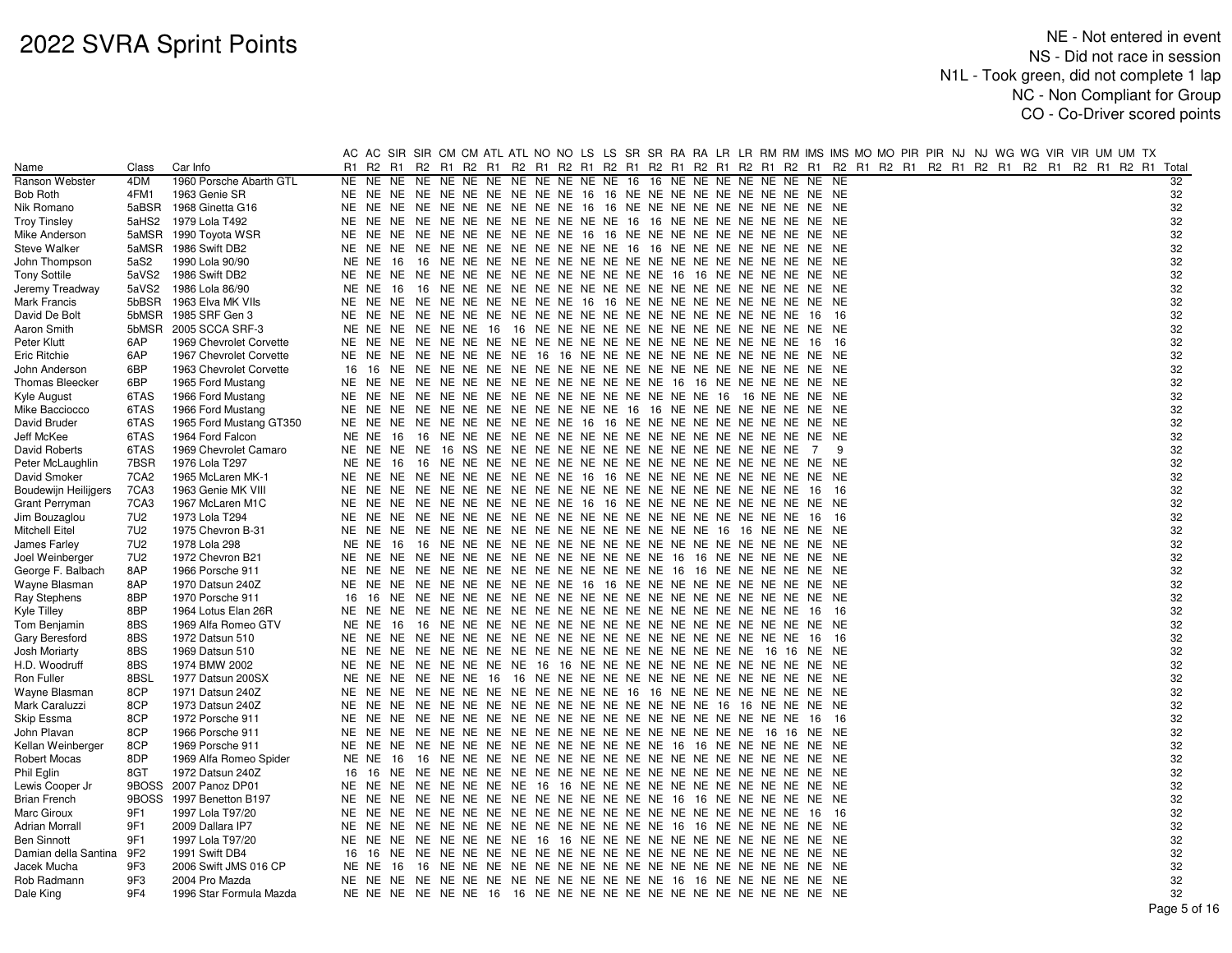|                          |           |                                     |     | AC AC SIR SIR CM CM ATL ATL NO NO LS LS SR SR RA RA LR LR RM RM IMS IMS MO MO PIR PIR NJ NJ WG WG VIR VIR UM UM TX |  |  |  |                                                                   |  |  |  |                |                |  |  |  |  |  |              |
|--------------------------|-----------|-------------------------------------|-----|--------------------------------------------------------------------------------------------------------------------|--|--|--|-------------------------------------------------------------------|--|--|--|----------------|----------------|--|--|--|--|--|--------------|
| Name                     | Class     | Car Info                            | R1  | R2 R1 R2 R1 R2 R1 R2 R1 R2 R1 R2 R1 R2 R1 R2 R1 R2 R1 R2 R1 R2 R1 R2 R1 R2 R1 R2 R1 R2 R1 R2 R1 R2 R1 R2 R1 Total  |  |  |  |                                                                   |  |  |  |                |                |  |  |  |  |  |              |
| <b>Charles Parsons</b>   | 9FA5      | 1976 Lola 332C                      | NE  |                                                                                                                    |  |  |  |                                                                   |  |  |  |                | 16<br>16       |  |  |  |  |  | 32           |
| Alex MacAllister         | 9FB       | 1977 Ralt RT1                       |     |                                                                                                                    |  |  |  |                                                                   |  |  |  |                |                |  |  |  |  |  | 32           |
| Gordon Medenica          | 9FB       | 1975 March 75B                      | NE  | NE.                                                                                                                |  |  |  |                                                                   |  |  |  |                |                |  |  |  |  |  | 32           |
| Mike Plotz               | 9FB       | 1979 March 79b                      | NE  | NE NE NE NE NE NE NE NE NE NE NE NE NE 16 16 NE NE NE NE NE NE NE                                                  |  |  |  |                                                                   |  |  |  |                |                |  |  |  |  |  | 32           |
| Kirk Clifford            | 9FC       | 1976 Lola T324                      |     | NE NE                                                                                                              |  |  |  | NE NE NE NE NE NE NE NE NE NE 16 16 NE NE NE NE NE NE NE NE NE    |  |  |  |                |                |  |  |  |  |  | 32           |
| Michael Popp             | 9FC       | 1997 Van Dieman RF97                |     | NE NE                                                                                                              |  |  |  | NE NE NE NE NE NE NE NE NE NE NE NE 16 16 NE NE NE NE NE NE       |  |  |  |                |                |  |  |  |  |  | 32           |
| R Rodriguez-Long         | 9FC       | 1984 Reynard SF84                   | 16  | 16                                                                                                                 |  |  |  |                                                                   |  |  |  |                |                |  |  |  |  |  | 32           |
| <b>Tyler Butterfield</b> | 9FSV      | 1972 Royale RP-14                   |     | NE NE NE NE NE NE NE NE NE NE 16 16 NE NE NE NE NE NE NE NE NE NE NE                                               |  |  |  |                                                                   |  |  |  |                |                |  |  |  |  |  | 32           |
| Tony Fornetti            | <b>NA</b> | 1990 Mazda Miata                    | NE  | NE                                                                                                                 |  |  |  | NE NE NE NE NE NE NE NE NE NE NE NE 16 16 NE NE NE NE NE NE NE    |  |  |  |                |                |  |  |  |  |  | 32           |
| Matthew Carr             | <b>NB</b> | 1999 Mazda Miata                    |     |                                                                                                                    |  |  |  |                                                                   |  |  |  |                |                |  |  |  |  |  | 32           |
| Tyler Klein              | <b>NB</b> | 1999 Mazda Miata                    |     |                                                                                                                    |  |  |  |                                                                   |  |  |  |                |                |  |  |  |  |  | 32           |
| Gregory Sorg             | <b>NB</b> | 1999 Mazda Miata                    |     | NE NE                                                                                                              |  |  |  | NE NE NE NE NE NE NE NE NE NE NE NE 16 16 NE NE NE NE NE NE NE    |  |  |  |                |                |  |  |  |  |  | 32           |
| Eric Stoller             | <b>NB</b> | 1995 Mazda Miata                    | NE  | NE                                                                                                                 |  |  |  |                                                                   |  |  |  | - 16           | - 16           |  |  |  |  |  | 32           |
| <b>Christopher Evans</b> |           | 10SC/B 2005 Chevrolet Monte Carlo   |     | NE NE                                                                                                              |  |  |  |                                                                   |  |  |  | $\overline{1}$ | $\overline{c}$ |  |  |  |  |  | 31           |
| Pearce Raeder            | 2FB       | 1971 Lotus 69b                      |     | NE NE                                                                                                              |  |  |  | NE NE NE NE NE NE NE NE NE NE NE NE 12 12 NE NE NE NE 6           |  |  |  |                | $\overline{1}$ |  |  |  |  |  | 31           |
| <b>Richard Betournay</b> | 10SC2     | 1992 Chevrolet Lumina               | NE  | NE NE NE NE NE NE NE NE NE 7 7 9 7 NE NE NE NE NE NE NE NE NE                                                      |  |  |  |                                                                   |  |  |  |                |                |  |  |  |  |  | 30           |
| <b>Elliott Barron</b>    | 1FV       | 1998 Womer FV CC                    | NE  | NE                                                                                                                 |  |  |  | NE NE NE NE NE NE 1 NS NE NE NE NE NE NE NE NE NE NE 12           |  |  |  |                | 16             |  |  |  |  |  | 29           |
| William Lyon             | 10GT1     | 1970 Porsche 914/6 IMSA             |     | 12 16                                                                                                              |  |  |  |                                                                   |  |  |  |                |                |  |  |  |  |  | 28           |
| <b>Maxwell Ehrlich</b>   | 10IGT     | 2018 Porsche Cayman GT4             |     | NE NE                                                                                                              |  |  |  |                                                                   |  |  |  |                |                |  |  |  |  |  | 28           |
| AJ Henriksen             |           | 10SC/A 2007 Chevrolet Impala        |     | NE NE                                                                                                              |  |  |  |                                                                   |  |  |  |                |                |  |  |  |  |  | 28           |
| Larry Hoopaugh           |           | 10SC/A 2009 Chevrolet Impala        |     | NE NE                                                                                                              |  |  |  |                                                                   |  |  |  |                | - 16           |  |  |  |  |  | 28           |
| Gary Sousa               |           | 10SC2 1995 Chevrolet Monte Carlo SS |     | 12 16                                                                                                              |  |  |  | NE NE NE NE NE NE NE NE NE N1L NS NE NE NE NE NE NE NE NE NE NE   |  |  |  |                |                |  |  |  |  |  | 28           |
| James Kuhns              |           | 11GTP3 1985 Zephyrus MK4            |     | 12 16                                                                                                              |  |  |  |                                                                   |  |  |  |                |                |  |  |  |  |  | 28           |
| Andrea Robertson         |           | 11GTP3 2006 Ford Doran GT           |     | NE NE                                                                                                              |  |  |  |                                                                   |  |  |  |                |                |  |  |  |  |  | 28           |
| Awais Siddique           |           | 11GTP3 2010 Lola B10-90             |     | NE NE                                                                                                              |  |  |  | NE NE NE NE NE NE NE NE NE NE NE NE 16 12 NE NE NE NE NE NE       |  |  |  |                |                |  |  |  |  |  | 28           |
| Clay Hargitt             |           | 12aMP3 2008 Ford Mustang FR500S     |     |                                                                                                                    |  |  |  |                                                                   |  |  |  |                | - 16           |  |  |  |  |  | 28           |
| <b>Tyler Sharinn</b>     |           | 12aMP3 2020 BMW M2 CSR              |     |                                                                                                                    |  |  |  |                                                                   |  |  |  |                |                |  |  |  |  |  | 28           |
| Justin Tysdal            |           | 12aMP3 1973 BMW 2002                | NE  | NE.                                                                                                                |  |  |  |                                                                   |  |  |  |                | 12<br>-16      |  |  |  |  |  | 28           |
| <b>Andrew Meudt</b>      |           | 12bMP2 1985 BMW M635csi             | NE  |                                                                                                                    |  |  |  |                                                                   |  |  |  |                | 16<br>-12      |  |  |  |  |  | 28           |
| <b>Charles Meudt</b>     |           | 12bMP2 1985 Jaguar XJS              |     |                                                                                                                    |  |  |  |                                                                   |  |  |  |                | - 16           |  |  |  |  |  | 28           |
| Dennis Racine            | 1CS       | 1966 Morris Mini Cooper S           |     | NE NE                                                                                                              |  |  |  | NE NE NE NE NE NE NE NE NE NE NE 12 16 NE NE NE NE NE NE NE NE NE |  |  |  |                |                |  |  |  |  |  | 28           |
| James Juhas              | 1FP       | 1956 MG A Roadster                  | NE. | NE                                                                                                                 |  |  |  |                                                                   |  |  |  |                |                |  |  |  |  |  | 28           |
| David Reich              | 2CF       | 1979 Crossle 35                     |     |                                                                                                                    |  |  |  |                                                                   |  |  |  |                |                |  |  |  |  |  | 28           |
| Geoff Brabham            | 2FB       | 1971 Brabham BT35-31                |     | NE NE                                                                                                              |  |  |  |                                                                   |  |  |  |                | 16             |  |  |  |  |  | 28           |
| <b>Tonis Kasemets</b>    | 2FB       | 1969 Brabham BT29                   | NE  | NE                                                                                                                 |  |  |  |                                                                   |  |  |  | - 16           | 12             |  |  |  |  |  | 28           |
| <b>Bradley Newman</b>    | 2PCF      | 1984 Swift DB1                      | 16  |                                                                                                                    |  |  |  |                                                                   |  |  |  |                |                |  |  |  |  |  | 28           |
| Jerry L. Barker          | 3BS       | 1963 Triumph Herald                 |     | NE NE<br>- 16                                                                                                      |  |  |  |                                                                   |  |  |  |                |                |  |  |  |  |  | 28           |
| Frank Farrell            | 3BS       | 1972 Alfa Romeo Berlina             |     | NE NE<br>12                                                                                                        |  |  |  |                                                                   |  |  |  |                |                |  |  |  |  |  | 28           |
| Michael Allen            | 3DP       | 1970 Porsche 914/4                  | 12  | 16                                                                                                                 |  |  |  |                                                                   |  |  |  |                |                |  |  |  |  |  | 28           |
| <b>Charles Evans</b>     | 3EP       | 1965 MG MGB                         |     | NE NE                                                                                                              |  |  |  |                                                                   |  |  |  |                | 12             |  |  |  |  |  | 28           |
| <b>Matthew Lituchy</b>   | 3EP       | 1965 MG B                           | NE  | NE                                                                                                                 |  |  |  | NE NE NE NE NE NE NE NE NE NE 12 16 NE NE NE NE NE NE NE NE NE    |  |  |  |                |                |  |  |  |  |  | 28           |
| Ted Melady               | 3GT       | 1965 MG B                           | NE  |                                                                                                                    |  |  |  |                                                                   |  |  |  |                | 16             |  |  |  |  |  | 28           |
| Blair Julian             | 5aVS2     | 1985 Lola T598                      | NE  | NE                                                                                                                 |  |  |  |                                                                   |  |  |  |                | - 16           |  |  |  |  |  | 28           |
| David Putz               | 5bFM      | 1971 Royale RP4A                    | NE  | NE.                                                                                                                |  |  |  | NE NE NE NE NE NE NE NE NE NE NE NE 16 12 NE NE NE NE NE NE       |  |  |  |                |                |  |  |  |  |  | 28           |
| James Farley             | 6AP       | 1966 Ford Cobra                     | NE  | NE NE NE NE NE NE NE NE NE 16 12 NE NE NE NE NE NE NE NE NE NE NE                                                  |  |  |  |                                                                   |  |  |  |                |                |  |  |  |  |  | 28           |
| Andrew Alcazar           | 6BP       | 1966 Shelby GT350                   |     | NE NE                                                                                                              |  |  |  | NE NE NE NE NE NE NE NE 4 6 9 9 NE NE NE NE NE NE NE NE NE        |  |  |  |                |                |  |  |  |  |  | 28           |
| Art Hebert               | 6BP       | 1967 Jaquar XKE                     | NE  | NE.                                                                                                                |  |  |  |                                                                   |  |  |  |                |                |  |  |  |  |  | 28           |
| Tom Weglarz              | 6GT       | 1969 Chevrolet Corvette             |     |                                                                                                                    |  |  |  |                                                                   |  |  |  |                | - 16           |  |  |  |  |  | 28           |
| <b>Fritz Seidel</b>      | 6RSR      | 1972 Porsche RSR                    |     |                                                                                                                    |  |  |  |                                                                   |  |  |  |                |                |  |  |  |  |  | 28           |
| <b>Todd Treffert</b>     | 6RSR      | 1974 Porsche 911                    | NE  | NE                                                                                                                 |  |  |  | NE NE NE NE NE NE NE NE NE NE NE NE 16 12 NE NE NE NE NE NE       |  |  |  |                |                |  |  |  |  |  | 28           |
| Steven Cullman           | 6TAS      | 1970 Ford Boss 302                  |     | NE NE                                                                                                              |  |  |  |                                                                   |  |  |  |                | - 16           |  |  |  |  |  | 28           |
| Bennie Bish              | 8BS       | 1973 BMW 2002                       |     | NE NE                                                                                                              |  |  |  |                                                                   |  |  |  |                |                |  |  |  |  |  | 28           |
| William Taylor           | 8BS       | 1965 Alfa Romeo GT                  | 16  | - 12                                                                                                               |  |  |  |                                                                   |  |  |  |                |                |  |  |  |  |  | 28           |
| Jonathan Draper          | 8GT       | 1970 BMW 2002                       |     |                                                                                                                    |  |  |  |                                                                   |  |  |  |                |                |  |  |  |  |  | 28           |
|                          |           |                                     |     |                                                                                                                    |  |  |  |                                                                   |  |  |  |                |                |  |  |  |  |  | Page 6 of 16 |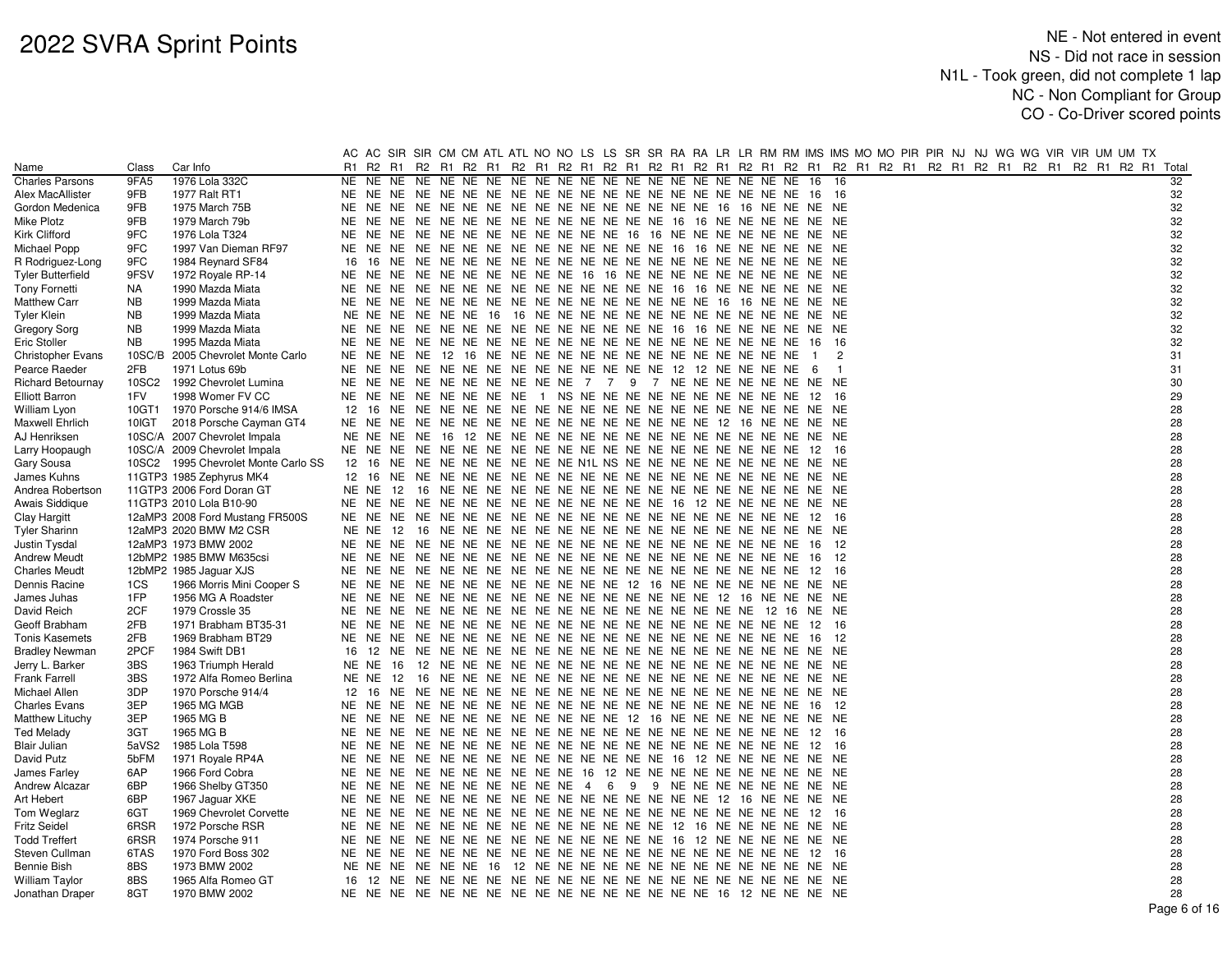|                              |                  |                                        |       |                |                |     |            |  |                                                                      |  |  |  |  |                |           |  |  |  | AC AC SIR SIR CM CM ATL ATL NO NO LS LS SR SR RA RA LR LR RM RM IMS IMS MO MO PIR PIR NJ NJ WG WG VIR VIR UM UM TX |  |  |                 |
|------------------------------|------------------|----------------------------------------|-------|----------------|----------------|-----|------------|--|----------------------------------------------------------------------|--|--|--|--|----------------|-----------|--|--|--|--------------------------------------------------------------------------------------------------------------------|--|--|-----------------|
| Name                         | Class            | Car Info                               | R1    |                |                |     |            |  |                                                                      |  |  |  |  |                |           |  |  |  | R2 R1 R2 R1 R2 R1 R2 R1 R2 R1 R2 R1 R2 R1 R2 R1 R2 R1 R2 R1 R2 R1 R2 R1 R2 R1 R2 R1 R2 R1 R2 R1 R2 R1 R2 R1 Total  |  |  |                 |
| Matthew Chimbolo             | NA               | 1991 Mazda Miata                       | NE    | NE NE          |                |     |            |  | NE NE NE NE NE NE NE NE NE NE NE NE NE 12 16 NE NE NE NE             |  |  |  |  |                |           |  |  |  |                                                                                                                    |  |  | $\overline{28}$ |
| <b>Brian C Schommer</b>      | <b>NA</b>        | 1992 Mazda Miata                       |       |                |                |     |            |  |                                                                      |  |  |  |  |                |           |  |  |  |                                                                                                                    |  |  | 28              |
| Kurt Syer                    | <b>NA</b>        | 1990 Mazda Miata                       | NE.   | NE.            |                |     |            |  |                                                                      |  |  |  |  |                |           |  |  |  |                                                                                                                    |  |  | 28              |
| Steve Webster                | NA               | 1990 Mazda Miata                       | NE    |                |                |     |            |  |                                                                      |  |  |  |  |                | - 16      |  |  |  |                                                                                                                    |  |  | 28              |
| Keith Lippiatt               | 8BS              | 1969 BMW 2002                          |       |                |                |     |            |  | NE NE NE NE NE NE NE NE NE NE 3 6 9 9 NE NE NE NE NE NE NE NE NE     |  |  |  |  |                |           |  |  |  |                                                                                                                    |  |  | 27              |
| John Cloud                   | 10GT4            | 2020 Chevrolet Camaro TA2              | NE NE |                | $\overline{4}$ |     | NS NE NE 7 |  | 9 NE NE NE NE NE NE NE NE NE NE NE NE NE                             |  |  |  |  | - 6            | <b>NS</b> |  |  |  |                                                                                                                    |  |  | 26              |
| <b>Bill Heifner</b>          | 10GT4            | 2011 Cadillac CTS-VR                   |       |                |                |     |            |  |                                                                      |  |  |  |  | $\overline{7}$ | 12        |  |  |  |                                                                                                                    |  |  | 26              |
| John Mullaney                |                  | 12aMP3 2000 Ferrari 360 Challenge      | NE NE |                | $\overline{1}$ |     |            |  |                                                                      |  |  |  |  |                |           |  |  |  |                                                                                                                    |  |  | 26              |
| Gary Drean                   | 1CS              | 1966 Austin Cooper S                   |       |                |                |     |            |  | NE NE NE NE NE NE NE NE NE NE NE N1L 12 7 7 NE NE NE NE NE NE NE NE  |  |  |  |  |                |           |  |  |  |                                                                                                                    |  |  | 26              |
| Steve Yarbrough              | 2FF              | 1972 Hawke D9                          | 9     | $\overline{1}$ |                |     |            |  |                                                                      |  |  |  |  |                |           |  |  |  |                                                                                                                    |  |  | 26              |
| <b>Timothy Herbst</b>        | 2PCF             | 1994 Van Diemen RF94                   |       |                |                |     |            |  | NE NE NE NE NE NE NE NE NE NE 7 5 7 7 NE NE NE NE NE NE NE NE NE     |  |  |  |  |                |           |  |  |  |                                                                                                                    |  |  | 26              |
| Tom Sakai                    | 6BP              | 1965 Sunbeam Tiger                     | 6     | -9             |                |     |            |  | NE NE NE NE NE NE NE NE 6 5 NE NE NE NE NE NE NE NE NE NE            |  |  |  |  |                |           |  |  |  |                                                                                                                    |  |  | 26              |
| Armin Ghorbani               | 8BS              | 1969 Datsun 510                        | NE.   | NE             |                |     |            |  | NE NE NE NE NE NE NE NE 7 5 7 7 NE NE NE NE NE NE NE NE NE           |  |  |  |  |                |           |  |  |  |                                                                                                                    |  |  | 26              |
| <b>Steve Kent</b>            | 10SC/A           | 2011 Ford Fusion Nascar                |       |                |                |     |            |  |                                                                      |  |  |  |  |                |           |  |  |  |                                                                                                                    |  |  | 25              |
| Donald Racine                | 1CS              | 1961 Austin Mini Cooper S              | NE NE |                |                |     |            |  | NE NE NE NE NE NE NE NE NE NE 16 9 NE NE NE NE NE NE NE NE NE        |  |  |  |  |                |           |  |  |  |                                                                                                                    |  |  | 25              |
| Marc Hugo                    | 3CP              | 1964 Porsche 356C                      | NE.   |                |                |     |            |  | NE NE NE NE NE NE NE NE NE 1 NS 12 12 NE NE NE NE NE NE NE NE        |  |  |  |  |                |           |  |  |  |                                                                                                                    |  |  | 25              |
| William Lyon                 | 3CP              | 1957 Porsche 356                       | 16    | -9             |                |     |            |  |                                                                      |  |  |  |  |                |           |  |  |  |                                                                                                                    |  |  | 25              |
| Robert White                 | 3GT              | 1967 Lotus 7 Series 2                  |       |                |                |     |            |  |                                                                      |  |  |  |  | - 9            | 16        |  |  |  |                                                                                                                    |  |  | 25              |
| <b>Curt Leaverton</b>        | 5aS2             | 2004 Cabir CS2.8                       |       |                |                |     |            |  |                                                                      |  |  |  |  | - 12           | -12       |  |  |  |                                                                                                                    |  |  | 25              |
| Steven Lisa                  | 6AP              | 1973 DeTomaso Panterra GR3             |       |                |                |     |            |  | 16 NS NE NE NE NE NE NE NE NE 5 4 NE NE NE NE NE NE NE NE NE NE NE   |  |  |  |  |                |           |  |  |  |                                                                                                                    |  |  | 25              |
| <b>Woody Smith</b>           | 6AP              | 1970 Chevrolet Corvette Roadster NE NE |       |                | - 9            |     |            |  |                                                                      |  |  |  |  |                |           |  |  |  |                                                                                                                    |  |  | 25              |
| James Dolan                  | 6BP              | 1965 Shelby GT350                      | NE NE |                | - 16           | - 9 |            |  |                                                                      |  |  |  |  |                |           |  |  |  |                                                                                                                    |  |  | 25              |
| James Heck                   | 6BP              | 1964 Chevrolet Corvette                |       |                |                |     |            |  |                                                                      |  |  |  |  | - 9            | - 16      |  |  |  |                                                                                                                    |  |  | 25              |
| Jason Rabe                   | 6BP              | 1962 Jaguar XKE                        |       |                |                |     |            |  |                                                                      |  |  |  |  |                |           |  |  |  |                                                                                                                    |  |  | 25              |
| Larry Lunda                  | 8AP              | 1970 Porsche 914                       | NE NE |                |                |     |            |  | 12 NS NE NE NE NE NE NE NE NE NE NE 6 7 NE NE NE NE NE NE            |  |  |  |  |                |           |  |  |  |                                                                                                                    |  |  | 25              |
| Jim Froula                   | 8BS              | 1971 Datsun 510                        |       |                |                |     |            |  | NE NE NE NE NE NE NE NE NE NE 9 9 6 1 NE NE NE NE NE NE NE NE        |  |  |  |  |                |           |  |  |  |                                                                                                                    |  |  | 25              |
| Chris Raeder                 | 8BS              | 1966 Alfa Romeo GTV                    |       |                |                |     |            |  |                                                                      |  |  |  |  |                |           |  |  |  |                                                                                                                    |  |  | 25              |
| <b>Martin Hosek</b>          | 10GT1            | 1982 Chevrolet Corvette                |       |                |                |     |            |  |                                                                      |  |  |  |  |                |           |  |  |  |                                                                                                                    |  |  | 24              |
| Michael Kern                 | 10GT2            | 1994 Chevrolet Camaro                  | NE NE |                |                |     |            |  |                                                                      |  |  |  |  |                |           |  |  |  |                                                                                                                    |  |  | 24              |
| Joseph Galdi                 | 10GT3            | 2000 BMW E46                           |       |                |                |     |            |  |                                                                      |  |  |  |  |                |           |  |  |  |                                                                                                                    |  |  | 24              |
| Edward Hugo                  |                  | 10GT4 2008 Dodge Viper                 |       |                |                |     |            |  | NE NE NE NE NE NE NE NE NE NE 9 1 7 7 NE NE NE NE NE NE NE NE NE     |  |  |  |  |                |           |  |  |  |                                                                                                                    |  |  | 24              |
| Joe Viola                    |                  | 10GT4 1999 Porsche Boxster             | NE.   | NE.            |                |     |            |  |                                                                      |  |  |  |  |                |           |  |  |  |                                                                                                                    |  |  | 24              |
| Brian Norman                 |                  | 10SC/B 2006 Dodge Charger              |       |                |                |     |            |  |                                                                      |  |  |  |  |                |           |  |  |  |                                                                                                                    |  |  | 24              |
| David Bland                  |                  | 11GTP3 2006 Juno SSE                   |       |                |                |     |            |  |                                                                      |  |  |  |  |                | - 12      |  |  |  |                                                                                                                    |  |  | 24              |
| Robert Korzen                |                  | 12aMP3 2013 Ford Mustang Boss 302      | NE    | NE             |                |     |            |  |                                                                      |  |  |  |  |                |           |  |  |  |                                                                                                                    |  |  | 24              |
| Matthew McFadden             |                  | 12aMP3 2000 Porsche 911                | NE    | NE             |                |     |            |  | NE NE NE NE NE NE NE NE 12 12 NE NE NE NE NE NE NE NE NE NE NE       |  |  |  |  |                |           |  |  |  |                                                                                                                    |  |  | 24              |
| Michael Piera                |                  | 12bMP1 1973 Porsche 911RS              |       |                |                |     |            |  |                                                                      |  |  |  |  |                |           |  |  |  |                                                                                                                    |  |  | 24              |
| Jeff Antonelli               |                  | 12bMP2 1984 Porsche 944 NA             | NE    |                |                |     |            |  | NE NE NE NE NE NE NE NE NE NE NE NE NE 12 12 NE NE NE NE NE NE       |  |  |  |  |                |           |  |  |  |                                                                                                                    |  |  | 24              |
| James R Smith                |                  | 12bMP2 1989 BMW 325                    | NE    |                |                |     |            |  | NE NE NE NE NE NE NE NE 12 12 NE NE NE NE NE NE NE NE NE NE NE NE    |  |  |  |  |                |           |  |  |  |                                                                                                                    |  |  | 24              |
| Paul Georgeson               |                  | 12bS911 1986 Porsche 911               |       |                |                |     |            |  | NE NE NE NE NE NE NE NE NE NE NE NE 12 12 NE NE NE NE NE NE NE NE    |  |  |  |  |                |           |  |  |  |                                                                                                                    |  |  | 24              |
| <b>Brad Babb</b>             | 1FP              | 1966 Sunbeam Alpine                    | NE    | NE             |                |     |            |  | NE NE NE NE NE NE NE NE NE NE NE NE 12 12 NE NE NE NE NE NE          |  |  |  |  |                |           |  |  |  |                                                                                                                    |  |  | 24              |
| <b>Berck Nash</b>            | 1FV <sub>2</sub> | 1968 Zink C4                           | NE.   |                |                |     |            |  |                                                                      |  |  |  |  | - 12           | 12        |  |  |  |                                                                                                                    |  |  | 24              |
| Jeff Fritz                   | 2FF              | 1972 Lola T204                         | NE.   | NE             |                |     |            |  | NE NE NE NE NE NE NE NE NE NE NE NE 12 12 NE NE NE NE NE NE          |  |  |  |  |                |           |  |  |  |                                                                                                                    |  |  | 24              |
| <b>Oliver Ramleth</b>        | 2FF              | 1970 Titan Mk 6                        | NE NE |                |                |     |            |  | NE NE NE NE NE NE NE NE NE NE 12 12 NE NE NE NE NE NE NE NE          |  |  |  |  |                |           |  |  |  |                                                                                                                    |  |  | 24              |
| Nicolas Clemence             | 3CP              | 1960 Porsche 356B Roadster             |       |                |                |     |            |  |                                                                      |  |  |  |  |                |           |  |  |  |                                                                                                                    |  |  | 24              |
| Tom Morgan                   | 3DP              | 1956 Morgan 4/4                        |       |                |                |     |            |  | NE NE NE NE NE NE NE NE NE NE NE 12 12 NE NE NE NE NE NE NE NE NE NE |  |  |  |  |                |           |  |  |  |                                                                                                                    |  |  | 24              |
| James Dean                   | 3EP              | 1970 Porsche 914-4                     | NE    | NE             |                |     |            |  | NE NE NE NE NE NE NE NE 12 12 NE NE NE NE NE NE NE NE NE NE          |  |  |  |  |                |           |  |  |  |                                                                                                                    |  |  | 24              |
| Allan Thom                   | 3EP              | 1965 Alfa Romeo Giulia TI              |       |                |                |     |            |  |                                                                      |  |  |  |  |                |           |  |  |  |                                                                                                                    |  |  | 24              |
| Steve Hoogs                  | 5aHS2            | 1980 Tiga SC80                         |       |                |                |     |            |  | NE NE NE NE NE NE NE NE NE NE NE NE NE 12 12 NE NE NE NE NE NE NE NE |  |  |  |  |                |           |  |  |  |                                                                                                                    |  |  | 24              |
| Lanie Scoggins               | 5aMSR            | 1994 Toyota WSR                        | NE NE |                |                |     |            |  | NE NE NE NE NE NE NE NE 12 12 NE NE NE NE NE NE NE NE NE NE          |  |  |  |  |                |           |  |  |  |                                                                                                                    |  |  | 24              |
| <b>Avery Stuckart</b>        | 5aS2             | 2010 Carbir CS2                        | NE.   | NE             |                |     |            |  | NE NE NE NE NE NE NE NE NE NE NE NE 12 12 NE NE NE NE NE NE          |  |  |  |  |                |           |  |  |  |                                                                                                                    |  |  | 24              |
| Charles Habisreutinger 5aVS2 |                  | 1985 Swift S2000 DB2                   |       |                |                |     |            |  |                                                                      |  |  |  |  |                |           |  |  |  |                                                                                                                    |  |  | 24              |
| <b>Robert Davis</b>          | 5bFM             | 1960 Lola Sports Racer                 | NE NE |                |                |     |            |  |                                                                      |  |  |  |  |                |           |  |  |  |                                                                                                                    |  |  | 24              |
| Stephen Shody                | 6AP              | 1965 Shelby Cobra                      |       |                |                |     |            |  |                                                                      |  |  |  |  |                |           |  |  |  |                                                                                                                    |  |  | 24              |
|                              |                  |                                        |       |                |                |     |            |  |                                                                      |  |  |  |  |                |           |  |  |  |                                                                                                                    |  |  | Page 7 of 16    |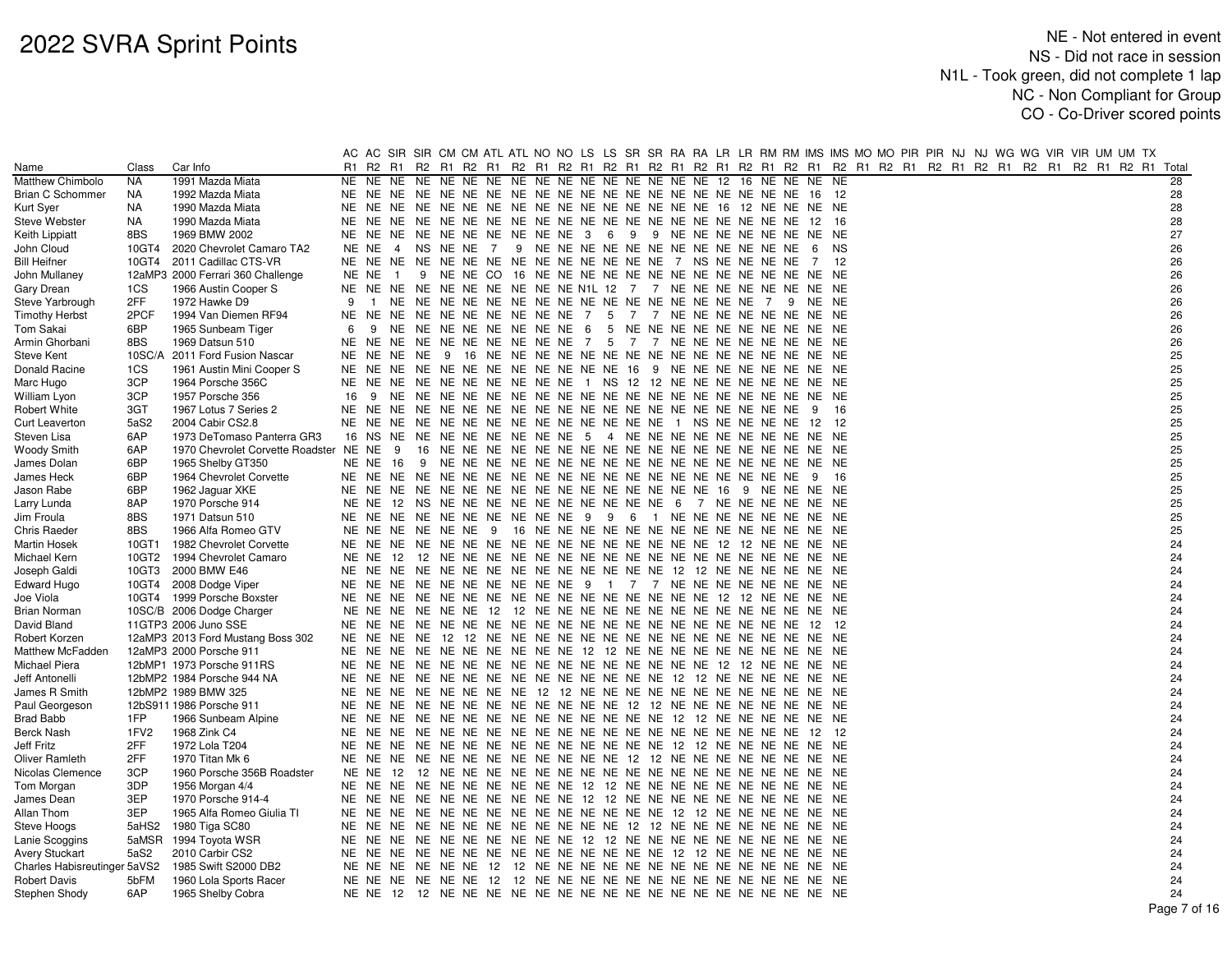|                                              |                  |                                        |      |         |     |  |  |  |  |                                                                         |  |  |         |     |     |  |  | AC AC SIR SIR CM CM ATL ATL NO NO LS LS SR SR RA RA LR LR RM RM IMS IMS MO MO PIR PIR NJ NJ WG WG VIR VIR UM UM TX   |  |              |  |
|----------------------------------------------|------------------|----------------------------------------|------|---------|-----|--|--|--|--|-------------------------------------------------------------------------|--|--|---------|-----|-----|--|--|----------------------------------------------------------------------------------------------------------------------|--|--------------|--|
| Name                                         | Class            | Car Info                               |      |         |     |  |  |  |  |                                                                         |  |  |         |     |     |  |  | R1 R2 R1 R2 R1 R2 R1 R2 R1 R2 R1 R2 R1 R2 R1 R2 R1 R2 R1 R2 R1 R2 R1 R2 R1 R2 R1 R2 R1 R2 R1 R2 R1 R2 R1 R2 R1 Total |  |              |  |
| <b>Craig Carter</b>                          | 6BP              | 1964 Chevrolet Corvette                | 12   | 12      |     |  |  |  |  |                                                                         |  |  |         |     |     |  |  |                                                                                                                      |  | 24           |  |
| <b>Ben Valentine</b>                         | 6BP              | 1965 Chevrolet Corvette                |      |         |     |  |  |  |  | NE NE NE NE NE NE NE NE NE NE 12 12 NE NE NE NE NE NE NE NE NE NE       |  |  |         |     |     |  |  |                                                                                                                      |  | 24           |  |
| Tom Walega                                   | 6BP              | 1966 Ford Mustang                      |      |         |     |  |  |  |  |                                                                         |  |  |         |     |     |  |  |                                                                                                                      |  | 24           |  |
| Frank Zucchi                                 | 6BP              | 1965 Ford Mustang                      |      |         |     |  |  |  |  | NE NE NE NE NE NE NE NE NE NE NE NE NE 12 12 NE NE NE NE NE NE NE NE NE |  |  |         |     |     |  |  |                                                                                                                      |  | 24           |  |
| Clair Schwendeman                            | 6GT              | 1968 Chevrolet Corvette Roadster NE NE |      |         |     |  |  |  |  |                                                                         |  |  |         |     |     |  |  |                                                                                                                      |  | 24           |  |
| <b>Tim Cornelius</b>                         | 6TAS             | 1969 Chevrolet Camaro Z28              |      |         |     |  |  |  |  |                                                                         |  |  |         |     |     |  |  |                                                                                                                      |  | 24           |  |
| Greg Meindl                                  | 6TAS             | 1965 Ford Mustang                      |      |         |     |  |  |  |  |                                                                         |  |  |         |     |     |  |  |                                                                                                                      |  | 24           |  |
| Gary Moore                                   | 6TAS             | 1968 Mercury Cougar                    |      | NE NE   |     |  |  |  |  |                                                                         |  |  |         |     |     |  |  |                                                                                                                      |  | 24           |  |
| Dennis Jones                                 | 8AP              | 1968 Porsche 911S                      |      |         |     |  |  |  |  |                                                                         |  |  |         |     |     |  |  |                                                                                                                      |  | 24           |  |
| Nicolas Clemence                             | 8BP              | 1967 Porsche 911S                      |      |         |     |  |  |  |  |                                                                         |  |  |         |     |     |  |  |                                                                                                                      |  | 24           |  |
| James Albright                               | 8CP              | 1979 Porsche 924                       |      |         |     |  |  |  |  |                                                                         |  |  |         |     |     |  |  |                                                                                                                      |  | 24           |  |
| <b>Philip Mendelovitz</b>                    | 8CP              | 1970 Datsun 240Z                       |      |         |     |  |  |  |  | 12 NS NE NE NE NE NE NE NE NE NE NE 7 5 NE NE NE NE NE NE NE NE NE      |  |  |         |     |     |  |  |                                                                                                                      |  | 24           |  |
| Michael LeVeque                              | 8NC              | 1966 Chevrolet Corvair                 |      |         |     |  |  |  |  |                                                                         |  |  |         |     |     |  |  |                                                                                                                      |  | 24           |  |
| <b>Rick Kirchner</b>                         | 9F <sub>2</sub>  | 1994 Van Diemen RF94                   |      |         |     |  |  |  |  |                                                                         |  |  |         |     |     |  |  |                                                                                                                      |  | 24           |  |
| Jim Stengel                                  | 9FA <sub>5</sub> | 1973 McRae GM1                         |      |         |     |  |  |  |  |                                                                         |  |  |         |     | 12  |  |  |                                                                                                                      |  | 24           |  |
| Robert Burnside                              | 9FB              | 1973 Brabham BT 40                     |      |         |     |  |  |  |  |                                                                         |  |  |         |     |     |  |  |                                                                                                                      |  | 24           |  |
| John Reisert                                 | 9FC              | 1996 Van Diemen RF96                   |      |         |     |  |  |  |  |                                                                         |  |  |         |     |     |  |  |                                                                                                                      |  | 24           |  |
| Patrick O'Hara                               | <b>NA</b>        | 1991 Mazda Miata                       |      |         |     |  |  |  |  |                                                                         |  |  |         |     |     |  |  |                                                                                                                      |  | 24           |  |
| Benjamin Ficht                               | <b>NB</b>        | 1995 Mazda Miata                       | NE   |         |     |  |  |  |  |                                                                         |  |  |         |     |     |  |  |                                                                                                                      |  | 24           |  |
| Rob Trollinger                               | <b>NB</b>        | 2003 Mazda Miata                       |      |         |     |  |  |  |  |                                                                         |  |  |         |     |     |  |  |                                                                                                                      |  | 24           |  |
| Dwight Anderson                              | 8BS              | 1970 BMW 2002                          | 12 9 |         |     |  |  |  |  | NE NE NE NE NE NE NE NE 1 1 NE NE NE NE NE NE NE NE NE NE NE            |  |  |         |     |     |  |  |                                                                                                                      |  | 23           |  |
| <b>William Ramsey</b>                        |                  | 12bS911 1973 Porsche 911               |      |         |     |  |  |  |  | NE NE NE NE NE NE NE NE NE NE NE NE 6 16 NE NE NE NE NE NE NE NE NE     |  |  |         |     |     |  |  |                                                                                                                      |  | 22           |  |
| Jade Buford                                  |                  | 10GT4 2020 Ford Mustang                |      |         |     |  |  |  |  |                                                                         |  |  |         |     |     |  |  |                                                                                                                      |  | 21           |  |
| Mike Mulcahy                                 |                  | 10SC4 2003 Dodge Challenger            |      |         |     |  |  |  |  |                                                                         |  |  |         |     |     |  |  |                                                                                                                      |  | 21           |  |
| Jose Cortes                                  |                  | 11GTP2 2016 Ligier LMP3                |      |         |     |  |  |  |  |                                                                         |  |  |         | - 9 | 12  |  |  |                                                                                                                      |  | 21           |  |
| Lawrence Huang                               |                  | 11GTP2 2009 Oreca FLM 09               |      |         |     |  |  |  |  |                                                                         |  |  |         |     | - 9 |  |  |                                                                                                                      |  | 21           |  |
| Dominick Incantalupo 11GTP2 2013 Oreca FLM 9 |                  |                                        |      | NE NE   | 12  |  |  |  |  |                                                                         |  |  |         |     |     |  |  |                                                                                                                      |  | 21           |  |
| Lee Brahin                                   |                  | 11GTP3 1995 Ralt RT-41 SR              |      | NE NE   | 9   |  |  |  |  |                                                                         |  |  |         |     |     |  |  |                                                                                                                      |  | 21           |  |
| John Strauss                                 |                  | 12aMP3 2013 Ford Boss 302S             |      | NE NE 9 |     |  |  |  |  |                                                                         |  |  |         |     |     |  |  |                                                                                                                      |  | 21           |  |
| James Stiehr                                 | 1CS              | 1962 Austin Mini Cooper                |      |         |     |  |  |  |  | NE NE NE NE NE NE NE NE NE NE NE NE 9 12 NE NE NE NE NE NE NE NE NE     |  |  |         |     |     |  |  |                                                                                                                      |  | 21           |  |
| Larry Bangert                                | 2CF              | 1979 Crossle 35F                       |      | NE NE   |     |  |  |  |  |                                                                         |  |  | 9 12 NE |     | NE  |  |  |                                                                                                                      |  | 21           |  |
| <b>Gregory Stamm</b>                         | 2PCF             | 2000 Van Diemen RF00K                  |      |         |     |  |  |  |  |                                                                         |  |  |         |     | 12  |  |  |                                                                                                                      |  | 21           |  |
| Kevin Ayers                                  | 3CP              | 1963 Elva Courier Mk III               |      |         |     |  |  |  |  | NE NE NE NE NE NE NE NE NE NE 9 12 NE NE NE NE NE NE NE NE NE NE        |  |  |         |     |     |  |  |                                                                                                                      |  | 21           |  |
| George F. Balbach                            | 3CP              | 1960 Porsche 356B                      |      |         |     |  |  |  |  |                                                                         |  |  |         |     |     |  |  |                                                                                                                      |  | 21           |  |
| Edward Hugo                                  | 3CP              | 1963 Porsche 356B                      | NE   |         |     |  |  |  |  | NE NE NE NE NE NE NE NE NE 12 9 NE NE NE NE NE NE NE NE NE NE NE        |  |  |         |     |     |  |  |                                                                                                                      |  | 21           |  |
| James Jackson                                | 3CP              | 1964 Porsche 356                       |      |         |     |  |  |  |  |                                                                         |  |  |         |     |     |  |  |                                                                                                                      |  | 21           |  |
| Dan Gehweiler                                | 3DP              | 1969 Triumph GT6                       |      |         |     |  |  |  |  |                                                                         |  |  |         |     |     |  |  |                                                                                                                      |  | 21           |  |
| David Hale                                   | 5aVS2            | 1985 Lola T598                         | NE   | NE.     |     |  |  |  |  |                                                                         |  |  |         | - 9 | 12  |  |  |                                                                                                                      |  | 21           |  |
| Paul Joyaux                                  | 5bFM             | 1963 Crossle C5S                       |      |         |     |  |  |  |  |                                                                         |  |  |         |     |     |  |  |                                                                                                                      |  | 21           |  |
| Gary Hagopian                                | 6BP              | 1963 Jaguar XKE Coupe                  |      | NE NE   |     |  |  |  |  |                                                                         |  |  |         |     |     |  |  |                                                                                                                      |  | 21           |  |
| Josh Boller                                  | 7U2              | 1976 Chevron B36                       |      |         |     |  |  |  |  |                                                                         |  |  |         |     |     |  |  |                                                                                                                      |  | 21           |  |
| John Delane                                  | 7U2              | 1972 Chevron B21                       |      | NE NE   | -12 |  |  |  |  |                                                                         |  |  |         |     |     |  |  |                                                                                                                      |  | 21           |  |
| Daniel Caggiano                              | 8AP              | 1970 Porsche 914/6                     |      |         |     |  |  |  |  |                                                                         |  |  |         |     |     |  |  |                                                                                                                      |  | 21           |  |
| Chip Reichhart                               | 8AP              | 1967 Porsche 911S                      |      | NE NE   | 9   |  |  |  |  |                                                                         |  |  |         |     |     |  |  |                                                                                                                      |  | 21           |  |
| John Bibbo                                   | 8BS              | 1976 BMW 2002                          |      | NE NE   | - 9 |  |  |  |  |                                                                         |  |  |         |     |     |  |  |                                                                                                                      |  | 21           |  |
| Vince Vaccaro                                | 8BS              | 1972 Alfa Romeo GTV                    |      | NE NE   |     |  |  |  |  |                                                                         |  |  |         |     |     |  |  |                                                                                                                      |  | 21           |  |
| Wayne Baker                                  | 8CP              | 1967 Porsche 911S                      | 9    |         |     |  |  |  |  |                                                                         |  |  |         |     |     |  |  |                                                                                                                      |  | 21           |  |
| Scott Dick                                   | 9F1              | 2005 Dallara Infinity                  |      |         |     |  |  |  |  |                                                                         |  |  |         |     |     |  |  |                                                                                                                      |  | 21           |  |
| <b>Travis Engen</b>                          | 9F1              | 2001 Lola T97/20                       |      |         |     |  |  |  |  |                                                                         |  |  |         |     |     |  |  |                                                                                                                      |  | 21           |  |
| Justin Withoff                               | 9F2              | 2005 SCCA FE2                          |      |         |     |  |  |  |  |                                                                         |  |  |         |     |     |  |  |                                                                                                                      |  | 21           |  |
| Jim Mali                                     | 9F3              | 2002 Swift 014                         |      |         |     |  |  |  |  | NE NE NE NE NE NE NE NE NE NE 12 9 NE NE NE NE NE NE NE NE NE NE        |  |  |         |     |     |  |  |                                                                                                                      |  | 21           |  |
| Alexander Cunninghan NB                      |                  | 2000 Mazda Miata                       |      |         |     |  |  |  |  |                                                                         |  |  |         |     |     |  |  |                                                                                                                      |  | 21           |  |
|                                              |                  |                                        |      |         |     |  |  |  |  |                                                                         |  |  |         |     |     |  |  |                                                                                                                      |  |              |  |
| Zach Ehrlich                                 | 10IGT            | 2018 Porsche Cayman GT4                |      |         |     |  |  |  |  |                                                                         |  |  |         |     |     |  |  |                                                                                                                      |  | 19           |  |
|                                              |                  |                                        |      |         |     |  |  |  |  |                                                                         |  |  |         |     |     |  |  |                                                                                                                      |  | Page 8 of 16 |  |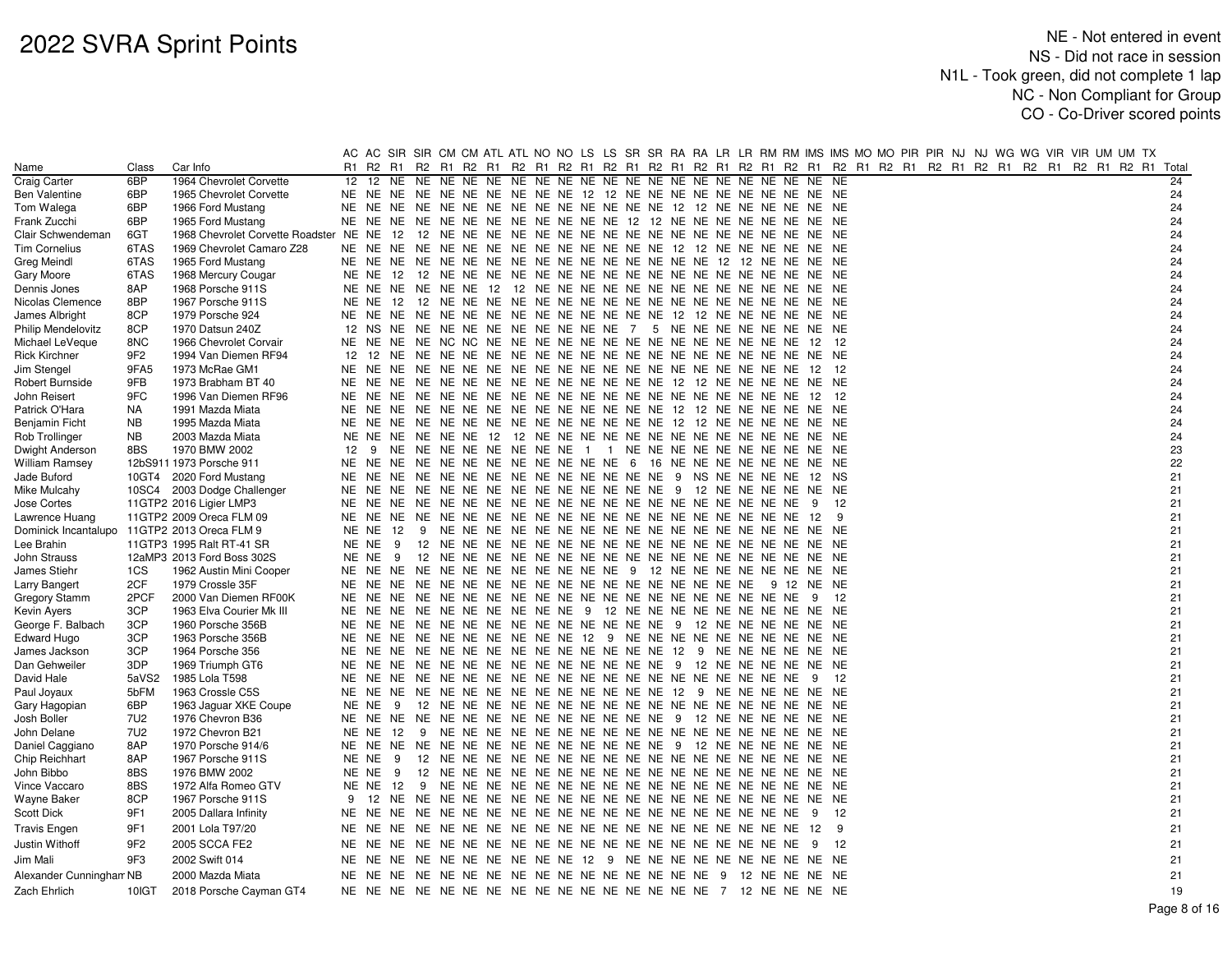|                                   |           |                                                      |       |                   | AC AC SIR SIR CM CM ATL ATL NO NO LS LS SR SR RA RA LR LR RM RM IMS IMS MO MO PIR PIR NJ NJ WG WG VIR VIR UM UM TX   |  |  |  |  |  |               |                |                                  |  |  |  |  |  |          |
|-----------------------------------|-----------|------------------------------------------------------|-------|-------------------|----------------------------------------------------------------------------------------------------------------------|--|--|--|--|--|---------------|----------------|----------------------------------|--|--|--|--|--|----------|
| Name                              | Class     | Car Info                                             |       |                   | R1 R2 R1 R2 R1 R2 R1 R2 R1 R2 R1 R2 R1 R2 R1 R2 R1 R2 R1 R2 R1 R2 R1 R2 R1 R2 R1 R2 R1 R2 R1 R2 R1 R2 R1 R2 R1 Total |  |  |  |  |  |               |                |                                  |  |  |  |  |  |          |
| Samuel LeComte                    | 10SC/B    | 2006 Chevrolet Monte Carlo                           |       |                   |                                                                                                                      |  |  |  |  |  |               |                |                                  |  |  |  |  |  | 19       |
| James Franzone                    | 10SC2     | 1985 Ford Thunderbird                                |       |                   | NE NE NE NE NE NE NE NE NE NE NE NE NE 7 12 NE NE NE NE NE NE NE NE NE                                               |  |  |  |  |  |               |                |                                  |  |  |  |  |  | 19       |
| Jesse Jurgenson                   | 2CF       | 1979 Dulon Mp21                                      |       |                   |                                                                                                                      |  |  |  |  |  |               |                |                                  |  |  |  |  |  | 19       |
| Jeffrey Barbour                   | 3DP       | 1964 MG B                                            | NE NE | 7                 |                                                                                                                      |  |  |  |  |  |               |                |                                  |  |  |  |  |  | 19       |
| JP Griffith                       | 6BP       | 1964 Chevrolet Corvette Coupe                        |       |                   |                                                                                                                      |  |  |  |  |  |               | 7 12           |                                  |  |  |  |  |  | 19       |
| Mark Sherwood                     | 9F2       | 1995 Ralt RT41                                       |       |                   |                                                                                                                      |  |  |  |  |  |               |                | $\overline{7}$                   |  |  |  |  |  | 19       |
| John Ayre                         | NB.       | 2001 Mazda Miata                                     |       |                   |                                                                                                                      |  |  |  |  |  | 7 NE NE NE NE |                |                                  |  |  |  |  |  | 19       |
| <b>Wally Owens</b>                | 10GT2     | 1990 Ford Rauscher Mustang                           | NE NE | - 9               |                                                                                                                      |  |  |  |  |  |               |                |                                  |  |  |  |  |  | 18       |
| Kristian Taylor                   | 10GT4     | 1999 Porsche Boxster                                 |       |                   |                                                                                                                      |  |  |  |  |  |               |                |                                  |  |  |  |  |  | 18       |
| John Koster                       | 10IGT     | 2016 Porsche Cayman                                  |       |                   |                                                                                                                      |  |  |  |  |  | 9 NE NE NE NE |                |                                  |  |  |  |  |  | 18       |
| <b>Brent Bernath</b>              |           | 10SC/B 2006 Ford Fusion                              |       |                   |                                                                                                                      |  |  |  |  |  |               |                |                                  |  |  |  |  |  | 18       |
| Lee Arnold                        |           | 10SC/D 2010 Chevrolet Camaro                         |       | NENE <sub>9</sub> |                                                                                                                      |  |  |  |  |  |               |                |                                  |  |  |  |  |  | 18       |
| <b>Steve Thomas</b>               |           | 10SC2 1994 Ford Thunderbird                          |       |                   | NE NE NE NE NE NE NE NE NE NE 9 9 NE NE NE NE NE NE NE NE NE NE NE                                                   |  |  |  |  |  |               |                |                                  |  |  |  |  |  | 18       |
| Kristian Taylor                   |           | 12bMP1 1980 Porsche 911SC                            |       |                   |                                                                                                                      |  |  |  |  |  |               |                |                                  |  |  |  |  |  | 18       |
| Skip Bryan                        |           | 12bMP2 1987 BMW 325                                  |       | NENE <sub>9</sub> |                                                                                                                      |  |  |  |  |  |               |                |                                  |  |  |  |  |  | 18       |
| Sean Van Gelder                   |           | 12bS911 1986 Porsche 911                             |       |                   | NE NE NE NE NE NE NE NE NE NE NE NE 9 9 NE NE NE NE NE NE NE NE NE                                                   |  |  |  |  |  |               |                |                                  |  |  |  |  |  | 18       |
| Lori Bush-Engel                   | 1FV2      | 1972 Caldwell D13                                    |       |                   |                                                                                                                      |  |  |  |  |  |               | - 9            | 9                                |  |  |  |  |  | 18       |
| Alan Dezzani                      | 2CF       | 1977 Royale RP24                                     |       |                   | NE NE NE NE NE NE NE NE NE NE NE NE 9 9 NE NE NE NE NE NE NE NE NE                                                   |  |  |  |  |  |               |                |                                  |  |  |  |  |  | 18       |
| Josh Wilson                       | 2CF       | 1978 Crossle 32F                                     |       |                   |                                                                                                                      |  |  |  |  |  |               | $\overline{1}$ | $\overline{1}$                   |  |  |  |  |  | 18       |
| John DiGiovanni                   | 2FF       | 1970 Titan MarkVI                                    |       |                   |                                                                                                                      |  |  |  |  |  |               | - 9            | 9                                |  |  |  |  |  | 18       |
| Anthony Hess                      | 3DP       | 1973 MG B                                            | NE NE | - 9               |                                                                                                                      |  |  |  |  |  |               | NE NE          |                                  |  |  |  |  |  | 18       |
| Glenn Bryant                      | 5aS2      | 1988 Lola T 88/90                                    | NE NE | - 9               |                                                                                                                      |  |  |  |  |  |               |                |                                  |  |  |  |  |  | 18       |
| Jonathan Clausen                  | 6BP       | 1966 Sunbeam Tiger                                   |       |                   |                                                                                                                      |  |  |  |  |  |               |                |                                  |  |  |  |  |  | 18       |
| Chadwick Manista                  | 6BP       | 1963 Chevrolet Corvette                              |       |                   | NE NE NE NE NE NE NE NE NE NE 9 9 NE NE NE NE NE NE NE NE NE NE NE                                                   |  |  |  |  |  |               |                |                                  |  |  |  |  |  | 18       |
| Anthony Dellavecchia 6TAS         |           | 1970 Chevrolet Camaro                                |       |                   |                                                                                                                      |  |  |  |  |  |               |                |                                  |  |  |  |  |  | 18       |
| Shannon Ivey                      | 6TAS      | 1967 Chevrolet Camaro SS                             |       | NENE <sub>9</sub> |                                                                                                                      |  |  |  |  |  |               |                |                                  |  |  |  |  |  | 18       |
| Joseph Hish                       | 8AP       | 1970 Porsche 914-6                                   |       |                   |                                                                                                                      |  |  |  |  |  |               |                |                                  |  |  |  |  |  | 18       |
| Frank Boucher                     | 8BP       | 1969 Porsche 911S                                    |       | NE NE 9           |                                                                                                                      |  |  |  |  |  |               |                |                                  |  |  |  |  |  | 18       |
| Taz Harvey                        | 8BS       | 1969 Datsun 510                                      |       |                   | NE NE NE NE NE NE NE NE NE NE NE NE 9 9 NE NE NE NE NE NE NE NE NE                                                   |  |  |  |  |  |               |                |                                  |  |  |  |  |  | 18       |
| <b>Richard Stuart Milne</b>       | 8BS       | 1969 Datsun 510                                      |       |                   | NE NE NE NE NE NE NE NE NE NE 6 7 1 4 NE NE NE NE NE NE NE NE                                                        |  |  |  |  |  |               |                |                                  |  |  |  |  |  | 18       |
| George Frey                       | 9FA5      | 1969 McLaren M10A                                    |       |                   |                                                                                                                      |  |  |  |  |  |               | - 9            | - 9                              |  |  |  |  |  | 18       |
| Lon Blaser                        | <b>NA</b> | 1990 Mazda Miata                                     |       |                   |                                                                                                                      |  |  |  |  |  |               |                |                                  |  |  |  |  |  | 18       |
| <b>Greg Meindl</b>                | NA        | 1965 Mazda Miata                                     |       |                   |                                                                                                                      |  |  |  |  |  |               |                |                                  |  |  |  |  |  | 18       |
| Julie Dahmer                      | <b>NB</b> | 1999 Mazda Miata                                     |       |                   |                                                                                                                      |  |  |  |  |  |               |                |                                  |  |  |  |  |  | 18       |
| Jonathan DeGaynor                 | 10GT3     | 1992 Ford Mustang                                    | NE NE | $\overline{1}$    | 16 NE NE NE NE NE NE NE NE NE NE NE N1L NS NE NE NE NE NE NE                                                         |  |  |  |  |  |               |                |                                  |  |  |  |  |  | 17       |
| Greg Richardson                   |           | 10SC/A 2014 Chevrolet Camaro                         |       |                   |                                                                                                                      |  |  |  |  |  |               |                | $\overline{1}$<br>$\overline{1}$ |  |  |  |  |  | 17<br>17 |
| Joseph Burke<br><b>Willy Todd</b> |           | 10SC/B 2003 Dodge Charger<br>10SC/B 2008 Ford Fusion |       | NENE 5            |                                                                                                                      |  |  |  |  |  |               | - 16           |                                  |  |  |  |  |  | 17       |
| <b>Taz Harvey</b>                 |           | 11GTP1 1998 Kudzu Mazda DLY10                        |       |                   | NE NE NE NE NE NE NE NE NE NE NE 1 16 NE NE NE NE NE NE NE NE NE NE                                                  |  |  |  |  |  |               |                |                                  |  |  |  |  |  | 17       |
| James Cope                        |           | 11GTP3 2012 Elan DP02                                |       |                   |                                                                                                                      |  |  |  |  |  |               |                |                                  |  |  |  |  |  | 17       |
| Mitchell Eitel                    |           | 12aMP1 1974 Ferrari 308 GT4                          |       |                   |                                                                                                                      |  |  |  |  |  |               |                |                                  |  |  |  |  |  | 17       |
| Craig Hillis                      |           | 12aMP2 1992 Porsche 968                              |       |                   |                                                                                                                      |  |  |  |  |  |               |                | $\overline{1}$                   |  |  |  |  |  | 17       |
| Gregory Seferian                  |           | 12bMP1 1982 Alfa Romeo GTV6                          |       | <b>NE NE 16</b>   |                                                                                                                      |  |  |  |  |  |               |                |                                  |  |  |  |  |  | 17       |
| <b>Gary Perser</b>                | 1HP       | 1960 Austin Healey Sprite                            |       |                   | NE NE NE NE NE NE NE NE NE NE 16 1 NE NE NE NE NE NE NE NE NE NE                                                     |  |  |  |  |  |               |                |                                  |  |  |  |  |  | 17       |
| Rod Bolhous                       | 2CF       | 1983 Lola T642                                       |       |                   |                                                                                                                      |  |  |  |  |  |               | $\blacksquare$ | $\overline{1}$                   |  |  |  |  |  | 17       |
| Quinn Derby                       | 3EP       | 1968 Triumph Spitfire                                |       | NE NE NE NE       |                                                                                                                      |  |  |  |  |  |               |                |                                  |  |  |  |  |  | 17       |
| Jorge Santos                      | 3GT       | 1972 Datsun 1200                                     |       |                   |                                                                                                                      |  |  |  |  |  |               |                |                                  |  |  |  |  |  | 17       |
| Chris Nussbaum                    | 5aMSR     | 1994 Toyota WSR                                      | NE NE | -16               |                                                                                                                      |  |  |  |  |  |               |                |                                  |  |  |  |  |  | 17       |
| Josh Boller                       | 5bFM      | 1963 Lotus 23B                                       |       |                   |                                                                                                                      |  |  |  |  |  |               |                |                                  |  |  |  |  |  | 17       |
| Glenn Every                       | 6AP       | 1969 Chevrolet Corvette                              |       |                   |                                                                                                                      |  |  |  |  |  |               |                |                                  |  |  |  |  |  | 17       |
| Samuel LeComte                    | 6TAS      | 1967 Chevrolet Camaro                                |       |                   |                                                                                                                      |  |  |  |  |  |               | - 16           | $\overline{1}$                   |  |  |  |  |  | 17       |
| Michael Moss                      | 7CA2      | 1969 Lola T70 Mk3 B                                  |       | <b>NE NE 16</b>   |                                                                                                                      |  |  |  |  |  |               |                |                                  |  |  |  |  |  | 17       |
| Joseph Riolo                      | 8GT       | 1972 Datsun 240Z                                     |       |                   |                                                                                                                      |  |  |  |  |  |               |                |                                  |  |  |  |  |  | 17       |
|                                   |           |                                                      |       |                   |                                                                                                                      |  |  |  |  |  |               |                |                                  |  |  |  |  |  |          |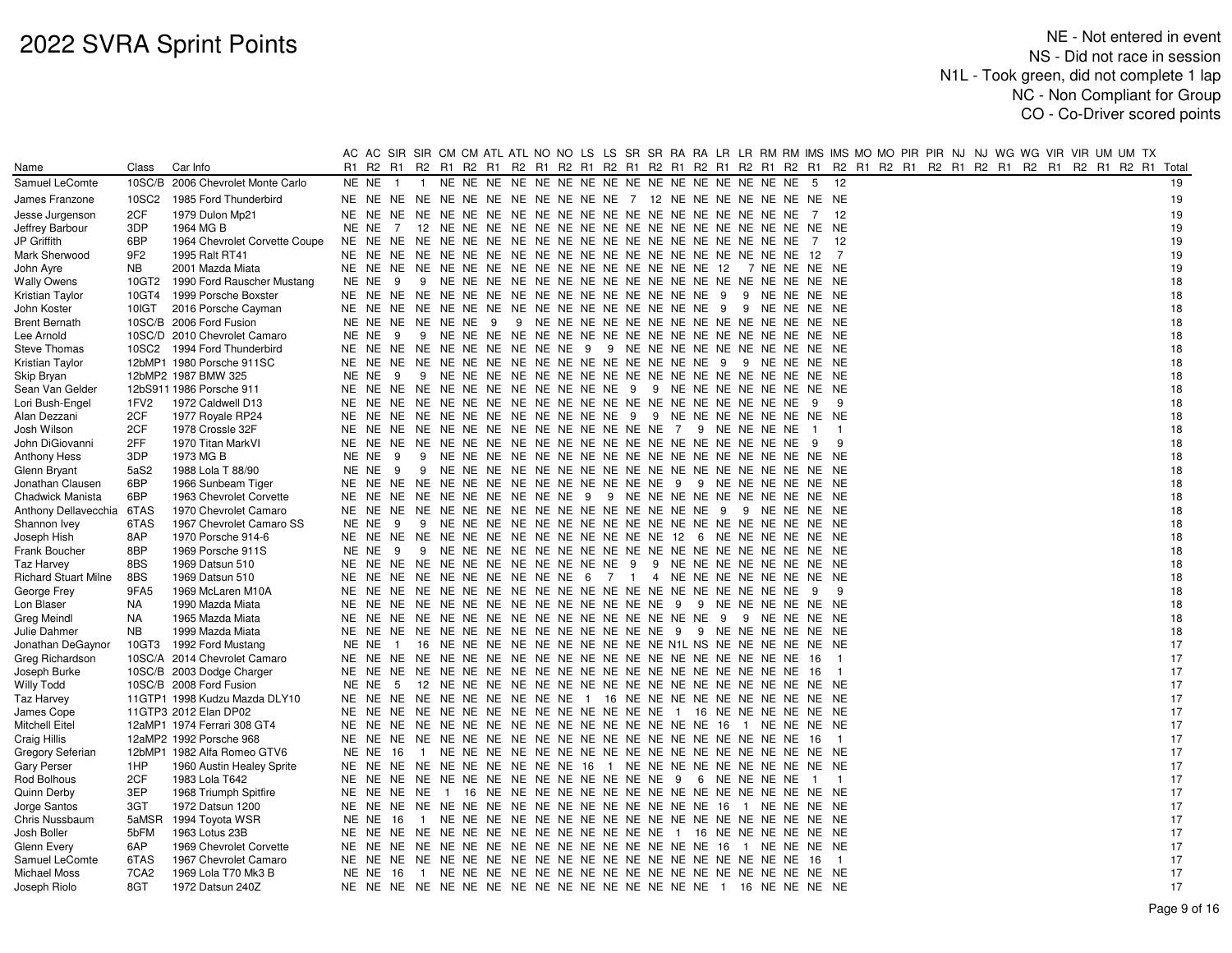|                         |             |                                        |                |              |  |  |  |                                                                         |  |  |                |    | AC AC SIR SIR CM CM ATL ATL NO NO LS LS SR SR RA RA LR LR RM RM IMS IMS MO MO PIR PIR NJ NJ WG WG VIR VIR UM UM TX |  |  |  |               |  |
|-------------------------|-------------|----------------------------------------|----------------|--------------|--|--|--|-------------------------------------------------------------------------|--|--|----------------|----|--------------------------------------------------------------------------------------------------------------------|--|--|--|---------------|--|
| Name                    | Class       | Car Info                               | R <sub>1</sub> |              |  |  |  |                                                                         |  |  |                |    | R2 R1 R2 R1 R2 R1 R2 R1 R2 R1 R2 R1 R2 R1 R2 R1 R2 R1 R2 R1 R2 R1 R2 R1 R2 R1 R2 R1 R2 R1 R2 R1 R2 R1 R2 R1 Total  |  |  |  |               |  |
| David Hueppchen         | 8RS         | 1968 Volvo 122S                        | NE             | NE NE        |  |  |  | NE NE NE NE NE NE NE NE NE NE NE 16 1 NE NE NE NE NE NE                 |  |  |                |    |                                                                                                                    |  |  |  | 17            |  |
| John Rogers Smith       | <b>NB</b>   | 1995 Mazda Miata                       |                |              |  |  |  | NE NE NE NE NE NE NE NE 1 16 NE NE NE NE NE NE NE NE NE NE NE NE        |  |  |                |    |                                                                                                                    |  |  |  | 17            |  |
| George Barbour          | 10GT1       | 1985 Buick Somerset                    |                |              |  |  |  |                                                                         |  |  |                |    |                                                                                                                    |  |  |  | 16            |  |
| <b>Rick Mancuso</b>     | 10GT1       | 1976 Chevrolet Corvette                |                |              |  |  |  |                                                                         |  |  |                |    |                                                                                                                    |  |  |  | 16            |  |
| Johnny O'Connell        | 10GT1       | 1984 Chevrolet Corvette                |                |              |  |  |  |                                                                         |  |  |                |    |                                                                                                                    |  |  |  | 16            |  |
| <b>Randy Roberts</b>    | 10GT1       | 1982 Chevrolet Camaro                  | 9              | 7            |  |  |  |                                                                         |  |  |                |    |                                                                                                                    |  |  |  | 16            |  |
| Robert Blain            | 10GT4       | 2004 Chevrolet Corvette                |                |              |  |  |  |                                                                         |  |  |                |    |                                                                                                                    |  |  |  | 16            |  |
| <b>Dillon Machavern</b> | 10GT4       | 2000 Ford Mustang                      |                |              |  |  |  |                                                                         |  |  |                |    |                                                                                                                    |  |  |  | 16            |  |
| Sammy Smith             | 10GT4       | 2022 Chevrolet Camaro                  |                |              |  |  |  |                                                                         |  |  |                |    |                                                                                                                    |  |  |  | 16            |  |
| Ariel Aufgang           | 10IGT       | 2021 Porsche Cayman GT4                |                | NE NE<br>16  |  |  |  |                                                                         |  |  |                |    |                                                                                                                    |  |  |  | 16            |  |
| <b>Anthony Bartone</b>  | 10IGT       | 2020 Porsche GT4                       |                | NE NE NS     |  |  |  |                                                                         |  |  |                |    |                                                                                                                    |  |  |  | 16            |  |
| Tom Kopczynski          | 10IGT       | 2019 Porsche 718 Clubsport MR          |                |              |  |  |  |                                                                         |  |  |                |    |                                                                                                                    |  |  |  | 16            |  |
| Paul Mortimer           | 10IGT       | 2016 Porsche GT3 Cup                   |                |              |  |  |  |                                                                         |  |  |                |    |                                                                                                                    |  |  |  | 16            |  |
| John Reisman            | 10IGT       | 2018 Porsche 991                       |                |              |  |  |  |                                                                         |  |  |                |    |                                                                                                                    |  |  |  | 16            |  |
| Nio Fernandez           |             | 10SC/A 2007 Dodge NASCAR               |                |              |  |  |  |                                                                         |  |  |                |    |                                                                                                                    |  |  |  | 16            |  |
| Joel Quadracci          |             | 11GTP2 2013 Oreca 03                   |                |              |  |  |  |                                                                         |  |  |                |    |                                                                                                                    |  |  |  | 16            |  |
| Mark Stratford          |             | 11GTP3 2006 Elan DP02                  |                |              |  |  |  |                                                                         |  |  |                |    |                                                                                                                    |  |  |  | 16            |  |
| <b>Bart Wolfe</b>       |             | 11GTP4 2007 Lola B07/90                |                |              |  |  |  |                                                                         |  |  |                |    |                                                                                                                    |  |  |  | 16            |  |
| <b>Tiffany Lorton</b>   |             |                                        |                |              |  |  |  |                                                                         |  |  | 7              | -9 |                                                                                                                    |  |  |  | 16            |  |
| Kevin Estes             |             | 12aMP3 1984 Porsche 911                |                |              |  |  |  |                                                                         |  |  |                |    |                                                                                                                    |  |  |  | 16            |  |
| Chris Hall              |             | 12aMP3 2000 Ferrari 360 Challenge      |                |              |  |  |  |                                                                         |  |  |                |    |                                                                                                                    |  |  |  | 16            |  |
| Chris Outzen            |             | 12aMP3 2014 Ford Mustang Boss 302S     |                | NE NE<br>NE. |  |  |  | NE NE NE NE NE NE NE NE NE NE NE NE NE 9 7 NE NE NE NE                  |  |  |                |    |                                                                                                                    |  |  |  | 16            |  |
| <b>Wally Owens</b>      |             | 12aMP3 2018 Audi RS3 LMS               |                |              |  |  |  |                                                                         |  |  |                |    |                                                                                                                    |  |  |  | 16            |  |
| Samuel Smith            |             | 12aMP3 2005 Ford Mustang               |                | NE NE NE NE  |  |  |  |                                                                         |  |  |                |    |                                                                                                                    |  |  |  | 16            |  |
| Zackary Tenorio         |             | 12aMP3 1995 Ford Mustang               |                |              |  |  |  |                                                                         |  |  |                |    |                                                                                                                    |  |  |  | 16            |  |
| Tony Ave                |             | 12bGTO 1996 Nissan 350Z                |                | NE NE NE     |  |  |  |                                                                         |  |  |                |    |                                                                                                                    |  |  |  | 16            |  |
| Randal Cassling         |             | 12bGTU 1970 Porsche 914-6              |                |              |  |  |  |                                                                         |  |  |                |    |                                                                                                                    |  |  |  | 16            |  |
| <b>Brad Herring</b>     |             | 12bGTU 1973 Datsun 240Z                |                |              |  |  |  |                                                                         |  |  |                |    |                                                                                                                    |  |  |  | 16            |  |
| <b>William Carson</b>   | 1FP         | 1967 MG Midget                         |                |              |  |  |  | NE NE NE NE NE NE NE NE NE NE NE NE 16 NS NE NE NE NE NE NE NE NE NE    |  |  |                |    |                                                                                                                    |  |  |  | 16            |  |
| Russell Jones           | 1FP         | 1967 Fiat Abarth                       |                | NE NE<br>- 9 |  |  |  |                                                                         |  |  |                |    |                                                                                                                    |  |  |  | 16            |  |
| Rich Maloumian Jr.      | 1FP         | 1956 Austin Healey 100-4               |                |              |  |  |  |                                                                         |  |  |                |    |                                                                                                                    |  |  |  | 16            |  |
| Ferenc Tirkala          | 1FP         | 1971 Triumph Spitfire                  |                |              |  |  |  |                                                                         |  |  | 7              | 9  |                                                                                                                    |  |  |  | 16            |  |
| <b>Terry Abbott</b>     | 1FV         | 1969 Lynx B                            |                |              |  |  |  |                                                                         |  |  | $\overline{7}$ | 9  |                                                                                                                    |  |  |  | 16            |  |
| Steve Kupferman         | 1GP         | 1959 MGA Twin Cam                      |                |              |  |  |  | NE NE NE NE NE NE NE NE NE NE 9 7 NE NE NE NE NE NE NE NE NE NE         |  |  |                |    |                                                                                                                    |  |  |  | 16            |  |
| Cliff Von Hoene         | 1GT         | 1966 Datsun Roadster                   |                |              |  |  |  |                                                                         |  |  |                |    |                                                                                                                    |  |  |  | 16            |  |
| David Baughman          | 1M          | 1964 Legrand Sports Racer              |                |              |  |  |  |                                                                         |  |  |                |    |                                                                                                                    |  |  |  | 16            |  |
| Ralph Hill              | 2CF         | 1979 Crossle CF                        |                |              |  |  |  |                                                                         |  |  |                |    |                                                                                                                    |  |  |  | 16            |  |
| Mike Smith              | 3CP         | 1967 Datsun Roadster 2000              |                |              |  |  |  |                                                                         |  |  |                |    |                                                                                                                    |  |  |  | 16            |  |
| Jeff Lumbard            | 3DP         | 1962 Austin Healey MK II               |                |              |  |  |  |                                                                         |  |  |                |    |                                                                                                                    |  |  |  | 16            |  |
| <b>Steve Schmidt</b>    | 3DP         | 1960 Porsche 356                       |                |              |  |  |  |                                                                         |  |  |                |    |                                                                                                                    |  |  |  | 16            |  |
| Scott Brown             | 3EP         | 1966 MG B GT                           |                |              |  |  |  | NE NE NE NE NE NE NE NE NE NE NE NE NE 16 NS NE NE NE NE NE NE NE NE NE |  |  |                |    |                                                                                                                    |  |  |  | 16            |  |
| Rob Davenport           | 3GT         | 1973 Datsun B-210                      |                |              |  |  |  |                                                                         |  |  |                |    |                                                                                                                    |  |  |  | 16            |  |
| Justin Pauly            | 5aBSR       | 1966 Porsche 906                       |                |              |  |  |  |                                                                         |  |  |                |    |                                                                                                                    |  |  |  | 16            |  |
| <b>Craig Barrett</b>    | 5aHS2       | 1979 Lola T492                         |                |              |  |  |  | NE NE NE NE NE NE NE NE NE NE NE 16 NS NE NE NE NE NE NE NE NE NE NE    |  |  |                |    |                                                                                                                    |  |  |  | 16            |  |
| David Isaac             | 5aMSR       | 1992 Formula Renault                   | 16             |              |  |  |  |                                                                         |  |  |                |    |                                                                                                                    |  |  |  | 16            |  |
| Jason Baughman          | 5aVS2       | 1987 Swift DB 2                        |                | NE NE NE     |  |  |  |                                                                         |  |  | $\overline{7}$ | -9 |                                                                                                                    |  |  |  | 16            |  |
| Kyle Shepard            | 5bBSR       | 1969 Elden Sturdgess MK7               |                |              |  |  |  | NE NE NE NE NE NE NE NE NE NE NE NE NE 16 NS NE NE NE NE NE NE NE NE NE |  |  |                |    |                                                                                                                    |  |  |  | 16            |  |
| Walo Bertschinger       | 6AP         | 1966 Chevrolet Corvette Grand Sp NE NE |                | 16           |  |  |  |                                                                         |  |  |                |    |                                                                                                                    |  |  |  | 16            |  |
| Kyle Kelley             | 6AP         | 1966 Chevrolet Corvette                | NS 16          |              |  |  |  |                                                                         |  |  |                |    |                                                                                                                    |  |  |  | 16            |  |
| <b>Michael Parsons</b>  | 6TAS        | 1966 Shelby GT 350                     |                |              |  |  |  |                                                                         |  |  |                |    |                                                                                                                    |  |  |  | 16            |  |
| <b>Charles Rolle</b>    | 6TAS        | 1968 Chevrolet Camaro                  |                |              |  |  |  |                                                                         |  |  |                |    |                                                                                                                    |  |  |  | 16            |  |
| <b>Brent Berge</b>      | 7CA1        | 1978 Lola Can-Am                       |                |              |  |  |  |                                                                         |  |  |                |    |                                                                                                                    |  |  |  | 16            |  |
| <b>Hobart Buppert</b>   | <b>7CA1</b> | 1969 Lola T70 MKIII                    |                | NE NE        |  |  |  |                                                                         |  |  |                |    |                                                                                                                    |  |  |  | 16            |  |
| Jim Guthrie             | <b>7CA1</b> | 1966 Ford GT-40 MK II                  |                |              |  |  |  |                                                                         |  |  |                |    |                                                                                                                    |  |  |  | 16            |  |
|                         |             |                                        |                |              |  |  |  |                                                                         |  |  |                |    |                                                                                                                    |  |  |  | Page 10 of 16 |  |
|                         |             |                                        |                |              |  |  |  |                                                                         |  |  |                |    |                                                                                                                    |  |  |  |               |  |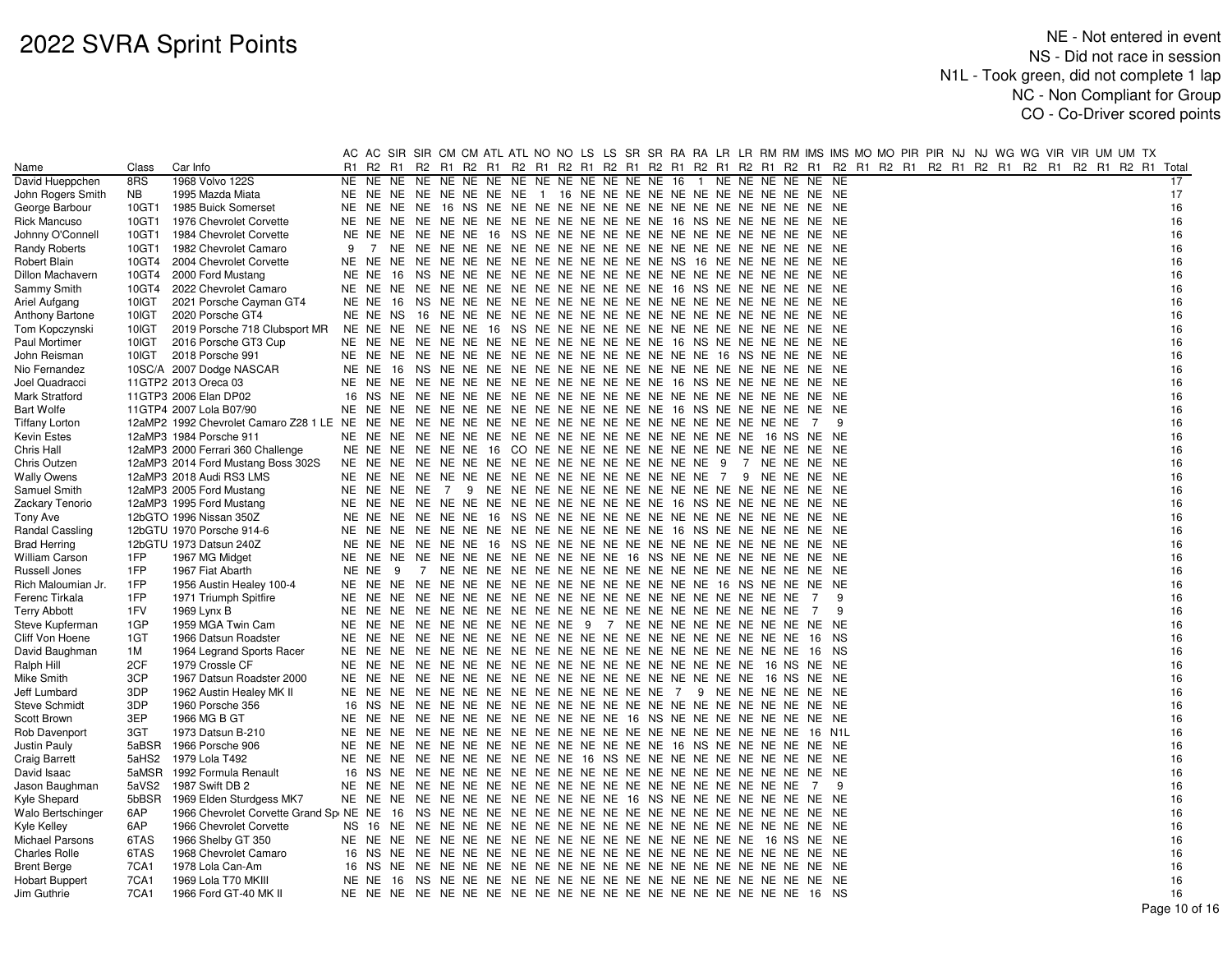|                                 |           |                                      |                 | AC AC SIR SIR CM CM ATL ATL NO NO LS LS SR SR RA RA LR LR RM RM IMS IMS MO MO PIR PIR NJ NJ WG WG VIR VIR UM UM TX   |   |  |  |  |  |  |  |               |                |   |  |  |  |  |  |               |
|---------------------------------|-----------|--------------------------------------|-----------------|----------------------------------------------------------------------------------------------------------------------|---|--|--|--|--|--|--|---------------|----------------|---|--|--|--|--|--|---------------|
| Name                            | Class     | Car Info                             |                 | R1 R2 R1 R2 R1 R2 R1 R2 R1 R2 R1 R2 R1 R2 R1 R2 R1 R2 R1 R2 R1 R2 R1 R2 R1 R2 R1 R2 R1 R2 R1 R2 R1 R2 R1 R2 R1 Total |   |  |  |  |  |  |  |               |                |   |  |  |  |  |  |               |
| Jason Miller                    | 7CA2      | 197 Shadow MKIII                     |                 |                                                                                                                      |   |  |  |  |  |  |  |               |                |   |  |  |  |  |  | 16            |
| Jeff Borghesi                   | 7U2       | 2002 Carbir Sports 2000              |                 | NE NE<br>- 9                                                                                                         |   |  |  |  |  |  |  |               |                |   |  |  |  |  |  | 16            |
| Phil Daigrepont                 | 7U2       | 1978 Toj/206-24 Spider               |                 | NE NE NE NE NE NE NE NE 16 NS NE NE NE NE NE NE NE NE NE NE NE NE                                                    |   |  |  |  |  |  |  |               |                |   |  |  |  |  |  | 16            |
| Nicholas Piekarski              | 8BS       | 1969 Datsun 510                      |                 |                                                                                                                      |   |  |  |  |  |  |  |               |                |   |  |  |  |  |  | 16            |
| Chet Taylor                     | 8BS       | 1967 Alfa Romeo GTV                  |                 |                                                                                                                      |   |  |  |  |  |  |  |               |                |   |  |  |  |  |  | 16            |
| <b>Russell Poole</b>            | 8CP       | 1970 Porsche 914/6                   |                 |                                                                                                                      |   |  |  |  |  |  |  |               |                |   |  |  |  |  |  | 16            |
| Kenton Greth                    | 9F1       | 1997 Lola Indy Lite                  |                 |                                                                                                                      |   |  |  |  |  |  |  |               |                |   |  |  |  |  |  | 16            |
| Dan Hayes                       | 9F2       | 1992 Van Diemen FC                   |                 |                                                                                                                      |   |  |  |  |  |  |  |               |                |   |  |  |  |  |  | 16            |
| David Dwoskin                   | 9F3       | 2006 Swift 016a                      |                 | 16 NS                                                                                                                |   |  |  |  |  |  |  |               |                |   |  |  |  |  |  | 16            |
| Robert Blain                    | 9FA       | 1976 March F2                        | NE.             |                                                                                                                      |   |  |  |  |  |  |  |               |                |   |  |  |  |  |  | 16            |
| Eddie Claridge                  | 9FA5      | 1982 Theodore TY02                   |                 |                                                                                                                      |   |  |  |  |  |  |  |               |                |   |  |  |  |  |  | 16            |
| Gil Jackson                     | <b>NB</b> | 1999 Mazda Miata                     |                 | NE NE NE NE NE NE 7                                                                                                  |   |  |  |  |  |  |  |               |                |   |  |  |  |  |  | 16            |
| Mark Furcini                    |           | 10SC/B 2005 Dodge Charger            | NE.             |                                                                                                                      |   |  |  |  |  |  |  |               | - 6            | 9 |  |  |  |  |  | 15            |
|                                 |           |                                      |                 | NE NE NE NE NE NE 6                                                                                                  |   |  |  |  |  |  |  |               |                |   |  |  |  |  |  | 15            |
| Dennis Jenovese<br>Scott Elieff | 1FV       | 12aMP3 1998 Pontiac Firebird         |                 |                                                                                                                      |   |  |  |  |  |  |  |               |                |   |  |  |  |  |  | 15            |
|                                 |           | 1967 Formula Vee FV                  |                 | NE NE NE NE NE NE NE NE NE 3 12 NE NE NE NE NE NE NE NE NE NE NE NE                                                  |   |  |  |  |  |  |  |               |                |   |  |  |  |  |  |               |
| <b>Bruce Hamilton</b>           | 2FB       | 1970 Brabham BT 36                   | NE.             |                                                                                                                      |   |  |  |  |  |  |  |               | - 9            | 6 |  |  |  |  |  | 15            |
| Michael Doyle                   | 6BP       | 1961 Jaquar E-Type coupe             | NE              | NE NE NE NE NE NE NE NE NE 5 4 N1L 6 NE NE NE NE NE NE NE NE NE                                                      |   |  |  |  |  |  |  |               |                |   |  |  |  |  |  | 15            |
| <b>Walter Vollrath</b>          | 7U2       | 1972 Lola T-290                      |                 |                                                                                                                      |   |  |  |  |  |  |  |               |                |   |  |  |  |  |  | 15            |
| <b>Rick Sheldon</b>             | 8BS       | 1969 Datsun 510                      |                 | NE NE NE NE NE NE NE NE NE NE 2 4 4 5 NE NE NE NE NE NE NE NE NE                                                     |   |  |  |  |  |  |  |               |                |   |  |  |  |  |  | 15            |
| Zang Oshaughnessy               | 8BSL      | 1969 BMW 2002                        | NE.             | NE NE NE NE NE NE NE NE NE NE 6 9 NE NE NE NE NE NE NE NE NE NE NE                                                   |   |  |  |  |  |  |  |               |                |   |  |  |  |  |  | 15            |
| Sebastian Coppola               | 9F2       | 1988 Alfa Romeo F3                   |                 | NE NE                                                                                                                |   |  |  |  |  |  |  |               | - 6            | 9 |  |  |  |  |  | 15            |
| Kaden Ayre                      | NB        | 1999 Mazda Miata                     |                 |                                                                                                                      |   |  |  |  |  |  |  | 9 NE NE NE NE |                |   |  |  |  |  |  | 15            |
| Michael Iapaluccio              | 10GT4     | 1999 Porsche Boxster                 |                 |                                                                                                                      |   |  |  |  |  |  |  |               |                |   |  |  |  |  |  | 14            |
| Marc Sharinn                    | 10GT4     | 2015 Weaver Racing Concepts Do NE NE |                 | $\overline{2}$                                                                                                       |   |  |  |  |  |  |  |               |                |   |  |  |  |  |  | 14            |
| <b>Bill Glavin</b>              |           | 12aMP3 2020 BMW M2 CSR               |                 | NE NE<br>7                                                                                                           |   |  |  |  |  |  |  |               |                |   |  |  |  |  |  | 14            |
| Ben Wallace                     |           | 12bMP1 1981 Porsche 911SC            |                 |                                                                                                                      |   |  |  |  |  |  |  |               |                |   |  |  |  |  |  | 14            |
| Karen Holmes                    |           | 12bS911 1973 Porsche 911T            |                 | NE NE NE NE NE NE NE NE NE NE NE NE 7 7 NE NE NE NE NE NE NE NE NE                                                   |   |  |  |  |  |  |  |               |                |   |  |  |  |  |  | 14            |
| Charles Cochran                 | 1FV2      | 1995 Adams Aero                      |                 | NE NE                                                                                                                |   |  |  |  |  |  |  |               | $\overline{7}$ | 7 |  |  |  |  |  | 14            |
| Ron Hornig                      | 2FB       | 1971 Brabham BT35-32                 | NE.             |                                                                                                                      |   |  |  |  |  |  |  |               | $\overline{7}$ | 7 |  |  |  |  |  | 14            |
| Robert Thull                    | 2FF       | 1972 Titan Mk6                       |                 | NE NE NE NE NE NE NE NE NE NE NE 7 7 NE NE NE NE NE NE NE NE NE NE                                                   |   |  |  |  |  |  |  |               |                |   |  |  |  |  |  | 14            |
| Dalmo De Vasconcelos 2PCF       |           | 2001 Van Diemen FF                   |                 | NE NE NE NE NE NE NE NE NE NE 5 9 NE NE NE NE NE NE NE NE NE NE NE                                                   |   |  |  |  |  |  |  |               |                |   |  |  |  |  |  | 14            |
| Brian Kulig                     | 2PCF      | 1985 Ford Crossle 60f                | NE.             | NE                                                                                                                   |   |  |  |  |  |  |  |               | <sup>7</sup>   | 7 |  |  |  |  |  | 14            |
| Bob Van Zelst                   | 3CP       | 1955 Porsche 356 Speedster           |                 |                                                                                                                      |   |  |  |  |  |  |  |               |                |   |  |  |  |  |  | 14            |
| Doug Manista                    | 6BP       | 1965 Chevrolet Corvette Coupe        |                 | NE NE NE NE NE NE NE NE NE NE 7 7 NE NE NE NE NE NE NE NE NE NE NE                                                   |   |  |  |  |  |  |  |               |                |   |  |  |  |  |  | 14            |
| Marc A. Petein                  | 6BP       | 1966 Shelby GT 350                   | $7\overline{ }$ | $\overline{7}$                                                                                                       |   |  |  |  |  |  |  |               |                |   |  |  |  |  |  | 14            |
| Jeni Yeakel-Swanson             | 6BP       | 1964 Chevrolet Corvette              |                 | NE NE NE NE NE NE NE NE NE NE NE NE 7 7 NE NE NE NE NE NE NE NE NE                                                   |   |  |  |  |  |  |  |               |                |   |  |  |  |  |  | 14            |
| Louis Guerra                    | 6GT       | 1969 Chevrolet Corvette              |                 | NE NE<br>5                                                                                                           |   |  |  |  |  |  |  |               |                |   |  |  |  |  |  | 14            |
| Ronald Lombardo                 | 6TAS      | 1966 Ford Mustang                    |                 |                                                                                                                      |   |  |  |  |  |  |  |               |                |   |  |  |  |  |  | 14            |
| Daniel Long                     | 6TAS      | 1970 Ford Boss 302                   |                 | NE NE NE NE NE NE NE NE NE NE 7 7 NE NE NE NE NE NE NE NE NE NE NE                                                   |   |  |  |  |  |  |  |               |                |   |  |  |  |  |  | 14            |
| Daniel Parr                     | 6TAS      | 1969 Chevrolet Camaro Z28            |                 |                                                                                                                      |   |  |  |  |  |  |  |               |                |   |  |  |  |  |  | 14            |
| John Goeden                     | 7U2       | 1989 Lola DSR                        |                 |                                                                                                                      |   |  |  |  |  |  |  |               |                |   |  |  |  |  |  | 14            |
| Jon Peterson                    | 8BS       | 1969 Datsun PL510                    | 7               | $\overline{7}$                                                                                                       |   |  |  |  |  |  |  |               |                |   |  |  |  |  |  | 14            |
| <b>Brian Oshaughnessy</b>       | 8BSL      | 1976 BMW 2002                        |                 | NE NE NE NE NE NE NE NE NE NE 7 7 NE NE NE NE NE NE NE NE NE NE NE                                                   |   |  |  |  |  |  |  |               |                |   |  |  |  |  |  | 14            |
| Dave Hartel                     | 8CP       | 1971 Datsun 240Z                     |                 | NE NE NE NE NE NE NE NE NE NE NE 7 7 NE NE NE NE NE NE NE NE NE NE                                                   |   |  |  |  |  |  |  |               |                |   |  |  |  |  |  | 14            |
| Clay Dellacava                  | 9F3       | 2006 Mazda Pro Formula               |                 | NE NE NE NE NE NE NE NE NE NE 7 7 NE NE NE NE NE NE NE NE NE NE                                                      |   |  |  |  |  |  |  |               |                |   |  |  |  |  |  | 14            |
| Dalton Ryan                     | NA        | 1992 Mazda Miata                     |                 |                                                                                                                      |   |  |  |  |  |  |  |               |                |   |  |  |  |  |  | 14            |
| Glenn Andrew                    | 10GT2     | 1995 Pontiac Grand Prix              |                 | NE NE                                                                                                                |   |  |  |  |  |  |  |               | 12             |   |  |  |  |  |  | 13            |
| <b>Steve Denton</b>             | 10GT4     | 2016 Porsche Cayman GT4              |                 |                                                                                                                      |   |  |  |  |  |  |  |               |                |   |  |  |  |  |  | 13            |
| <b>Charles Wicht</b>            | 10GT4     | 2018 Porsche GT3 Cup                 |                 | NE NE<br>$\overline{7}$                                                                                              | 6 |  |  |  |  |  |  |               |                |   |  |  |  |  |  | 13            |
| Donnie Strickland               |           | 10SC/D 2009 Chevrolet Monte Carlo    |                 | NE NE<br>6                                                                                                           | 7 |  |  |  |  |  |  |               |                |   |  |  |  |  |  | 13            |
| Randy Walker                    |           | 10SC/D 2000 Chevrolet Monte Carlo    |                 | NE NE<br>7                                                                                                           | 6 |  |  |  |  |  |  |               |                |   |  |  |  |  |  | 13            |
| Doug Schultz                    | 10SC1     | 1972 Dodge Charger                   |                 | NE NE NE NE NE NE NE NE NE NE NE NE NE 12 1 NE NE NE NE NE NE NE NE NE                                               |   |  |  |  |  |  |  |               |                |   |  |  |  |  |  | 13            |
| Jeffrey Herr                    | 2CF       | 1978 Crossle 32F                     | 6               | <sup>7</sup>                                                                                                         |   |  |  |  |  |  |  |               |                |   |  |  |  |  |  | 13            |
| <b>Scott Whitestine</b>         | 2CF       | 1979 Formula Ford Rf79               |                 |                                                                                                                      |   |  |  |  |  |  |  |               |                |   |  |  |  |  |  | 13            |
|                                 |           |                                      |                 |                                                                                                                      |   |  |  |  |  |  |  |               |                |   |  |  |  |  |  |               |
|                                 |           |                                      |                 |                                                                                                                      |   |  |  |  |  |  |  |               |                |   |  |  |  |  |  | Page 11 of 16 |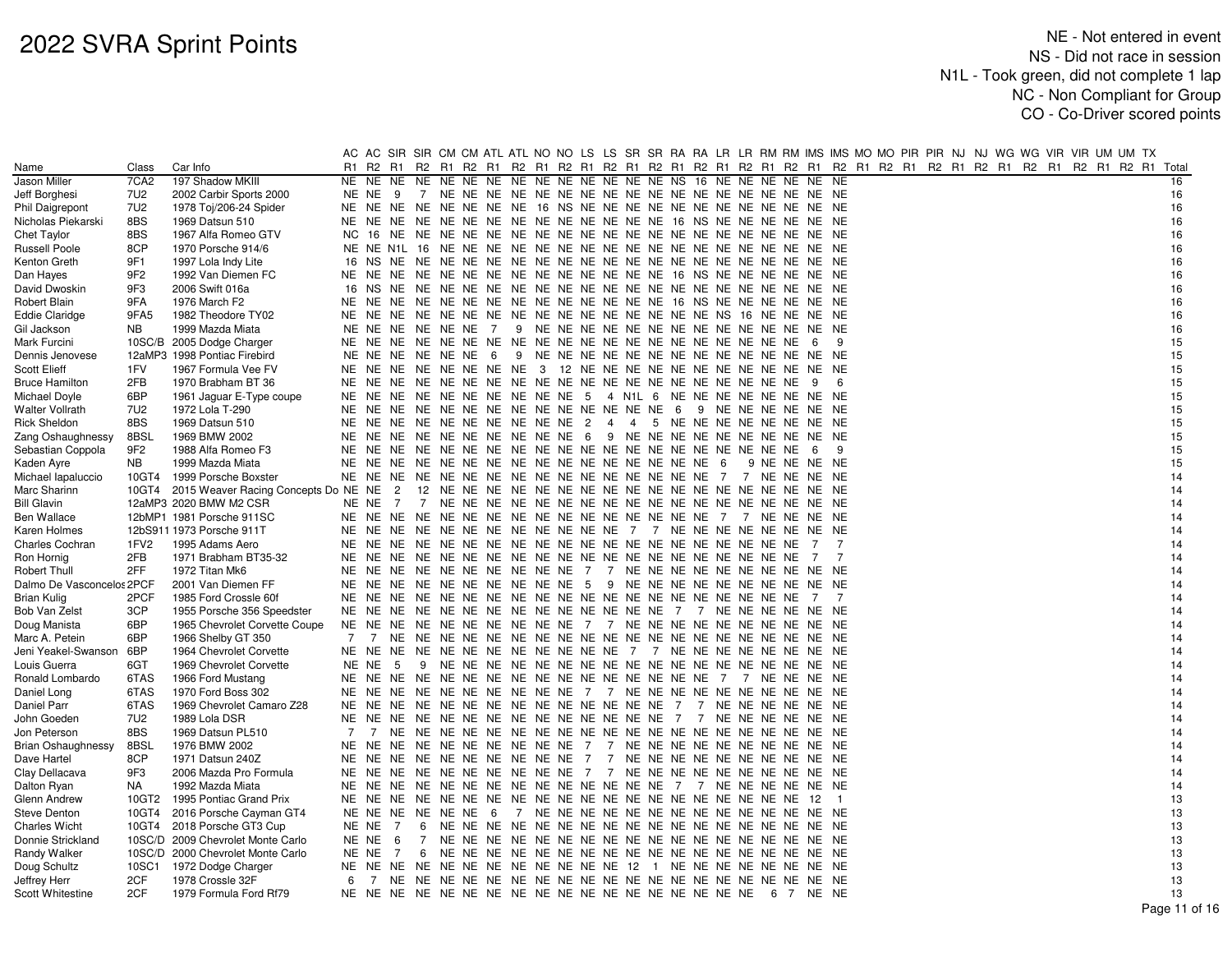| R1<br>R2 R1<br>R2 R1 R2 R1 R2 R1 R2 R1 R2 R1 R2 R1 R2 R1 R2 R1 R2 R1 R2 R1 R2 R1 R2 R1 R2 R1 R2 R1 R2 R1 R2 R1 R2 R1 Total<br>Name<br>Class<br>Car Info<br>2FF<br>1971 Titan MarkVI<br>13<br>NE<br>NE NE<br>-6<br>2FF<br>13<br>Amber Stephenson<br>1971 Lotus 69 Formula Ford<br>- 6<br><sup>7</sup><br>3CP<br>13<br>Frank Altamura<br>1962 Porsche 356 S90GT<br>NE NE NE NE NE NE NE NE 6 7 NE NE NE NE NE NE NE NE NE NE<br>NE<br>NE.<br>13<br>Carlo Falcone<br>6GT<br>1968 Bizzarini Soup to Nuts<br>NE NE<br>- 6<br>7<br>6TAS<br>13<br>Erich Bollman<br>1969 Ford Mustang Boss<br>NE NE<br>6<br>7U2<br>13<br>Justin Frick<br>1976 Osella PA 6/9<br>NE NE<br>$\overline{1}$<br>7U2<br>1977 Lola T496<br>13<br>Jeff Miller<br>NE NE NE NE NE NE NE NE NE NE NE NE 12 1 NE NE NE NE NE NE<br>NE<br>NE<br>8BS<br>13<br><b>Bronson Randall</b><br>1974 BMW 2002<br>9F3<br>13<br><b>Rick Wark</b><br>2018 Swift 016<br>7<br>- 6<br>9FA5<br>13<br>Paul Dudiak<br>1969 McKee F5000<br>6<br>NE.<br>NE<br><sup>7</sup><br>13<br><b>NB</b><br>Dennis Kramer<br>1995 Mazda Miata<br>M. Yusuf Mohamed<br><b>NB</b><br>1999 Mazda Miata<br>13<br>NE NE<br>10GT4<br>2016 Porsche GT3R<br>NE NE NE NE NE NE NE NE NS 12 NE NE NE NE NE NE NE NE NE NE NE<br>12<br><b>Bob Mueller</b><br>NE NE<br>12<br>10IGT<br>2019 Porsche Cayman GT4 CS<br>Joseph Rizzo<br>NE NE<br>12<br>Raymond Webb<br>10SC/A 2012 Dodge Charger<br>NE NE<br>Stephen Papalas<br>10SC/C 1993 Chevrolet Lumina<br>12<br>12<br>Patrick Womack<br>10SC4 2014 Toyota Camry<br>12<br>12aMP2 1988 Chevrolet Corvette<br>Jake Angel<br>NE NE<br>12<br>Rob Trollinger<br>12aMP2 1987 Porsche 911<br>NE NE<br>12<br>12aMP3 2013 Ford Mustang<br>6 NE NE NE NE<br>12<br>Jim Scott<br>12bMP1 1973 Porsche 911 RS<br>NE NE<br>12<br>Andres Cipriano<br>1FV<br>1985 Citation Zink Z-18B<br>NS.<br>12<br>12<br>1FV<br>1969 Lynx B<br>NE<br>- 6<br>- 6<br>12<br>Donal Rajasingam<br>1FV<br>1969 VW Lynx Formula Vee<br>NE NE NE NE NE NE NE NE 6 6 NE NE NE NE NE NE NE NE NE NE NE NE<br>2CF<br>12<br><b>Hector MacDonald</b><br>1980 TIGA FFA -80<br>NE NE<br>NE NE NE NE NE NE NE NE NE NE NE NE 5 7 NE NE NE NE NE NE<br>2CF<br>12<br>Adam Stanton<br>1977 Crossle 32F<br>NE.<br>NE<br>7<br>- 5<br>2PCF<br>12<br>1993 Van Diemen rf93<br>John H. Barron III<br>12 NS<br>Alec Buchan<br>3CP<br>1962 Triumph TR4<br>12<br>12<br>Michael Manser<br>3DP<br>1959 Austin Healey 3000<br>NE NE NE NE NE NE NE NE NE NE NE NE 12 NS NE NE NE NE NE NE<br>NE<br>NE<br>4AP<br>12<br>Cooper Dubois<br>1962 Chevrolet Corvette<br>12<br>Christian Johnson<br>5aVS2<br>1987 Tiga SC 87<br>NE NE<br>12<br>John Adams<br>5bMSR<br>1994 Toyota WSR<br>NE NE NE NE NE NE NE NE NE NE 12 NS NE NE NE NE NE NE NE NE<br>NE.<br>NE<br>12<br>A.C. D'Augustine<br>6AP<br>1965 Chevrolet Corvette L88<br>NE NE NE NE NE NE NE NE NE NE NE 7 5 NE NE NE NE NE NE NE NE NE NE<br>6BP<br>12<br>Jim Guthrie<br>1966 Shelby GT350<br>NE NE<br>12 NS<br>12<br>Randy Johnson<br>6TAS<br>1965 Ford Mustang<br>NE.<br>NE<br>12<br>Mark Larsen<br>6TAS<br>1969 Ford Mustang Boss<br>7CA1<br>1982 Frisbee GR-2<br>12<br>Vincent Tielmeland<br>$12 \overline{ }$<br>NS<br>7U2<br>12<br><b>Turner Woodard</b><br>1975 Chevron B31<br>12 NS<br>NE<br>NE.<br>12<br><b>Steve Walker</b><br>1970 BMW 2002<br>8BS<br>NE.<br>Rob Bellevue<br>8CP<br>12<br>1971 Datsun 240Z<br>NE NE NE NE NE NE NE NE NE NE NE NE NE 5 7 NE NE NE NE NE NE NE NE NE<br>8CP<br>12<br>Rob Bellevue<br>1971 Datsun 240Z<br>NE<br>NE<br>12<br>8CP<br>Wes Wigginton<br>1971 Porsche 911T<br>NE<br>NE NE NE NE NE NE NE NE 6 6 NE NE NE NE NE NE NE NE NE NE<br>NE.<br>12<br>Rose Avigliano<br>8GT<br>1987 Porsche 944<br>NE<br>NE<br>NE NE NE NE NE NE NE NE NE NE NE NE 12 NS NE NE NE NE NE NE<br>9F2<br>1993 Van Diemen FC<br>12<br>Sharon Frey<br>12<br><b>Turner Woodard</b><br>9FB<br>1979 March 79B<br>NE.<br>NE<br><b>NS</b><br>12<br>12<br>Michael Thomae<br><b>NA</b><br>NE NE NE NE NE NE NE NE NE NE NE NE 6 6 NE NE NE NE NE NE NE<br>1994 Mazda Miata<br>NE.<br>NE<br>12<br>John Koster<br>NB.<br>1999 Mazda Miata<br>11<br>Jonathan Draper<br>10GT4<br>1997 Porsche Boxster<br>NE NE<br>5 NE NE NE NE<br>11<br>10GT4<br>2017 Porsche GT3 Cup Car<br>Curt Leaverton<br>NE NE<br>6<br>2CF<br>11<br>John Puccini<br>1982 PRS RH02<br>5<br>6<br>NE.<br>11<br>3CP<br>Paul Frame<br>1957 Porsche 356A<br>NE NE<br>NE NE NE NE NE NE NE NE 5 6 NE NE NE NE NE NE NE NE NE NE NE<br>11<br>Dan Powell<br>3CP<br>1961 Austin Healey 3000<br>NE NE NE NE NE NE NE NE NE NE NE NE NE 5 6 NE NE NE NE NE NE<br>NE<br>11<br>Mark Clark<br>5aS2<br>1990 Swift DB5<br>5<br>NE NE<br>6<br>5aS2<br>2000 Carbir CS2<br>6<br>11<br>Glenn Jividen Jr.<br>5<br>Page 12 of 16 |                       |  |  |  |  |  |  |  |  |  |  |  |  | AC AC SIR SIR CM CM ATL ATL NO NO LS LS SR SR RA RA LR LR RM RM IMS IMS MO MO PIR PIR NJ NJ WG WG VIR VIR UM UM TX |  |  |  |
|------------------------------------------------------------------------------------------------------------------------------------------------------------------------------------------------------------------------------------------------------------------------------------------------------------------------------------------------------------------------------------------------------------------------------------------------------------------------------------------------------------------------------------------------------------------------------------------------------------------------------------------------------------------------------------------------------------------------------------------------------------------------------------------------------------------------------------------------------------------------------------------------------------------------------------------------------------------------------------------------------------------------------------------------------------------------------------------------------------------------------------------------------------------------------------------------------------------------------------------------------------------------------------------------------------------------------------------------------------------------------------------------------------------------------------------------------------------------------------------------------------------------------------------------------------------------------------------------------------------------------------------------------------------------------------------------------------------------------------------------------------------------------------------------------------------------------------------------------------------------------------------------------------------------------------------------------------------------------------------------------------------------------------------------------------------------------------------------------------------------------------------------------------------------------------------------------------------------------------------------------------------------------------------------------------------------------------------------------------------------------------------------------------------------------------------------------------------------------------------------------------------------------------------------------------------------------------------------------------------------------------------------------------------------------------------------------------------------------------------------------------------------------------------------------------------------------------------------------------------------------------------------------------------------------------------------------------------------------------------------------------------------------------------------------------------------------------------------------------------------------------------------------------------------------------------------------------------------------------------------------------------------------------------------------------------------------------------------------------------------------------------------------------------------------------------------------------------------------------------------------------------------------------------------------------------------------------------------------------------------------------------------------------------------------------------------------------------------------------------------------------------------------------------------------------------------------------------------------------------------------------------------------------------------------------------------------------------------------------------------------------------------------------------------------------------------------------------------------------------------------------------------------------------------------------------------------------------------------------------------------------------------------------------------------------------------------------------------------------------------------------------------------------------------------------------------------------------------------------------------------------------------------------------------------------------------------------------------------------------------------------------------------------------------------------------------------------------------------------------------------|-----------------------|--|--|--|--|--|--|--|--|--|--|--|--|--------------------------------------------------------------------------------------------------------------------|--|--|--|
|                                                                                                                                                                                                                                                                                                                                                                                                                                                                                                                                                                                                                                                                                                                                                                                                                                                                                                                                                                                                                                                                                                                                                                                                                                                                                                                                                                                                                                                                                                                                                                                                                                                                                                                                                                                                                                                                                                                                                                                                                                                                                                                                                                                                                                                                                                                                                                                                                                                                                                                                                                                                                                                                                                                                                                                                                                                                                                                                                                                                                                                                                                                                                                                                                                                                                                                                                                                                                                                                                                                                                                                                                                                                                                                                                                                                                                                                                                                                                                                                                                                                                                                                                                                                                                                                                                                                                                                                                                                                                                                                                                                                                                                                                                                                                      |                       |  |  |  |  |  |  |  |  |  |  |  |  |                                                                                                                    |  |  |  |
|                                                                                                                                                                                                                                                                                                                                                                                                                                                                                                                                                                                                                                                                                                                                                                                                                                                                                                                                                                                                                                                                                                                                                                                                                                                                                                                                                                                                                                                                                                                                                                                                                                                                                                                                                                                                                                                                                                                                                                                                                                                                                                                                                                                                                                                                                                                                                                                                                                                                                                                                                                                                                                                                                                                                                                                                                                                                                                                                                                                                                                                                                                                                                                                                                                                                                                                                                                                                                                                                                                                                                                                                                                                                                                                                                                                                                                                                                                                                                                                                                                                                                                                                                                                                                                                                                                                                                                                                                                                                                                                                                                                                                                                                                                                                                      | <b>Ric Baribeault</b> |  |  |  |  |  |  |  |  |  |  |  |  |                                                                                                                    |  |  |  |
|                                                                                                                                                                                                                                                                                                                                                                                                                                                                                                                                                                                                                                                                                                                                                                                                                                                                                                                                                                                                                                                                                                                                                                                                                                                                                                                                                                                                                                                                                                                                                                                                                                                                                                                                                                                                                                                                                                                                                                                                                                                                                                                                                                                                                                                                                                                                                                                                                                                                                                                                                                                                                                                                                                                                                                                                                                                                                                                                                                                                                                                                                                                                                                                                                                                                                                                                                                                                                                                                                                                                                                                                                                                                                                                                                                                                                                                                                                                                                                                                                                                                                                                                                                                                                                                                                                                                                                                                                                                                                                                                                                                                                                                                                                                                                      |                       |  |  |  |  |  |  |  |  |  |  |  |  |                                                                                                                    |  |  |  |
|                                                                                                                                                                                                                                                                                                                                                                                                                                                                                                                                                                                                                                                                                                                                                                                                                                                                                                                                                                                                                                                                                                                                                                                                                                                                                                                                                                                                                                                                                                                                                                                                                                                                                                                                                                                                                                                                                                                                                                                                                                                                                                                                                                                                                                                                                                                                                                                                                                                                                                                                                                                                                                                                                                                                                                                                                                                                                                                                                                                                                                                                                                                                                                                                                                                                                                                                                                                                                                                                                                                                                                                                                                                                                                                                                                                                                                                                                                                                                                                                                                                                                                                                                                                                                                                                                                                                                                                                                                                                                                                                                                                                                                                                                                                                                      |                       |  |  |  |  |  |  |  |  |  |  |  |  |                                                                                                                    |  |  |  |
|                                                                                                                                                                                                                                                                                                                                                                                                                                                                                                                                                                                                                                                                                                                                                                                                                                                                                                                                                                                                                                                                                                                                                                                                                                                                                                                                                                                                                                                                                                                                                                                                                                                                                                                                                                                                                                                                                                                                                                                                                                                                                                                                                                                                                                                                                                                                                                                                                                                                                                                                                                                                                                                                                                                                                                                                                                                                                                                                                                                                                                                                                                                                                                                                                                                                                                                                                                                                                                                                                                                                                                                                                                                                                                                                                                                                                                                                                                                                                                                                                                                                                                                                                                                                                                                                                                                                                                                                                                                                                                                                                                                                                                                                                                                                                      |                       |  |  |  |  |  |  |  |  |  |  |  |  |                                                                                                                    |  |  |  |
|                                                                                                                                                                                                                                                                                                                                                                                                                                                                                                                                                                                                                                                                                                                                                                                                                                                                                                                                                                                                                                                                                                                                                                                                                                                                                                                                                                                                                                                                                                                                                                                                                                                                                                                                                                                                                                                                                                                                                                                                                                                                                                                                                                                                                                                                                                                                                                                                                                                                                                                                                                                                                                                                                                                                                                                                                                                                                                                                                                                                                                                                                                                                                                                                                                                                                                                                                                                                                                                                                                                                                                                                                                                                                                                                                                                                                                                                                                                                                                                                                                                                                                                                                                                                                                                                                                                                                                                                                                                                                                                                                                                                                                                                                                                                                      |                       |  |  |  |  |  |  |  |  |  |  |  |  |                                                                                                                    |  |  |  |
|                                                                                                                                                                                                                                                                                                                                                                                                                                                                                                                                                                                                                                                                                                                                                                                                                                                                                                                                                                                                                                                                                                                                                                                                                                                                                                                                                                                                                                                                                                                                                                                                                                                                                                                                                                                                                                                                                                                                                                                                                                                                                                                                                                                                                                                                                                                                                                                                                                                                                                                                                                                                                                                                                                                                                                                                                                                                                                                                                                                                                                                                                                                                                                                                                                                                                                                                                                                                                                                                                                                                                                                                                                                                                                                                                                                                                                                                                                                                                                                                                                                                                                                                                                                                                                                                                                                                                                                                                                                                                                                                                                                                                                                                                                                                                      |                       |  |  |  |  |  |  |  |  |  |  |  |  |                                                                                                                    |  |  |  |
|                                                                                                                                                                                                                                                                                                                                                                                                                                                                                                                                                                                                                                                                                                                                                                                                                                                                                                                                                                                                                                                                                                                                                                                                                                                                                                                                                                                                                                                                                                                                                                                                                                                                                                                                                                                                                                                                                                                                                                                                                                                                                                                                                                                                                                                                                                                                                                                                                                                                                                                                                                                                                                                                                                                                                                                                                                                                                                                                                                                                                                                                                                                                                                                                                                                                                                                                                                                                                                                                                                                                                                                                                                                                                                                                                                                                                                                                                                                                                                                                                                                                                                                                                                                                                                                                                                                                                                                                                                                                                                                                                                                                                                                                                                                                                      |                       |  |  |  |  |  |  |  |  |  |  |  |  |                                                                                                                    |  |  |  |
|                                                                                                                                                                                                                                                                                                                                                                                                                                                                                                                                                                                                                                                                                                                                                                                                                                                                                                                                                                                                                                                                                                                                                                                                                                                                                                                                                                                                                                                                                                                                                                                                                                                                                                                                                                                                                                                                                                                                                                                                                                                                                                                                                                                                                                                                                                                                                                                                                                                                                                                                                                                                                                                                                                                                                                                                                                                                                                                                                                                                                                                                                                                                                                                                                                                                                                                                                                                                                                                                                                                                                                                                                                                                                                                                                                                                                                                                                                                                                                                                                                                                                                                                                                                                                                                                                                                                                                                                                                                                                                                                                                                                                                                                                                                                                      |                       |  |  |  |  |  |  |  |  |  |  |  |  |                                                                                                                    |  |  |  |
|                                                                                                                                                                                                                                                                                                                                                                                                                                                                                                                                                                                                                                                                                                                                                                                                                                                                                                                                                                                                                                                                                                                                                                                                                                                                                                                                                                                                                                                                                                                                                                                                                                                                                                                                                                                                                                                                                                                                                                                                                                                                                                                                                                                                                                                                                                                                                                                                                                                                                                                                                                                                                                                                                                                                                                                                                                                                                                                                                                                                                                                                                                                                                                                                                                                                                                                                                                                                                                                                                                                                                                                                                                                                                                                                                                                                                                                                                                                                                                                                                                                                                                                                                                                                                                                                                                                                                                                                                                                                                                                                                                                                                                                                                                                                                      |                       |  |  |  |  |  |  |  |  |  |  |  |  |                                                                                                                    |  |  |  |
|                                                                                                                                                                                                                                                                                                                                                                                                                                                                                                                                                                                                                                                                                                                                                                                                                                                                                                                                                                                                                                                                                                                                                                                                                                                                                                                                                                                                                                                                                                                                                                                                                                                                                                                                                                                                                                                                                                                                                                                                                                                                                                                                                                                                                                                                                                                                                                                                                                                                                                                                                                                                                                                                                                                                                                                                                                                                                                                                                                                                                                                                                                                                                                                                                                                                                                                                                                                                                                                                                                                                                                                                                                                                                                                                                                                                                                                                                                                                                                                                                                                                                                                                                                                                                                                                                                                                                                                                                                                                                                                                                                                                                                                                                                                                                      |                       |  |  |  |  |  |  |  |  |  |  |  |  |                                                                                                                    |  |  |  |
|                                                                                                                                                                                                                                                                                                                                                                                                                                                                                                                                                                                                                                                                                                                                                                                                                                                                                                                                                                                                                                                                                                                                                                                                                                                                                                                                                                                                                                                                                                                                                                                                                                                                                                                                                                                                                                                                                                                                                                                                                                                                                                                                                                                                                                                                                                                                                                                                                                                                                                                                                                                                                                                                                                                                                                                                                                                                                                                                                                                                                                                                                                                                                                                                                                                                                                                                                                                                                                                                                                                                                                                                                                                                                                                                                                                                                                                                                                                                                                                                                                                                                                                                                                                                                                                                                                                                                                                                                                                                                                                                                                                                                                                                                                                                                      |                       |  |  |  |  |  |  |  |  |  |  |  |  |                                                                                                                    |  |  |  |
|                                                                                                                                                                                                                                                                                                                                                                                                                                                                                                                                                                                                                                                                                                                                                                                                                                                                                                                                                                                                                                                                                                                                                                                                                                                                                                                                                                                                                                                                                                                                                                                                                                                                                                                                                                                                                                                                                                                                                                                                                                                                                                                                                                                                                                                                                                                                                                                                                                                                                                                                                                                                                                                                                                                                                                                                                                                                                                                                                                                                                                                                                                                                                                                                                                                                                                                                                                                                                                                                                                                                                                                                                                                                                                                                                                                                                                                                                                                                                                                                                                                                                                                                                                                                                                                                                                                                                                                                                                                                                                                                                                                                                                                                                                                                                      |                       |  |  |  |  |  |  |  |  |  |  |  |  |                                                                                                                    |  |  |  |
|                                                                                                                                                                                                                                                                                                                                                                                                                                                                                                                                                                                                                                                                                                                                                                                                                                                                                                                                                                                                                                                                                                                                                                                                                                                                                                                                                                                                                                                                                                                                                                                                                                                                                                                                                                                                                                                                                                                                                                                                                                                                                                                                                                                                                                                                                                                                                                                                                                                                                                                                                                                                                                                                                                                                                                                                                                                                                                                                                                                                                                                                                                                                                                                                                                                                                                                                                                                                                                                                                                                                                                                                                                                                                                                                                                                                                                                                                                                                                                                                                                                                                                                                                                                                                                                                                                                                                                                                                                                                                                                                                                                                                                                                                                                                                      |                       |  |  |  |  |  |  |  |  |  |  |  |  |                                                                                                                    |  |  |  |
|                                                                                                                                                                                                                                                                                                                                                                                                                                                                                                                                                                                                                                                                                                                                                                                                                                                                                                                                                                                                                                                                                                                                                                                                                                                                                                                                                                                                                                                                                                                                                                                                                                                                                                                                                                                                                                                                                                                                                                                                                                                                                                                                                                                                                                                                                                                                                                                                                                                                                                                                                                                                                                                                                                                                                                                                                                                                                                                                                                                                                                                                                                                                                                                                                                                                                                                                                                                                                                                                                                                                                                                                                                                                                                                                                                                                                                                                                                                                                                                                                                                                                                                                                                                                                                                                                                                                                                                                                                                                                                                                                                                                                                                                                                                                                      |                       |  |  |  |  |  |  |  |  |  |  |  |  |                                                                                                                    |  |  |  |
|                                                                                                                                                                                                                                                                                                                                                                                                                                                                                                                                                                                                                                                                                                                                                                                                                                                                                                                                                                                                                                                                                                                                                                                                                                                                                                                                                                                                                                                                                                                                                                                                                                                                                                                                                                                                                                                                                                                                                                                                                                                                                                                                                                                                                                                                                                                                                                                                                                                                                                                                                                                                                                                                                                                                                                                                                                                                                                                                                                                                                                                                                                                                                                                                                                                                                                                                                                                                                                                                                                                                                                                                                                                                                                                                                                                                                                                                                                                                                                                                                                                                                                                                                                                                                                                                                                                                                                                                                                                                                                                                                                                                                                                                                                                                                      |                       |  |  |  |  |  |  |  |  |  |  |  |  |                                                                                                                    |  |  |  |
|                                                                                                                                                                                                                                                                                                                                                                                                                                                                                                                                                                                                                                                                                                                                                                                                                                                                                                                                                                                                                                                                                                                                                                                                                                                                                                                                                                                                                                                                                                                                                                                                                                                                                                                                                                                                                                                                                                                                                                                                                                                                                                                                                                                                                                                                                                                                                                                                                                                                                                                                                                                                                                                                                                                                                                                                                                                                                                                                                                                                                                                                                                                                                                                                                                                                                                                                                                                                                                                                                                                                                                                                                                                                                                                                                                                                                                                                                                                                                                                                                                                                                                                                                                                                                                                                                                                                                                                                                                                                                                                                                                                                                                                                                                                                                      |                       |  |  |  |  |  |  |  |  |  |  |  |  |                                                                                                                    |  |  |  |
|                                                                                                                                                                                                                                                                                                                                                                                                                                                                                                                                                                                                                                                                                                                                                                                                                                                                                                                                                                                                                                                                                                                                                                                                                                                                                                                                                                                                                                                                                                                                                                                                                                                                                                                                                                                                                                                                                                                                                                                                                                                                                                                                                                                                                                                                                                                                                                                                                                                                                                                                                                                                                                                                                                                                                                                                                                                                                                                                                                                                                                                                                                                                                                                                                                                                                                                                                                                                                                                                                                                                                                                                                                                                                                                                                                                                                                                                                                                                                                                                                                                                                                                                                                                                                                                                                                                                                                                                                                                                                                                                                                                                                                                                                                                                                      |                       |  |  |  |  |  |  |  |  |  |  |  |  |                                                                                                                    |  |  |  |
|                                                                                                                                                                                                                                                                                                                                                                                                                                                                                                                                                                                                                                                                                                                                                                                                                                                                                                                                                                                                                                                                                                                                                                                                                                                                                                                                                                                                                                                                                                                                                                                                                                                                                                                                                                                                                                                                                                                                                                                                                                                                                                                                                                                                                                                                                                                                                                                                                                                                                                                                                                                                                                                                                                                                                                                                                                                                                                                                                                                                                                                                                                                                                                                                                                                                                                                                                                                                                                                                                                                                                                                                                                                                                                                                                                                                                                                                                                                                                                                                                                                                                                                                                                                                                                                                                                                                                                                                                                                                                                                                                                                                                                                                                                                                                      |                       |  |  |  |  |  |  |  |  |  |  |  |  |                                                                                                                    |  |  |  |
|                                                                                                                                                                                                                                                                                                                                                                                                                                                                                                                                                                                                                                                                                                                                                                                                                                                                                                                                                                                                                                                                                                                                                                                                                                                                                                                                                                                                                                                                                                                                                                                                                                                                                                                                                                                                                                                                                                                                                                                                                                                                                                                                                                                                                                                                                                                                                                                                                                                                                                                                                                                                                                                                                                                                                                                                                                                                                                                                                                                                                                                                                                                                                                                                                                                                                                                                                                                                                                                                                                                                                                                                                                                                                                                                                                                                                                                                                                                                                                                                                                                                                                                                                                                                                                                                                                                                                                                                                                                                                                                                                                                                                                                                                                                                                      |                       |  |  |  |  |  |  |  |  |  |  |  |  |                                                                                                                    |  |  |  |
|                                                                                                                                                                                                                                                                                                                                                                                                                                                                                                                                                                                                                                                                                                                                                                                                                                                                                                                                                                                                                                                                                                                                                                                                                                                                                                                                                                                                                                                                                                                                                                                                                                                                                                                                                                                                                                                                                                                                                                                                                                                                                                                                                                                                                                                                                                                                                                                                                                                                                                                                                                                                                                                                                                                                                                                                                                                                                                                                                                                                                                                                                                                                                                                                                                                                                                                                                                                                                                                                                                                                                                                                                                                                                                                                                                                                                                                                                                                                                                                                                                                                                                                                                                                                                                                                                                                                                                                                                                                                                                                                                                                                                                                                                                                                                      | Gary Rose             |  |  |  |  |  |  |  |  |  |  |  |  |                                                                                                                    |  |  |  |
|                                                                                                                                                                                                                                                                                                                                                                                                                                                                                                                                                                                                                                                                                                                                                                                                                                                                                                                                                                                                                                                                                                                                                                                                                                                                                                                                                                                                                                                                                                                                                                                                                                                                                                                                                                                                                                                                                                                                                                                                                                                                                                                                                                                                                                                                                                                                                                                                                                                                                                                                                                                                                                                                                                                                                                                                                                                                                                                                                                                                                                                                                                                                                                                                                                                                                                                                                                                                                                                                                                                                                                                                                                                                                                                                                                                                                                                                                                                                                                                                                                                                                                                                                                                                                                                                                                                                                                                                                                                                                                                                                                                                                                                                                                                                                      |                       |  |  |  |  |  |  |  |  |  |  |  |  |                                                                                                                    |  |  |  |
|                                                                                                                                                                                                                                                                                                                                                                                                                                                                                                                                                                                                                                                                                                                                                                                                                                                                                                                                                                                                                                                                                                                                                                                                                                                                                                                                                                                                                                                                                                                                                                                                                                                                                                                                                                                                                                                                                                                                                                                                                                                                                                                                                                                                                                                                                                                                                                                                                                                                                                                                                                                                                                                                                                                                                                                                                                                                                                                                                                                                                                                                                                                                                                                                                                                                                                                                                                                                                                                                                                                                                                                                                                                                                                                                                                                                                                                                                                                                                                                                                                                                                                                                                                                                                                                                                                                                                                                                                                                                                                                                                                                                                                                                                                                                                      |                       |  |  |  |  |  |  |  |  |  |  |  |  |                                                                                                                    |  |  |  |
|                                                                                                                                                                                                                                                                                                                                                                                                                                                                                                                                                                                                                                                                                                                                                                                                                                                                                                                                                                                                                                                                                                                                                                                                                                                                                                                                                                                                                                                                                                                                                                                                                                                                                                                                                                                                                                                                                                                                                                                                                                                                                                                                                                                                                                                                                                                                                                                                                                                                                                                                                                                                                                                                                                                                                                                                                                                                                                                                                                                                                                                                                                                                                                                                                                                                                                                                                                                                                                                                                                                                                                                                                                                                                                                                                                                                                                                                                                                                                                                                                                                                                                                                                                                                                                                                                                                                                                                                                                                                                                                                                                                                                                                                                                                                                      | Doug Obermeyer        |  |  |  |  |  |  |  |  |  |  |  |  |                                                                                                                    |  |  |  |
|                                                                                                                                                                                                                                                                                                                                                                                                                                                                                                                                                                                                                                                                                                                                                                                                                                                                                                                                                                                                                                                                                                                                                                                                                                                                                                                                                                                                                                                                                                                                                                                                                                                                                                                                                                                                                                                                                                                                                                                                                                                                                                                                                                                                                                                                                                                                                                                                                                                                                                                                                                                                                                                                                                                                                                                                                                                                                                                                                                                                                                                                                                                                                                                                                                                                                                                                                                                                                                                                                                                                                                                                                                                                                                                                                                                                                                                                                                                                                                                                                                                                                                                                                                                                                                                                                                                                                                                                                                                                                                                                                                                                                                                                                                                                                      |                       |  |  |  |  |  |  |  |  |  |  |  |  |                                                                                                                    |  |  |  |
|                                                                                                                                                                                                                                                                                                                                                                                                                                                                                                                                                                                                                                                                                                                                                                                                                                                                                                                                                                                                                                                                                                                                                                                                                                                                                                                                                                                                                                                                                                                                                                                                                                                                                                                                                                                                                                                                                                                                                                                                                                                                                                                                                                                                                                                                                                                                                                                                                                                                                                                                                                                                                                                                                                                                                                                                                                                                                                                                                                                                                                                                                                                                                                                                                                                                                                                                                                                                                                                                                                                                                                                                                                                                                                                                                                                                                                                                                                                                                                                                                                                                                                                                                                                                                                                                                                                                                                                                                                                                                                                                                                                                                                                                                                                                                      |                       |  |  |  |  |  |  |  |  |  |  |  |  |                                                                                                                    |  |  |  |
|                                                                                                                                                                                                                                                                                                                                                                                                                                                                                                                                                                                                                                                                                                                                                                                                                                                                                                                                                                                                                                                                                                                                                                                                                                                                                                                                                                                                                                                                                                                                                                                                                                                                                                                                                                                                                                                                                                                                                                                                                                                                                                                                                                                                                                                                                                                                                                                                                                                                                                                                                                                                                                                                                                                                                                                                                                                                                                                                                                                                                                                                                                                                                                                                                                                                                                                                                                                                                                                                                                                                                                                                                                                                                                                                                                                                                                                                                                                                                                                                                                                                                                                                                                                                                                                                                                                                                                                                                                                                                                                                                                                                                                                                                                                                                      |                       |  |  |  |  |  |  |  |  |  |  |  |  |                                                                                                                    |  |  |  |
|                                                                                                                                                                                                                                                                                                                                                                                                                                                                                                                                                                                                                                                                                                                                                                                                                                                                                                                                                                                                                                                                                                                                                                                                                                                                                                                                                                                                                                                                                                                                                                                                                                                                                                                                                                                                                                                                                                                                                                                                                                                                                                                                                                                                                                                                                                                                                                                                                                                                                                                                                                                                                                                                                                                                                                                                                                                                                                                                                                                                                                                                                                                                                                                                                                                                                                                                                                                                                                                                                                                                                                                                                                                                                                                                                                                                                                                                                                                                                                                                                                                                                                                                                                                                                                                                                                                                                                                                                                                                                                                                                                                                                                                                                                                                                      |                       |  |  |  |  |  |  |  |  |  |  |  |  |                                                                                                                    |  |  |  |
|                                                                                                                                                                                                                                                                                                                                                                                                                                                                                                                                                                                                                                                                                                                                                                                                                                                                                                                                                                                                                                                                                                                                                                                                                                                                                                                                                                                                                                                                                                                                                                                                                                                                                                                                                                                                                                                                                                                                                                                                                                                                                                                                                                                                                                                                                                                                                                                                                                                                                                                                                                                                                                                                                                                                                                                                                                                                                                                                                                                                                                                                                                                                                                                                                                                                                                                                                                                                                                                                                                                                                                                                                                                                                                                                                                                                                                                                                                                                                                                                                                                                                                                                                                                                                                                                                                                                                                                                                                                                                                                                                                                                                                                                                                                                                      |                       |  |  |  |  |  |  |  |  |  |  |  |  |                                                                                                                    |  |  |  |
|                                                                                                                                                                                                                                                                                                                                                                                                                                                                                                                                                                                                                                                                                                                                                                                                                                                                                                                                                                                                                                                                                                                                                                                                                                                                                                                                                                                                                                                                                                                                                                                                                                                                                                                                                                                                                                                                                                                                                                                                                                                                                                                                                                                                                                                                                                                                                                                                                                                                                                                                                                                                                                                                                                                                                                                                                                                                                                                                                                                                                                                                                                                                                                                                                                                                                                                                                                                                                                                                                                                                                                                                                                                                                                                                                                                                                                                                                                                                                                                                                                                                                                                                                                                                                                                                                                                                                                                                                                                                                                                                                                                                                                                                                                                                                      |                       |  |  |  |  |  |  |  |  |  |  |  |  |                                                                                                                    |  |  |  |
|                                                                                                                                                                                                                                                                                                                                                                                                                                                                                                                                                                                                                                                                                                                                                                                                                                                                                                                                                                                                                                                                                                                                                                                                                                                                                                                                                                                                                                                                                                                                                                                                                                                                                                                                                                                                                                                                                                                                                                                                                                                                                                                                                                                                                                                                                                                                                                                                                                                                                                                                                                                                                                                                                                                                                                                                                                                                                                                                                                                                                                                                                                                                                                                                                                                                                                                                                                                                                                                                                                                                                                                                                                                                                                                                                                                                                                                                                                                                                                                                                                                                                                                                                                                                                                                                                                                                                                                                                                                                                                                                                                                                                                                                                                                                                      |                       |  |  |  |  |  |  |  |  |  |  |  |  |                                                                                                                    |  |  |  |
|                                                                                                                                                                                                                                                                                                                                                                                                                                                                                                                                                                                                                                                                                                                                                                                                                                                                                                                                                                                                                                                                                                                                                                                                                                                                                                                                                                                                                                                                                                                                                                                                                                                                                                                                                                                                                                                                                                                                                                                                                                                                                                                                                                                                                                                                                                                                                                                                                                                                                                                                                                                                                                                                                                                                                                                                                                                                                                                                                                                                                                                                                                                                                                                                                                                                                                                                                                                                                                                                                                                                                                                                                                                                                                                                                                                                                                                                                                                                                                                                                                                                                                                                                                                                                                                                                                                                                                                                                                                                                                                                                                                                                                                                                                                                                      |                       |  |  |  |  |  |  |  |  |  |  |  |  |                                                                                                                    |  |  |  |
|                                                                                                                                                                                                                                                                                                                                                                                                                                                                                                                                                                                                                                                                                                                                                                                                                                                                                                                                                                                                                                                                                                                                                                                                                                                                                                                                                                                                                                                                                                                                                                                                                                                                                                                                                                                                                                                                                                                                                                                                                                                                                                                                                                                                                                                                                                                                                                                                                                                                                                                                                                                                                                                                                                                                                                                                                                                                                                                                                                                                                                                                                                                                                                                                                                                                                                                                                                                                                                                                                                                                                                                                                                                                                                                                                                                                                                                                                                                                                                                                                                                                                                                                                                                                                                                                                                                                                                                                                                                                                                                                                                                                                                                                                                                                                      |                       |  |  |  |  |  |  |  |  |  |  |  |  |                                                                                                                    |  |  |  |
|                                                                                                                                                                                                                                                                                                                                                                                                                                                                                                                                                                                                                                                                                                                                                                                                                                                                                                                                                                                                                                                                                                                                                                                                                                                                                                                                                                                                                                                                                                                                                                                                                                                                                                                                                                                                                                                                                                                                                                                                                                                                                                                                                                                                                                                                                                                                                                                                                                                                                                                                                                                                                                                                                                                                                                                                                                                                                                                                                                                                                                                                                                                                                                                                                                                                                                                                                                                                                                                                                                                                                                                                                                                                                                                                                                                                                                                                                                                                                                                                                                                                                                                                                                                                                                                                                                                                                                                                                                                                                                                                                                                                                                                                                                                                                      |                       |  |  |  |  |  |  |  |  |  |  |  |  |                                                                                                                    |  |  |  |
|                                                                                                                                                                                                                                                                                                                                                                                                                                                                                                                                                                                                                                                                                                                                                                                                                                                                                                                                                                                                                                                                                                                                                                                                                                                                                                                                                                                                                                                                                                                                                                                                                                                                                                                                                                                                                                                                                                                                                                                                                                                                                                                                                                                                                                                                                                                                                                                                                                                                                                                                                                                                                                                                                                                                                                                                                                                                                                                                                                                                                                                                                                                                                                                                                                                                                                                                                                                                                                                                                                                                                                                                                                                                                                                                                                                                                                                                                                                                                                                                                                                                                                                                                                                                                                                                                                                                                                                                                                                                                                                                                                                                                                                                                                                                                      |                       |  |  |  |  |  |  |  |  |  |  |  |  |                                                                                                                    |  |  |  |
|                                                                                                                                                                                                                                                                                                                                                                                                                                                                                                                                                                                                                                                                                                                                                                                                                                                                                                                                                                                                                                                                                                                                                                                                                                                                                                                                                                                                                                                                                                                                                                                                                                                                                                                                                                                                                                                                                                                                                                                                                                                                                                                                                                                                                                                                                                                                                                                                                                                                                                                                                                                                                                                                                                                                                                                                                                                                                                                                                                                                                                                                                                                                                                                                                                                                                                                                                                                                                                                                                                                                                                                                                                                                                                                                                                                                                                                                                                                                                                                                                                                                                                                                                                                                                                                                                                                                                                                                                                                                                                                                                                                                                                                                                                                                                      |                       |  |  |  |  |  |  |  |  |  |  |  |  |                                                                                                                    |  |  |  |
|                                                                                                                                                                                                                                                                                                                                                                                                                                                                                                                                                                                                                                                                                                                                                                                                                                                                                                                                                                                                                                                                                                                                                                                                                                                                                                                                                                                                                                                                                                                                                                                                                                                                                                                                                                                                                                                                                                                                                                                                                                                                                                                                                                                                                                                                                                                                                                                                                                                                                                                                                                                                                                                                                                                                                                                                                                                                                                                                                                                                                                                                                                                                                                                                                                                                                                                                                                                                                                                                                                                                                                                                                                                                                                                                                                                                                                                                                                                                                                                                                                                                                                                                                                                                                                                                                                                                                                                                                                                                                                                                                                                                                                                                                                                                                      |                       |  |  |  |  |  |  |  |  |  |  |  |  |                                                                                                                    |  |  |  |
|                                                                                                                                                                                                                                                                                                                                                                                                                                                                                                                                                                                                                                                                                                                                                                                                                                                                                                                                                                                                                                                                                                                                                                                                                                                                                                                                                                                                                                                                                                                                                                                                                                                                                                                                                                                                                                                                                                                                                                                                                                                                                                                                                                                                                                                                                                                                                                                                                                                                                                                                                                                                                                                                                                                                                                                                                                                                                                                                                                                                                                                                                                                                                                                                                                                                                                                                                                                                                                                                                                                                                                                                                                                                                                                                                                                                                                                                                                                                                                                                                                                                                                                                                                                                                                                                                                                                                                                                                                                                                                                                                                                                                                                                                                                                                      |                       |  |  |  |  |  |  |  |  |  |  |  |  |                                                                                                                    |  |  |  |
|                                                                                                                                                                                                                                                                                                                                                                                                                                                                                                                                                                                                                                                                                                                                                                                                                                                                                                                                                                                                                                                                                                                                                                                                                                                                                                                                                                                                                                                                                                                                                                                                                                                                                                                                                                                                                                                                                                                                                                                                                                                                                                                                                                                                                                                                                                                                                                                                                                                                                                                                                                                                                                                                                                                                                                                                                                                                                                                                                                                                                                                                                                                                                                                                                                                                                                                                                                                                                                                                                                                                                                                                                                                                                                                                                                                                                                                                                                                                                                                                                                                                                                                                                                                                                                                                                                                                                                                                                                                                                                                                                                                                                                                                                                                                                      |                       |  |  |  |  |  |  |  |  |  |  |  |  |                                                                                                                    |  |  |  |
|                                                                                                                                                                                                                                                                                                                                                                                                                                                                                                                                                                                                                                                                                                                                                                                                                                                                                                                                                                                                                                                                                                                                                                                                                                                                                                                                                                                                                                                                                                                                                                                                                                                                                                                                                                                                                                                                                                                                                                                                                                                                                                                                                                                                                                                                                                                                                                                                                                                                                                                                                                                                                                                                                                                                                                                                                                                                                                                                                                                                                                                                                                                                                                                                                                                                                                                                                                                                                                                                                                                                                                                                                                                                                                                                                                                                                                                                                                                                                                                                                                                                                                                                                                                                                                                                                                                                                                                                                                                                                                                                                                                                                                                                                                                                                      |                       |  |  |  |  |  |  |  |  |  |  |  |  |                                                                                                                    |  |  |  |
|                                                                                                                                                                                                                                                                                                                                                                                                                                                                                                                                                                                                                                                                                                                                                                                                                                                                                                                                                                                                                                                                                                                                                                                                                                                                                                                                                                                                                                                                                                                                                                                                                                                                                                                                                                                                                                                                                                                                                                                                                                                                                                                                                                                                                                                                                                                                                                                                                                                                                                                                                                                                                                                                                                                                                                                                                                                                                                                                                                                                                                                                                                                                                                                                                                                                                                                                                                                                                                                                                                                                                                                                                                                                                                                                                                                                                                                                                                                                                                                                                                                                                                                                                                                                                                                                                                                                                                                                                                                                                                                                                                                                                                                                                                                                                      |                       |  |  |  |  |  |  |  |  |  |  |  |  |                                                                                                                    |  |  |  |
|                                                                                                                                                                                                                                                                                                                                                                                                                                                                                                                                                                                                                                                                                                                                                                                                                                                                                                                                                                                                                                                                                                                                                                                                                                                                                                                                                                                                                                                                                                                                                                                                                                                                                                                                                                                                                                                                                                                                                                                                                                                                                                                                                                                                                                                                                                                                                                                                                                                                                                                                                                                                                                                                                                                                                                                                                                                                                                                                                                                                                                                                                                                                                                                                                                                                                                                                                                                                                                                                                                                                                                                                                                                                                                                                                                                                                                                                                                                                                                                                                                                                                                                                                                                                                                                                                                                                                                                                                                                                                                                                                                                                                                                                                                                                                      |                       |  |  |  |  |  |  |  |  |  |  |  |  |                                                                                                                    |  |  |  |
|                                                                                                                                                                                                                                                                                                                                                                                                                                                                                                                                                                                                                                                                                                                                                                                                                                                                                                                                                                                                                                                                                                                                                                                                                                                                                                                                                                                                                                                                                                                                                                                                                                                                                                                                                                                                                                                                                                                                                                                                                                                                                                                                                                                                                                                                                                                                                                                                                                                                                                                                                                                                                                                                                                                                                                                                                                                                                                                                                                                                                                                                                                                                                                                                                                                                                                                                                                                                                                                                                                                                                                                                                                                                                                                                                                                                                                                                                                                                                                                                                                                                                                                                                                                                                                                                                                                                                                                                                                                                                                                                                                                                                                                                                                                                                      |                       |  |  |  |  |  |  |  |  |  |  |  |  |                                                                                                                    |  |  |  |
|                                                                                                                                                                                                                                                                                                                                                                                                                                                                                                                                                                                                                                                                                                                                                                                                                                                                                                                                                                                                                                                                                                                                                                                                                                                                                                                                                                                                                                                                                                                                                                                                                                                                                                                                                                                                                                                                                                                                                                                                                                                                                                                                                                                                                                                                                                                                                                                                                                                                                                                                                                                                                                                                                                                                                                                                                                                                                                                                                                                                                                                                                                                                                                                                                                                                                                                                                                                                                                                                                                                                                                                                                                                                                                                                                                                                                                                                                                                                                                                                                                                                                                                                                                                                                                                                                                                                                                                                                                                                                                                                                                                                                                                                                                                                                      |                       |  |  |  |  |  |  |  |  |  |  |  |  |                                                                                                                    |  |  |  |
|                                                                                                                                                                                                                                                                                                                                                                                                                                                                                                                                                                                                                                                                                                                                                                                                                                                                                                                                                                                                                                                                                                                                                                                                                                                                                                                                                                                                                                                                                                                                                                                                                                                                                                                                                                                                                                                                                                                                                                                                                                                                                                                                                                                                                                                                                                                                                                                                                                                                                                                                                                                                                                                                                                                                                                                                                                                                                                                                                                                                                                                                                                                                                                                                                                                                                                                                                                                                                                                                                                                                                                                                                                                                                                                                                                                                                                                                                                                                                                                                                                                                                                                                                                                                                                                                                                                                                                                                                                                                                                                                                                                                                                                                                                                                                      |                       |  |  |  |  |  |  |  |  |  |  |  |  |                                                                                                                    |  |  |  |
|                                                                                                                                                                                                                                                                                                                                                                                                                                                                                                                                                                                                                                                                                                                                                                                                                                                                                                                                                                                                                                                                                                                                                                                                                                                                                                                                                                                                                                                                                                                                                                                                                                                                                                                                                                                                                                                                                                                                                                                                                                                                                                                                                                                                                                                                                                                                                                                                                                                                                                                                                                                                                                                                                                                                                                                                                                                                                                                                                                                                                                                                                                                                                                                                                                                                                                                                                                                                                                                                                                                                                                                                                                                                                                                                                                                                                                                                                                                                                                                                                                                                                                                                                                                                                                                                                                                                                                                                                                                                                                                                                                                                                                                                                                                                                      |                       |  |  |  |  |  |  |  |  |  |  |  |  |                                                                                                                    |  |  |  |
|                                                                                                                                                                                                                                                                                                                                                                                                                                                                                                                                                                                                                                                                                                                                                                                                                                                                                                                                                                                                                                                                                                                                                                                                                                                                                                                                                                                                                                                                                                                                                                                                                                                                                                                                                                                                                                                                                                                                                                                                                                                                                                                                                                                                                                                                                                                                                                                                                                                                                                                                                                                                                                                                                                                                                                                                                                                                                                                                                                                                                                                                                                                                                                                                                                                                                                                                                                                                                                                                                                                                                                                                                                                                                                                                                                                                                                                                                                                                                                                                                                                                                                                                                                                                                                                                                                                                                                                                                                                                                                                                                                                                                                                                                                                                                      |                       |  |  |  |  |  |  |  |  |  |  |  |  |                                                                                                                    |  |  |  |
|                                                                                                                                                                                                                                                                                                                                                                                                                                                                                                                                                                                                                                                                                                                                                                                                                                                                                                                                                                                                                                                                                                                                                                                                                                                                                                                                                                                                                                                                                                                                                                                                                                                                                                                                                                                                                                                                                                                                                                                                                                                                                                                                                                                                                                                                                                                                                                                                                                                                                                                                                                                                                                                                                                                                                                                                                                                                                                                                                                                                                                                                                                                                                                                                                                                                                                                                                                                                                                                                                                                                                                                                                                                                                                                                                                                                                                                                                                                                                                                                                                                                                                                                                                                                                                                                                                                                                                                                                                                                                                                                                                                                                                                                                                                                                      |                       |  |  |  |  |  |  |  |  |  |  |  |  |                                                                                                                    |  |  |  |
|                                                                                                                                                                                                                                                                                                                                                                                                                                                                                                                                                                                                                                                                                                                                                                                                                                                                                                                                                                                                                                                                                                                                                                                                                                                                                                                                                                                                                                                                                                                                                                                                                                                                                                                                                                                                                                                                                                                                                                                                                                                                                                                                                                                                                                                                                                                                                                                                                                                                                                                                                                                                                                                                                                                                                                                                                                                                                                                                                                                                                                                                                                                                                                                                                                                                                                                                                                                                                                                                                                                                                                                                                                                                                                                                                                                                                                                                                                                                                                                                                                                                                                                                                                                                                                                                                                                                                                                                                                                                                                                                                                                                                                                                                                                                                      |                       |  |  |  |  |  |  |  |  |  |  |  |  |                                                                                                                    |  |  |  |
|                                                                                                                                                                                                                                                                                                                                                                                                                                                                                                                                                                                                                                                                                                                                                                                                                                                                                                                                                                                                                                                                                                                                                                                                                                                                                                                                                                                                                                                                                                                                                                                                                                                                                                                                                                                                                                                                                                                                                                                                                                                                                                                                                                                                                                                                                                                                                                                                                                                                                                                                                                                                                                                                                                                                                                                                                                                                                                                                                                                                                                                                                                                                                                                                                                                                                                                                                                                                                                                                                                                                                                                                                                                                                                                                                                                                                                                                                                                                                                                                                                                                                                                                                                                                                                                                                                                                                                                                                                                                                                                                                                                                                                                                                                                                                      |                       |  |  |  |  |  |  |  |  |  |  |  |  |                                                                                                                    |  |  |  |
|                                                                                                                                                                                                                                                                                                                                                                                                                                                                                                                                                                                                                                                                                                                                                                                                                                                                                                                                                                                                                                                                                                                                                                                                                                                                                                                                                                                                                                                                                                                                                                                                                                                                                                                                                                                                                                                                                                                                                                                                                                                                                                                                                                                                                                                                                                                                                                                                                                                                                                                                                                                                                                                                                                                                                                                                                                                                                                                                                                                                                                                                                                                                                                                                                                                                                                                                                                                                                                                                                                                                                                                                                                                                                                                                                                                                                                                                                                                                                                                                                                                                                                                                                                                                                                                                                                                                                                                                                                                                                                                                                                                                                                                                                                                                                      |                       |  |  |  |  |  |  |  |  |  |  |  |  |                                                                                                                    |  |  |  |
|                                                                                                                                                                                                                                                                                                                                                                                                                                                                                                                                                                                                                                                                                                                                                                                                                                                                                                                                                                                                                                                                                                                                                                                                                                                                                                                                                                                                                                                                                                                                                                                                                                                                                                                                                                                                                                                                                                                                                                                                                                                                                                                                                                                                                                                                                                                                                                                                                                                                                                                                                                                                                                                                                                                                                                                                                                                                                                                                                                                                                                                                                                                                                                                                                                                                                                                                                                                                                                                                                                                                                                                                                                                                                                                                                                                                                                                                                                                                                                                                                                                                                                                                                                                                                                                                                                                                                                                                                                                                                                                                                                                                                                                                                                                                                      |                       |  |  |  |  |  |  |  |  |  |  |  |  |                                                                                                                    |  |  |  |
|                                                                                                                                                                                                                                                                                                                                                                                                                                                                                                                                                                                                                                                                                                                                                                                                                                                                                                                                                                                                                                                                                                                                                                                                                                                                                                                                                                                                                                                                                                                                                                                                                                                                                                                                                                                                                                                                                                                                                                                                                                                                                                                                                                                                                                                                                                                                                                                                                                                                                                                                                                                                                                                                                                                                                                                                                                                                                                                                                                                                                                                                                                                                                                                                                                                                                                                                                                                                                                                                                                                                                                                                                                                                                                                                                                                                                                                                                                                                                                                                                                                                                                                                                                                                                                                                                                                                                                                                                                                                                                                                                                                                                                                                                                                                                      |                       |  |  |  |  |  |  |  |  |  |  |  |  |                                                                                                                    |  |  |  |
|                                                                                                                                                                                                                                                                                                                                                                                                                                                                                                                                                                                                                                                                                                                                                                                                                                                                                                                                                                                                                                                                                                                                                                                                                                                                                                                                                                                                                                                                                                                                                                                                                                                                                                                                                                                                                                                                                                                                                                                                                                                                                                                                                                                                                                                                                                                                                                                                                                                                                                                                                                                                                                                                                                                                                                                                                                                                                                                                                                                                                                                                                                                                                                                                                                                                                                                                                                                                                                                                                                                                                                                                                                                                                                                                                                                                                                                                                                                                                                                                                                                                                                                                                                                                                                                                                                                                                                                                                                                                                                                                                                                                                                                                                                                                                      |                       |  |  |  |  |  |  |  |  |  |  |  |  |                                                                                                                    |  |  |  |
|                                                                                                                                                                                                                                                                                                                                                                                                                                                                                                                                                                                                                                                                                                                                                                                                                                                                                                                                                                                                                                                                                                                                                                                                                                                                                                                                                                                                                                                                                                                                                                                                                                                                                                                                                                                                                                                                                                                                                                                                                                                                                                                                                                                                                                                                                                                                                                                                                                                                                                                                                                                                                                                                                                                                                                                                                                                                                                                                                                                                                                                                                                                                                                                                                                                                                                                                                                                                                                                                                                                                                                                                                                                                                                                                                                                                                                                                                                                                                                                                                                                                                                                                                                                                                                                                                                                                                                                                                                                                                                                                                                                                                                                                                                                                                      |                       |  |  |  |  |  |  |  |  |  |  |  |  |                                                                                                                    |  |  |  |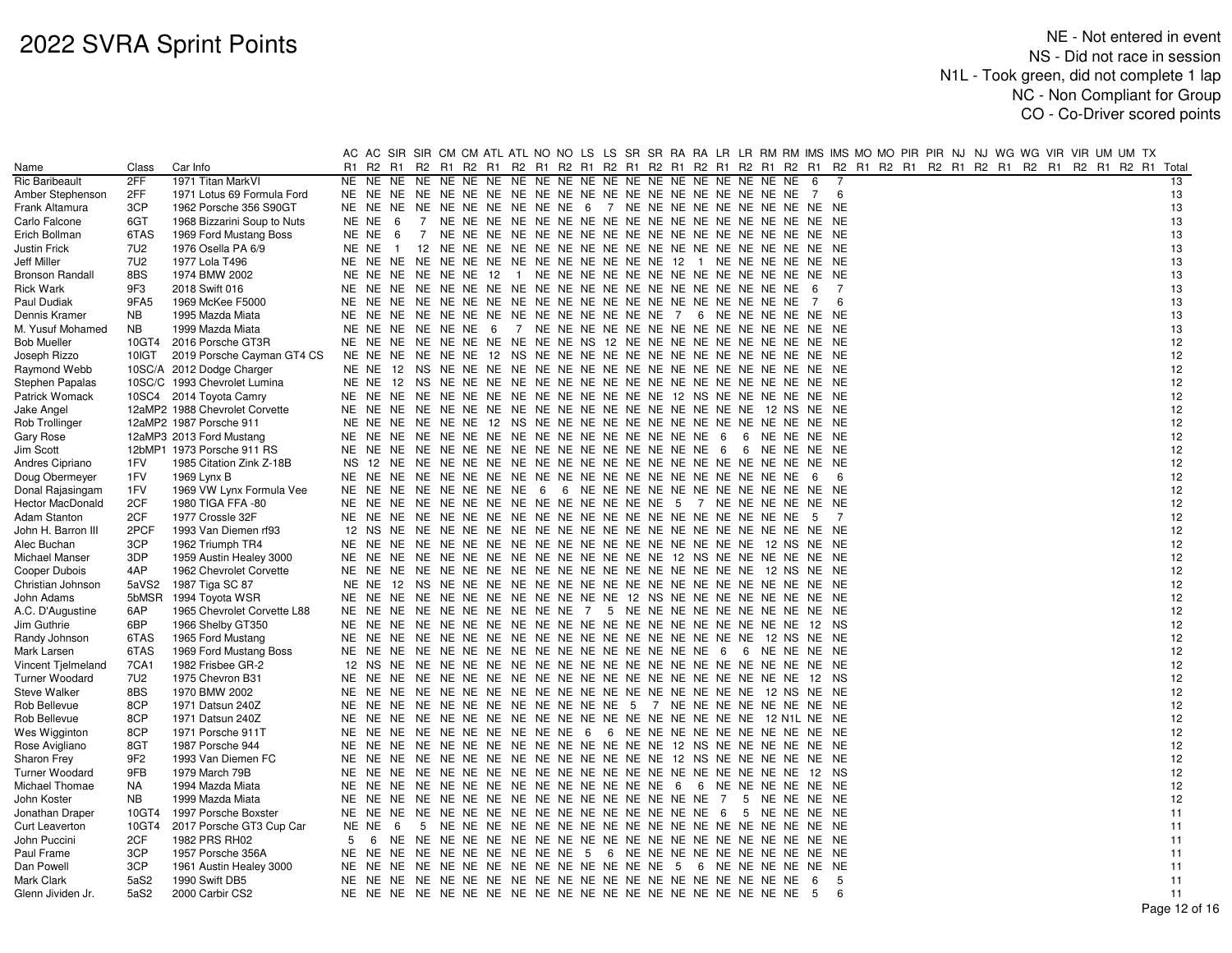|                            |           |                                   |                |                |  |                                                                    |  |  |  |                     |  |                |                |  |  | AC AC SIR SIR CM CM ATL ATL NO NO LS LS SR SR RA RA LR LR RM RM IMS IMS MO MO PIR PIR NJ NJ WG WG VIR VIR UM UM TX |  |  |                |
|----------------------------|-----------|-----------------------------------|----------------|----------------|--|--------------------------------------------------------------------|--|--|--|---------------------|--|----------------|----------------|--|--|--------------------------------------------------------------------------------------------------------------------|--|--|----------------|
| Name                       | Class     | Car Info                          | R <sub>1</sub> | R2 R1          |  |                                                                    |  |  |  |                     |  |                |                |  |  | R2 R1 R2 R1 R2 R1 R2 R1 R2 R1 R2 R1 R2 R1 R2 R1 R2 R1 R2 R1 R2 R1 R2 R1 R2 R1 R2 R1 R2 R1 R2 R1 R2 R1 Total        |  |  |                |
| <b>Frederick Seidel</b>    | 5aS2      | 2002 Carbir S2                    | NE             | NE NE          |  | NE NE NE NE NE NE NE NE NE NE NE 6                                 |  |  |  | 5 NE NE NE NE NE NE |  |                |                |  |  |                                                                                                                    |  |  | 11             |
| Ronald Pace                | 7U2       | 1979 Lola T492/496                |                |                |  |                                                                    |  |  |  |                     |  |                |                |  |  |                                                                                                                    |  |  | 11             |
| <b>Edmund Germaine</b>     | 8BSL      | 1973 BMW 2002                     | NE.            | NE             |  | NE NE NE NE NE NE NE NE 5 6 NE NE NE NE NE NE NE NE NE NE          |  |  |  |                     |  |                |                |  |  |                                                                                                                    |  |  | 11             |
| Larry Drummond             | <b>NB</b> | 1999 Mazda Miata                  | NE             |                |  | NE NE NE NE NE NE NE NE NE NE NE NE NE 6 5 NE NE NE NE NE NE       |  |  |  |                     |  |                |                |  |  |                                                                                                                    |  |  | 11             |
| Mark Murphy                | <b>NB</b> | 2000 Mazda Miata                  |                |                |  |                                                                    |  |  |  |                     |  |                |                |  |  |                                                                                                                    |  |  | 11             |
| Lou Yorio                  | 10GT4     | 1998 Porsche Spec Boxster         | NE NE          |                |  |                                                                    |  |  |  |                     |  |                | NE             |  |  |                                                                                                                    |  |  | 10             |
| Stephen Keneally           |           | 10SC/B 2002 Dodge Intreped        | NE NE          | $\overline{4}$ |  |                                                                    |  |  |  |                     |  | - 3            | 3              |  |  |                                                                                                                    |  |  | 10             |
| <b>Edward Sevadjian</b>    | 10SC/B    | 2006 Chevrolet Monte Carlo        |                |                |  |                                                                    |  |  |  |                     |  | - 9            | $\overline{1}$ |  |  |                                                                                                                    |  |  | 10             |
| <b>Maurice Montgomery</b>  |           | 12bS911 1970 Porsche 911E         | NE NE          |                |  | NE NE NE NE NE NE NE NE NE NE 5 5 NE NE NE NE NE NE NE NE NE       |  |  |  |                     |  |                |                |  |  |                                                                                                                    |  |  | 10             |
| Devin Boucher              | 1FV       | 1969 Caldwell                     | NE.            |                |  | NE NE NE NE NE NE NE 9 1 NE NE NE NE NE NE NE NE NE NE NE NE       |  |  |  |                     |  |                |                |  |  |                                                                                                                    |  |  | 10             |
| <b>Patrick Summerville</b> | 1FV       | 1967 Zink C4 Formula Vee          |                |                |  | NE NE NE NE NE NE NE NE 5 5 NE NE NE NE NE NE NE NE NE NE NE NE    |  |  |  |                     |  |                |                |  |  |                                                                                                                    |  |  | 10             |
|                            | 2FB       |                                   | NE NE          |                |  |                                                                    |  |  |  |                     |  | $\overline{1}$ | 9              |  |  |                                                                                                                    |  |  | 10             |
| Dave Handy                 |           | 1968 Brabham BT29                 |                | NE             |  |                                                                    |  |  |  |                     |  |                |                |  |  |                                                                                                                    |  |  | 10             |
| Johnny Kanavas             | 5aS2      | 1990 Swift DB5                    | NE.            |                |  | NE NE NE NE NE NE NE NE NE NE NE NE 1                              |  |  |  | 9 NE NE NE NE NE NE |  |                |                |  |  |                                                                                                                    |  |  |                |
| <b>Benjamin Myers</b>      | 5aS2      | 2001 Carbir CS2                   | NE             |                |  | NE NE NE NE NE NE NE NE NE NE NE NE NE 3 7 NE NE NE NE NE NE NE    |  |  |  |                     |  |                |                |  |  |                                                                                                                    |  |  | 10             |
| Mike Wright                | 5aS2      | 1989 Lola T89/90                  |                |                |  |                                                                    |  |  |  |                     |  |                |                |  |  |                                                                                                                    |  |  | 10             |
| Mark Hannifin              | 6TAS      | 1970 Chevrolet Camaro Z28         | NE NE          | 5              |  |                                                                    |  |  |  |                     |  |                |                |  |  |                                                                                                                    |  |  | 10             |
| <b>Tyler Brooks</b>        | 8BS       | 1971 Datsun 510                   | 9              | $\overline{1}$ |  |                                                                    |  |  |  |                     |  |                | NE             |  |  |                                                                                                                    |  |  | 10             |
| James Johnston Jr.         | 9F3       | 2004 Mazda Pro Formula            |                |                |  | NE NE NE NE NE NE NE NE NE NE NE 5 5 NE NE NE NE NE NE NE NE NE NE |  |  |  |                     |  |                |                |  |  |                                                                                                                    |  |  | 10             |
| Zach Arnold                | 10GT4     | 2004 Chevrolet Corvette           |                |                |  |                                                                    |  |  |  |                     |  | - 9            | <b>NS</b>      |  |  |                                                                                                                    |  |  | 9              |
| Mark Stillson              | 10GT4     | 1999 Porsche Boxster              |                |                |  |                                                                    |  |  |  |                     |  |                |                |  |  |                                                                                                                    |  |  | 9              |
| <b>Thomas Bigony</b>       | 10IGT     | 2019 Porsche Cayman               | NE NE          |                |  |                                                                    |  |  |  |                     |  |                |                |  |  |                                                                                                                    |  |  |                |
| <b>Ricky Knuckles</b>      |           | 10SC/A 2012 Chevrolet Impala      | NE.            | NE             |  |                                                                    |  |  |  |                     |  | - 9            | NS             |  |  |                                                                                                                    |  |  |                |
| Tom Forgione               |           | 10SC/B 2002 Ford Taurus           |                |                |  |                                                                    |  |  |  |                     |  |                |                |  |  |                                                                                                                    |  |  | 9              |
| Rodney Reston              |           | 10SC/B 2005 Chevrolet Monte Carlo | NE NE          |                |  |                                                                    |  |  |  |                     |  | $\overline{4}$ | 5              |  |  |                                                                                                                    |  |  |                |
| Tom Forgione               |           | 10SC/C 1995 Ford Thunderbird      | NE.            | NE.            |  |                                                                    |  |  |  |                     |  | - 9            | NS             |  |  |                                                                                                                    |  |  |                |
| Neville Agass              |           | 12aMP3 1994 Ford Mustang Saleen   |                |                |  |                                                                    |  |  |  |                     |  |                |                |  |  |                                                                                                                    |  |  | 9              |
| Pierce Krone               | 1FV       | 1969 Lynx FV                      |                |                |  |                                                                    |  |  |  |                     |  | - 2            | 7              |  |  |                                                                                                                    |  |  | 9              |
| Christopher Summervil 1FV  |           | 1968 Zink C4                      | NE.            | NE             |  | NE NE NE NE NE NE 2 2 NE NE NE NE NE NE NE NE NE NE                |  |  |  |                     |  | $\overline{1}$ | $\overline{4}$ |  |  |                                                                                                                    |  |  |                |
| Marc Giroux                | 2FB       | 1969 Brabham BT29                 | NE.            | NE.            |  |                                                                    |  |  |  |                     |  | - 5            | $\overline{4}$ |  |  |                                                                                                                    |  |  | 9              |
| Kiem Tjong                 | 2PCF      | 1986 Swift DB1 FF                 | NE.            |                |  |                                                                    |  |  |  |                     |  |                |                |  |  |                                                                                                                    |  |  |                |
| <b>Brian McEldowney</b>    | 3CP       | 1962 Triumph TR4                  |                |                |  | NE NE NE NE NE NE NE NE NE NE 4 5 NE NE NE NE NE NE NE NE NE NE NE |  |  |  |                     |  |                |                |  |  |                                                                                                                    |  |  |                |
| <b>Craig Conley</b>        | 6BP       | 1966 Ford Mustang GT350           | 9              | NS.            |  |                                                                    |  |  |  |                     |  |                |                |  |  |                                                                                                                    |  |  |                |
| <b>Stephen Keneally</b>    | 7U2       | 1973 LOLA T292/296                |                |                |  |                                                                    |  |  |  |                     |  |                |                |  |  |                                                                                                                    |  |  |                |
| <b>Burl Reynolds</b>       | NA        | 1990 Mazda MX-5 Miata             |                |                |  |                                                                    |  |  |  |                     |  |                |                |  |  |                                                                                                                    |  |  |                |
| David Kuchrawy             | NB        | 1999 Mazda Miata                  |                |                |  |                                                                    |  |  |  |                     |  |                |                |  |  |                                                                                                                    |  |  |                |
| Donnie Gould               |           | 10SC/B 1992 Ford Thunderbird      | NE NE          |                |  |                                                                    |  |  |  |                     |  | $\overline{1}$ | 7              |  |  |                                                                                                                    |  |  | 8              |
| Dan Maloy                  |           | 10SC/B 2006 Chevrolet Monte Carlo | NE NE          |                |  |                                                                    |  |  |  |                     |  |                |                |  |  |                                                                                                                    |  |  | 8              |
| Michael Cullinan           |           | 12bS911 1977 Porsche 911          | NE             | NE             |  | NE NE NE NE NE NE NE NE NE NE 4 4 NE NE NE NE NE NE NE NE NE       |  |  |  |                     |  |                |                |  |  |                                                                                                                    |  |  | 8              |
| Heather Barron             | 1FV       | 1969 Lynx B                       | NE.            | NE             |  |                                                                    |  |  |  |                     |  | 3              | - 5            |  |  |                                                                                                                    |  |  | 8              |
| David McMasters            | 1FV       | 1965 Zink FV                      | NE NE          |                |  | NE NE NE NE NE NE 1 7 NE NE NE NE NE NE NE NE NE NE NE NE          |  |  |  |                     |  |                |                |  |  |                                                                                                                    |  |  | 8              |
| Dan Rhodes                 | 2CF       | 1977 TIGA FF                      | NE.            | NE             |  | NE NE NE NE NE NE NE NE NE NE NE NE 6 NS NE NE NE NE               |  |  |  |                     |  | $\blacksquare$ | $\mathbf{1}$   |  |  |                                                                                                                    |  |  | 8              |
| Matt Johnson               | 3CP       | 1956 Porsche 356                  | NE.            |                |  | NE NE NE NE NE NE NE NE NE 7 1 NE NE NE NE NE NE NE NE NE NE NE    |  |  |  |                     |  |                |                |  |  |                                                                                                                    |  |  | 8              |
| Charles E. Duncan          | 5aS2      | 1990 Lola 90-90                   | NE NE          |                |  | NE NE NE NE NE NE NE NE NE NE NE NE 4 4 NE NE NE NE NE NE NE       |  |  |  |                     |  |                |                |  |  |                                                                                                                    |  |  | 8              |
| Michael Attaway            | 10GT4     | 2020 Chevrolet Camaro             | NE NE          | -3             |  |                                                                    |  |  |  |                     |  |                |                |  |  |                                                                                                                    |  |  | $\overline{7}$ |
| Andy Pilgrim               | 10IGT     | 2020 Porsche GT4                  |                |                |  |                                                                    |  |  |  |                     |  |                |                |  |  |                                                                                                                    |  |  |                |
| Kenny Bupp                 |           | 10SC/B 2000 Ford Taurus           | NE NE          | 7              |  |                                                                    |  |  |  |                     |  |                |                |  |  |                                                                                                                    |  |  |                |
| Clifford Sigmann           |           | 10SC/B 2006 Dodge Charger         | NE             | NE.            |  |                                                                    |  |  |  |                     |  | $\overline{1}$ | 6              |  |  |                                                                                                                    |  |  |                |
| <b>Curt Vogt</b>           |           | 10SC/B 2006 Ford Fusion           |                |                |  |                                                                    |  |  |  |                     |  |                | <b>NS</b>      |  |  |                                                                                                                    |  |  |                |
| <b>Burt Stein</b>          | 1FP       | 1961 MG A                         |                |                |  |                                                                    |  |  |  |                     |  |                |                |  |  |                                                                                                                    |  |  |                |
|                            | 1FV       |                                   | NE NE          |                |  |                                                                    |  |  |  |                     |  |                |                |  |  |                                                                                                                    |  |  |                |
| <b>Robert Phillips</b>     |           | 1965 Zink Formula Vee C4          |                |                |  | NE NE NE NE NE NE 4 1 NE NE NE NE NE NE NE NE NE NE                |  |  |  |                     |  | - 1            | $\overline{1}$ |  |  |                                                                                                                    |  |  |                |
| John Strnad                | 1FV       | 1969 Lynx B                       | NE.            | NE.            |  |                                                                    |  |  |  |                     |  | - 5            | $\overline{c}$ |  |  |                                                                                                                    |  |  |                |
| Tom Stephani               | 2CF       | 1978 Crossle 35F                  | NE.            |                |  |                                                                    |  |  |  |                     |  | - 6            | $\overline{1}$ |  |  |                                                                                                                    |  |  |                |
| Doug Boles                 | 2FF       | 1972 Titan MK6                    | NE.            | NE.            |  |                                                                    |  |  |  |                     |  | -3             | $\overline{4}$ |  |  |                                                                                                                    |  |  |                |
| Brian Gay                  | 2FF       | 1969 Lotus 61                     |                |                |  |                                                                    |  |  |  |                     |  |                | -3             |  |  |                                                                                                                    |  |  | 7              |
|                            |           |                                   |                |                |  |                                                                    |  |  |  |                     |  |                |                |  |  |                                                                                                                    |  |  | Page 13 of 16  |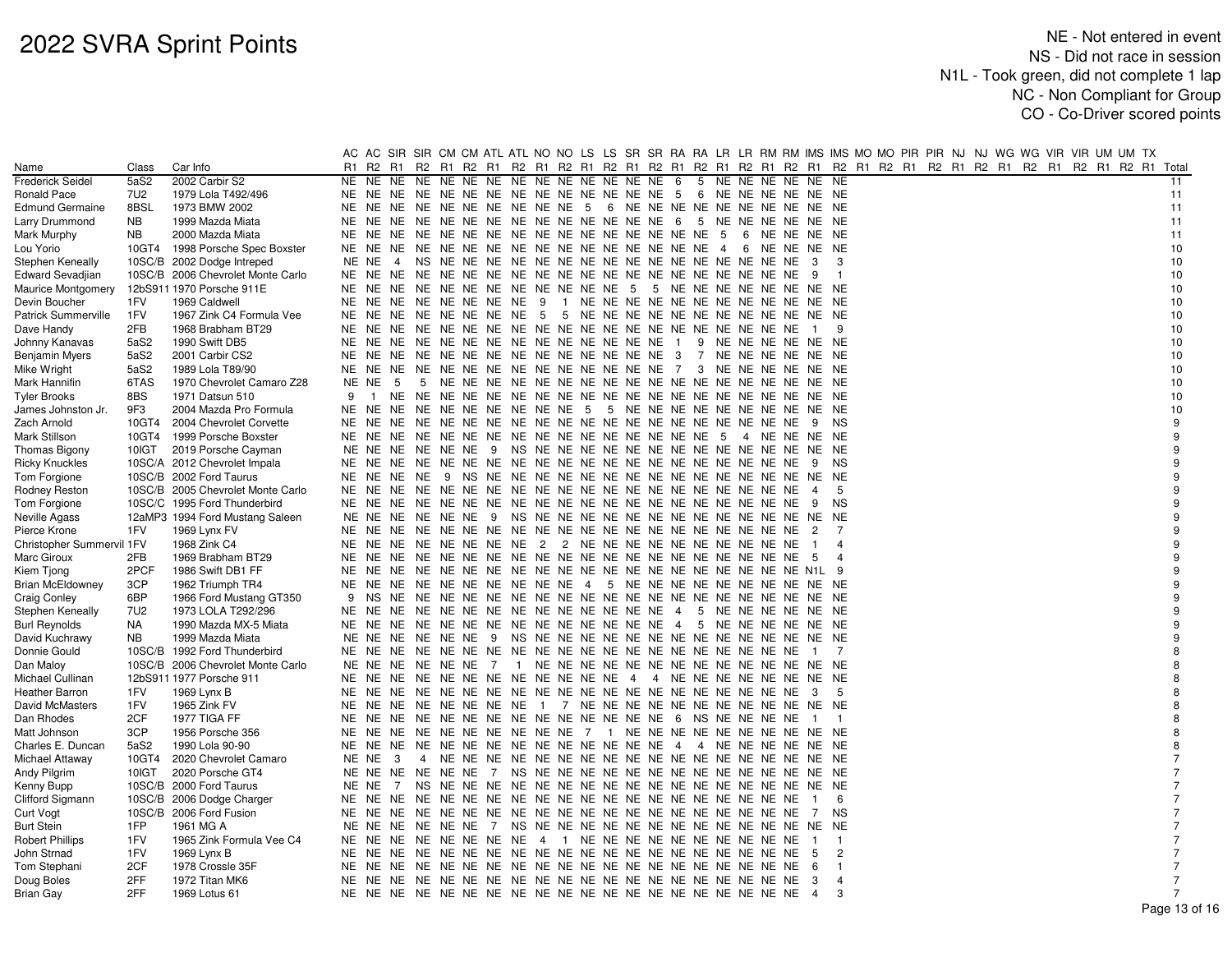|                           |           |                                   | AC AC SIR SIR CM CM ATL ATL NO NO LS LS SR SR RA RA LR LR RM RM IMS IMS MO MO PIR PIR NJ NJ WG WG VIR VIR UM UM TX      |                |
|---------------------------|-----------|-----------------------------------|-------------------------------------------------------------------------------------------------------------------------|----------------|
| Name                      | Class     | Car Info                          | R2 R1 R2 R1 R2 R1 R2 R1 R2 R1 R2 R1 R2 R1 R2 R1 R2 R1 R2 R1 R2 R1 R2 R1 R2 R1 R2 R1 R2 R1 R2 R1 R2 R1 Total<br>R1 R2 R1 |                |
| Linwood Staub             | 5aS2      | 1987 Swift DB2                    | NE NE<br>6<br>$\overline{1}$                                                                                            |                |
| Larry Ligas               | 6AP       | 1961 Jaquar XKE                   | NE NE<br>7                                                                                                              | $\overline{7}$ |
| Seth Burgett              | 6BP       | 1967 Shelby GT350 Mustang         | NE NE<br><sup>7</sup>                                                                                                   | $\overline{7}$ |
| <b>Patrick Sessions</b>   | 6BP       | 1963 Chevrolet Corvette           | NE NE 6<br>$\overline{1}$                                                                                               | $\overline{7}$ |
| George Wright             | 6BP       | 1963 Chevrolet Corvette           | $\overline{1}$<br>- 6                                                                                                   |                |
| Craig Ross                | 6GT       | 1970 Ford Boss 302                | NE NE                                                                                                                   |                |
| David Jacobs              | 7U2       | 1971 Chevron B19                  |                                                                                                                         |                |
| Craig Campbell            | 9F2       | 1994 Van Diemen RF 94             | 7 NS                                                                                                                    |                |
| Eric Madsen               | <b>NB</b> | 1995 Mazda Miata                  | NE NE                                                                                                                   |                |
| <b>Thomas Rush</b>        | <b>NB</b> | 2000 Mazda Miata                  |                                                                                                                         |                |
| Lance Wiskirchen          | 10GT4     | 2001 Ford Mustang                 |                                                                                                                         | 6              |
|                           | 10IGT     |                                   |                                                                                                                         | 6              |
| Gregory Jezarian          |           | 2009 Porsche 997.1                | NE NE<br>6                                                                                                              | 6              |
| John Hammergren           |           | 12aMP3 2020 BMW MT2 CS R          |                                                                                                                         | 6              |
| Ross Merrill              |           | 12bS911 1982 Porsche 911          | NE NE NE NE NE NE NE NE NE NE NE NE 3 3 NE NE NE NE NE NE NE NE NE                                                      |                |
| <b>Bruce Newcomer</b>     | 1FP       | 1965 GM Midget                    | NS.                                                                                                                     |                |
| <b>William McGehee</b>    | 2CF       | 1980 Crossle 40F                  | NE.<br>-2<br>$\overline{4}$                                                                                             | 6              |
| Will Thomas               | 2FB       | 1967 Brabham BT21                 | NE.<br>NE<br>-3                                                                                                         |                |
| Will Jackson              | 2FF       | 1972 Titan Mark 6B                | NE NE NE NE NE NE NE NE NE NE NE NS 6 NE NE NE NE NE NE NE NE NE NE                                                     | 6              |
| Robert Wagner             | 3CP       | 1960 Austin Healey 3000           |                                                                                                                         | 6              |
| <b>Bob Kelley</b>         | 6AP       | 1966 Chevrolet Corvette           | NE NE NE NE NE NE NE NE NE NE NE 4 2 NE NE NE NE NE NE NE NE NE NE                                                      | 6              |
| Jay Parille               | 6AP       | 1966 Corvette Cpe                 | NE NE NE NE NE NE NE NE 3 3 NE NE NE NE NE NE NE NE NE NE<br>NE NE                                                      |                |
| <b>Nick DeVitis</b>       | 6BP       | 1966 Shelby GT 350                | NE NE NE NE NE NE NE NE NE NE 6 NS NE NE NE NE NE NE NE NE<br>NE NE                                                     | 6              |
| Thomas Grudovich          | 8BP       | 1966 Ginetta G4                   | NE NE<br>- 6                                                                                                            | 6              |
| Maurizio Brandhoff        | 8BS       | 1971 Ford Capri Coupe             | NE NE NE NE NE NE NE NE 5 1 NE NE NE NE NE NE NE NE NE NE<br>NE NE                                                      | 6              |
| Philip Hartstein          | 8BS       | 1972 Datsun 510                   | NE NE NE NE NE NE NE NE 1 1 2 2 NE NE NE NE NE NE NE NE NE<br>NE<br>NE.                                                 |                |
| Kelvin Tse                | 8BS       | 1969 Datsun 510                   | NE NE NE NE NE NE NE NE NE NE 1 3 1 1 NE NE NE NE NE NE NE NE NE                                                        | 6              |
| Kevin Ayers               | 8BSL      | 1969 BMW 2002                     | NE NE NE NE NE NE NE NE NE NE NE NE NE 6 NS NE NE NE NE NE NE NE NE NE                                                  | 6              |
| AJ Henriksen              | 10GT4     | 2017 Chevrolet Camaro             | NE NE<br>NE                                                                                                             |                |
| David Roberts             | 10GT4     | 2016 Porsche Cayman               | NS.<br>- 5                                                                                                              |                |
| <b>Russell Wittenberg</b> | 10GT4     | 2018 Ginetta G55 GT4              |                                                                                                                         |                |
| Justin Ehrlich            | 10IGT     | 2009 Porsche Cayman               | NE NE                                                                                                                   |                |
| Corey Cochran             |           | 10SC/B 1999 Chevrolet Monte Carlo | NE<br>NE<br>$\overline{1}$<br>4                                                                                         | 5              |
| Carter Boles              | 1FV       | 1969 Zink C4                      | $\overline{4}$<br>- 1                                                                                                   |                |
| Carter Fournier           | 1FV       | 1965 Form Car MarkIII             | NE NE NE NE NE NE NE NE 1 4 NE NE NE NE NE NE NE NE NE NE NE NE NE                                                      |                |
| Daniel Caggiano           | 8BS       | 1973 Datsun 510                   | NE NE NE NE NE NE NE NE NE 1 2 1 1 NE NE NE NE NE NE NE NE NE<br>NE                                                     | 5              |
| Daniel Wu                 | 8BS       | 1970 Datsun 510                   | NE NE NE NE NE NE NE NE 1 1 3 NS NE NE NE NE NE NE NE NE NE<br>NE<br>NE                                                 |                |
| Jeff Antonelli            | 9F3       | 2006 Star Pro Formula Mazda       | NE NE<br>$\overline{1}$                                                                                                 |                |
| Graham Rankin             | 9F3       | 1998 Swift 014                    | NE NE NE NE NE NE NE NE 1 4 NE NE NE NE NE NE NE NE NE NE NE<br>NE<br>NE                                                |                |
| Peter Botham              | <b>NA</b> | 1991 Mazda Miata                  |                                                                                                                         |                |
| John Cloud                |           | 10SC/B 1993 Pontiac Grand Prix    | NE NE<br>1 NS                                                                                                           |                |
| Ken Milvid                | 1FV       | 1963 Volkswagen Formula Vee       | NE NE<br>NE NE NE NE NE NE 1 3 NE NE NE NE NE NE NE NE NE NE NE NE NE                                                   |                |
| Amelia Phillips           | 1FV       | 1969 Autodynamics FV Mk IV        | NE NE NE NE NE NE NE NE 1 1 NE NE NE NE NE NE NE NE NE NE NE<br>$\overline{1}$                                          |                |
| Michael Wirrick           | 2CF       | 1975 Zink Z10C                    | NE NE<br>3<br>$\overline{1}$                                                                                            |                |
|                           | 2FB       |                                   | $\overline{c}$<br>NE NE                                                                                                 |                |
| Robert Burnside           |           | 1969 Brabham BT29                 | - 2                                                                                                                     |                |
| David Hite                | 6TAS      | 1966 Ford Mustang                 | NE NE<br>$\overline{4}$                                                                                                 |                |
| David Buchanan            | 8BS       | 1971 Datsun 510                   | NE NE NE NE NE NE NE NE NE NE 1 1 1 1 NE NE NE NE NE NE NE NE NE                                                        |                |
| <b>Kristine Casey</b>     | 8BS       | 1970 Nissan Bluebird              | NE NE NE NE NE NE NE NE 1 1 1 NE NE NE NE NE NE NE NE NE<br>NE<br>NE.                                                   |                |
| Noah Hurwitz              | 8BS       | 1971 Datsun 510                   | NE NE NE NE NE NE NE NE NE NE NE NE 1 3 NE NE NE NE NE NE NE NE NE                                                      |                |
| Sam Smith                 | 8BS       | 1972 BMW 2002                     | NE NE NE NE NE NE NE NE NE NE NE 4 NS NE NE NE NE NE NE NE NE NE NE                                                     |                |
| David Dwoskin             | 9F3       | 2006 swift 016a                   | NE<br>NE<br>NE NE NE NE NE NE NE NE 4 NS NE NE NE NE NE NE NE NE NE NE                                                  |                |
| Alan Sevadjian            |           | 10SC/B 1999 Chevy Fusion          | NE.<br>NE.<br>$\overline{2}$                                                                                            | 3              |
| <b>Steve Beeler</b>       | 2CF       | 1979 Lola T 540                   | $\overline{c}$<br>NE NE<br>$\overline{1}$                                                                               |                |
| Doug Bruce                | 2FF       | 1972 Merlyn Mk20A                 | NE<br>NE<br>$\overline{c}$<br>$\overline{1}$                                                                            |                |
| Robert Stockwell          | 6BP       | 1965 Ford Mustang                 | NE NE NE NE NE NE NE NE NE NE 0 3 NE NE NE NE NE NE NE NE NE NE                                                         | 3              |
|                           |           |                                   |                                                                                                                         | Page 14 of 16  |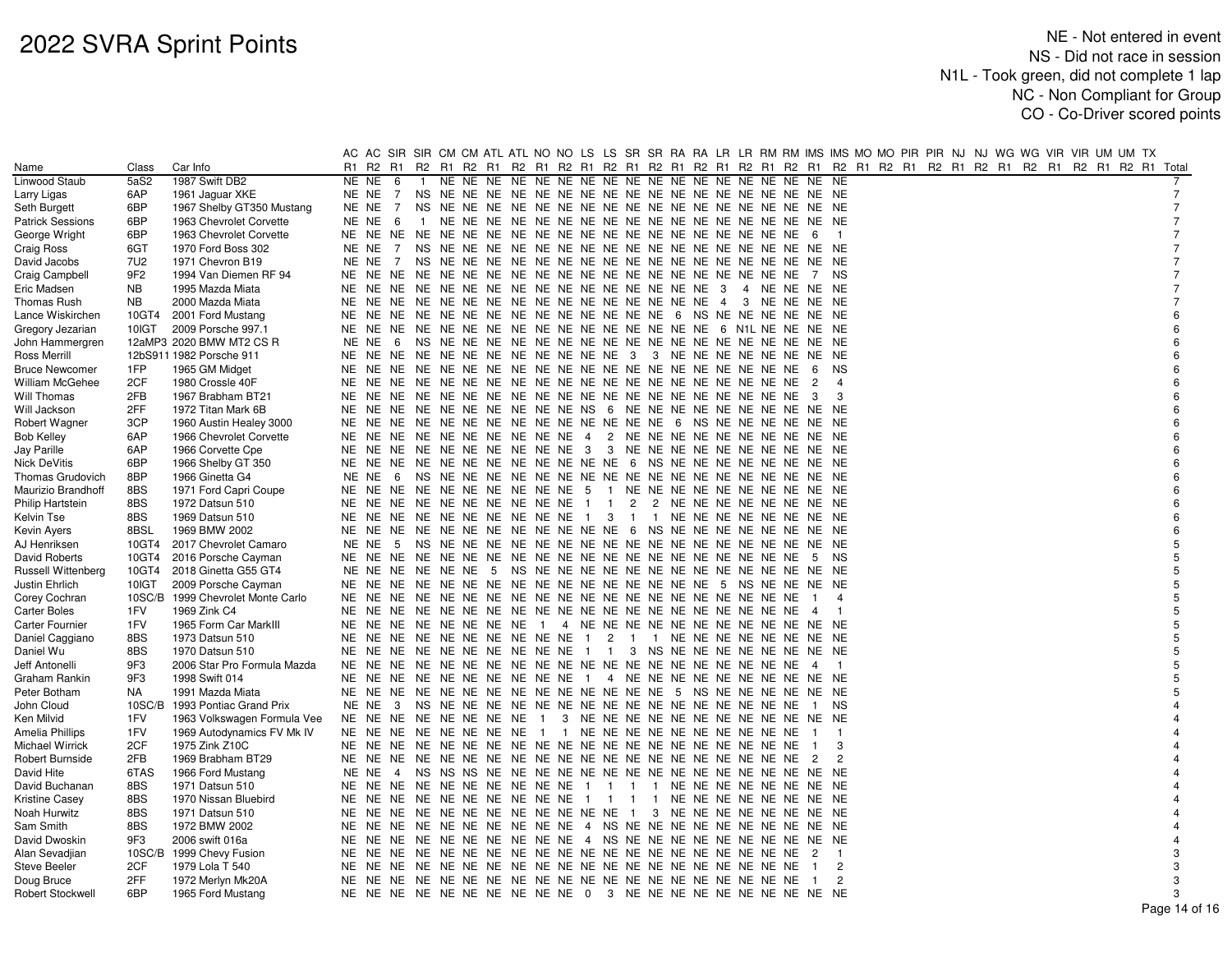|                      |       |                               | AC.          |                   |  | AC SIR SIR CM CM ATL ATL NO NO LS LS SR SR RA RA LR LR RM RM IMS IMS MO MO PIR PIR NJ NJ WG WG VIR VIR UM UM TX      |  |  |    |              |  |  |                           |                |                         |  |  |  |  |  |                |
|----------------------|-------|-------------------------------|--------------|-------------------|--|----------------------------------------------------------------------------------------------------------------------|--|--|----|--------------|--|--|---------------------------|----------------|-------------------------|--|--|--|--|--|----------------|
| Name                 | Class | Car Info                      |              |                   |  | R1 R2 R1 R2 R1 R2 R1 R2 R1 R2 R1 R2 R1 R2 R1 R2 R1 R2 R1 R2 R1 R2 R1 R2 R1 R2 R1 R2 R1 R2 R1 R2 R1 R2 R1 R2 R1 Total |  |  |    |              |  |  |                           |                |                         |  |  |  |  |  |                |
| Jonathan Ornstein    | 8BS   | 1972 Toyota Corolla           |              |                   |  | NE NE NE NE NE NE NE NE NE NE NS                                                                                     |  |  | -1 | $\mathbf{1}$ |  |  | 1 NE NE NE NE NE NE NE NE |                |                         |  |  |  |  |  | 3              |
| Jerry Streckert      | 9F3   | 2004 Van Diemen F-SCCA        |              |                   |  |                                                                                                                      |  |  |    |              |  |  |                           |                | 3 NS                    |  |  |  |  |  | 3              |
| Bela Sztanko         |       | 12aMP1 1978 Porsche 911       |              |                   |  |                                                                                                                      |  |  |    |              |  |  |                           |                |                         |  |  |  |  |  | $\overline{c}$ |
| Jackson Williams     | 1FP   | 1963 Austin Healey Sprite Mk2 |              |                   |  | NE NE NE NE NE NE NE NE 1 1 NE NE NE NE NE NE NE NE NE NE NE NE                                                      |  |  |    |              |  |  |                           |                |                         |  |  |  |  |  | $\overline{2}$ |
| David Bevan          | 1FV   | 1972 Zink C4                  |              |                   |  |                                                                                                                      |  |  |    |              |  |  |                           |                |                         |  |  |  |  |  | $\overline{2}$ |
| John Carter          | 1FV   | 1968 Zink FV                  |              |                   |  |                                                                                                                      |  |  |    |              |  |  |                           |                | $\overline{\mathbf{1}}$ |  |  |  |  |  | $\overline{2}$ |
| Craig Clinger        | 1FV   | 1972 Schnepp FV               |              |                   |  |                                                                                                                      |  |  |    |              |  |  |                           |                |                         |  |  |  |  |  | $\overline{c}$ |
| Ray Creech           | 1FV   | 1964 AD FV                    |              |                   |  |                                                                                                                      |  |  |    |              |  |  |                           |                |                         |  |  |  |  |  | $\overline{2}$ |
| Diana Dyckman        | 1FV   | 1968 Zink FV                  |              |                   |  |                                                                                                                      |  |  |    |              |  |  |                           |                |                         |  |  |  |  |  | $\overline{c}$ |
| Donald OKeefe Jr     | 1FV   | 1969 Lynx B                   |              |                   |  |                                                                                                                      |  |  |    |              |  |  |                           |                |                         |  |  |  |  |  | $\overline{c}$ |
| Mark Shatwell        | 1FV   | 1972 Scorpion Formula Vee     |              |                   |  |                                                                                                                      |  |  |    |              |  |  |                           |                |                         |  |  |  |  |  | $\overline{c}$ |
| <b>Rick Andrisek</b> | 2CF   | 1980 Crossle 40F              |              |                   |  |                                                                                                                      |  |  |    |              |  |  |                           |                |                         |  |  |  |  |  | $\overline{c}$ |
| Daniel Becker        | 2CF   | 1978 Tiga FFA78               |              |                   |  |                                                                                                                      |  |  |    |              |  |  |                           |                |                         |  |  |  |  |  | $\overline{c}$ |
| Mark Clark           | 2CF   | 1978 Crossle 32F              |              |                   |  |                                                                                                                      |  |  |    |              |  |  |                           |                |                         |  |  |  |  |  | $\overline{2}$ |
| Sherman Johnston     | 2CF   | 1976 Crossle 32F              |              |                   |  |                                                                                                                      |  |  |    |              |  |  |                           |                |                         |  |  |  |  |  | $\overline{c}$ |
| Martin Potashnik     | 2CF   | 1978 Lola T440                |              |                   |  |                                                                                                                      |  |  |    |              |  |  |                           |                |                         |  |  |  |  |  | $\overline{c}$ |
| <b>Charles Smith</b> | 2CF   | 1981 Tiga FFA81               |              |                   |  |                                                                                                                      |  |  |    |              |  |  |                           |                |                         |  |  |  |  |  | $\overline{2}$ |
| Jeff White           | 2CF   | 1978 Crossle 32F              |              |                   |  |                                                                                                                      |  |  |    |              |  |  |                           |                |                         |  |  |  |  |  | $\sqrt{2}$     |
| Jim Larkin           | 2FF   | 1970 Nike 6NF 040470.9        |              |                   |  |                                                                                                                      |  |  |    |              |  |  |                           |                | - 1                     |  |  |  |  |  | $\overline{c}$ |
| Lee Romine           | 2FF   | 1968 Lotus 51                 |              |                   |  |                                                                                                                      |  |  |    |              |  |  |                           | - 1            | $\overline{1}$          |  |  |  |  |  | $\overline{c}$ |
| Michael Spence       | 2FF   | 1972 Crossle 20F              |              |                   |  |                                                                                                                      |  |  |    |              |  |  |                           |                | 2 NS                    |  |  |  |  |  | $\overline{c}$ |
| John F Boxhorn       | 5aS2  | 2010 Carbir CS2               |              |                   |  |                                                                                                                      |  |  |    |              |  |  |                           |                |                         |  |  |  |  |  | $\overline{c}$ |
| Robert Brooks        | 8BS   | 1971 Datsun 510               |              |                   |  | NE NE NE NE NE NE NE NE NE NE 1 1 NE NE NE NE NE NE NE NE NE NE NE                                                   |  |  |    |              |  |  |                           |                |                         |  |  |  |  |  | $\overline{2}$ |
| Ed Matsuishi         | 8BS   | 1971 Datsun 510               |              |                   |  | NE NE NE NE NE NE NE NE NE NE NE NE 1 1 NE NE NE NE NE NE NE NE NE                                                   |  |  |    |              |  |  |                           |                |                         |  |  |  |  |  | $\overline{2}$ |
| Bob Wass             | 8BS   | 1972 Alfa Romeo GTV           |              |                   |  | NE NE NE NE NE NE NE NE NE NE 1 1 NE NE NE NE NE NE NE NE NE NE NE                                                   |  |  |    |              |  |  |                           |                |                         |  |  |  |  |  |                |
| Bob Kelley           | 10GT1 | 2014 Chevrolet Camaro         |              |                   |  |                                                                                                                      |  |  |    |              |  |  |                           |                |                         |  |  |  |  |  |                |
| Ardie Oji            | 10GT1 | 1980 Chevrolet Monza          |              |                   |  | NE NE NE NE NE NE NE NE NE NE NS 1 NE NE NE NE NE NE NE NE NE NE NE                                                  |  |  |    |              |  |  |                           |                |                         |  |  |  |  |  |                |
| Clair Schwendeman    |       | 10SC/B 1999 Dodge Cup         |              |                   |  |                                                                                                                      |  |  |    |              |  |  |                           | $\overline{1}$ | <b>NS</b>               |  |  |  |  |  |                |
| <b>Ross Merrill</b>  | 10SC2 | 1991 Ford Thunderbird         |              |                   |  | NE NE NE NE NE NE NE NE NE NE NE 1 NS NE NE NE NE NE NE NE NE NE NE                                                  |  |  |    |              |  |  |                           |                |                         |  |  |  |  |  |                |
| Jim Bouzaglou        |       | 12bGTU 1973 Porsche 911 RSR   |              |                   |  | NE NE NE NE NE NE NE NE NE NE NE 1 NS NE NE NE NE NE NE NE NE NE NE                                                  |  |  |    |              |  |  |                           |                |                         |  |  |  |  |  |                |
| Scott Graham         |       | 12bMP3 1995 Mazda RX7         | $\mathbf{1}$ |                   |  |                                                                                                                      |  |  |    |              |  |  |                           |                |                         |  |  |  |  |  |                |
| Bruce Domeck         | 2CF   | 1976 Lola T342                |              |                   |  |                                                                                                                      |  |  |    |              |  |  |                           |                | 1 NS                    |  |  |  |  |  |                |
| Keith Denahan        | 3CP   | 1964 Porsche 356              |              | NENE <sub>1</sub> |  |                                                                                                                      |  |  |    |              |  |  |                           |                |                         |  |  |  |  |  |                |
| John Stanford        | 3DP   | 1965 Turner MKIII             |              |                   |  |                                                                                                                      |  |  |    |              |  |  |                           |                | 1 NS                    |  |  |  |  |  |                |
| Tomas LaCosta        | 5aHS2 | 1978 Lola T492                | NE NE        |                   |  |                                                                                                                      |  |  |    |              |  |  |                           |                |                         |  |  |  |  |  |                |
| Alan Davison         | 6APX  | 1967 Ford Mustang             |              |                   |  |                                                                                                                      |  |  |    |              |  |  |                           |                | 1 NS                    |  |  |  |  |  |                |
| Jack Busch           | 6BP   | 1967 Jaquar XKE               |              |                   |  |                                                                                                                      |  |  |    |              |  |  |                           |                |                         |  |  |  |  |  |                |
| Dave Handy           | 7BSR  | 1979 Cicale/Ralt RT1 CanAm    |              | NE NE NS          |  |                                                                                                                      |  |  |    |              |  |  |                           |                |                         |  |  |  |  |  |                |
| <b>Bob Clucas</b>    | 8BS   | 1970 Datsun 510               |              |                   |  | NE NE NE NE NE NE NE NE NE NE 1 NS NE NE NE NE NE NE NE NE NE NE                                                     |  |  |    |              |  |  |                           |                |                         |  |  |  |  |  |                |
| Jim Ghilardi         | 8BS   | 1972 Volvo B Sedan            |              |                   |  | NE NE NE NE NE NE NE NE NE NE 1 NS NE NE NE NE NE NE NE NE NE NE                                                     |  |  |    |              |  |  |                           |                |                         |  |  |  |  |  |                |
| <b>Terry Martin</b>  | 10GT3 | 1980 Chevrolet C4 Corvette    |              |                   |  |                                                                                                                      |  |  |    |              |  |  |                           |                |                         |  |  |  |  |  |                |
| RJ Gottlieb          | 10NC  | 1969 Chevorlet Camaro         |              |                   |  | NE NE NE NE NE NE NE NE NE NE NE NE NC NC NC NC NE NE NE NE NE NE                                                    |  |  |    |              |  |  |                           |                |                         |  |  |  |  |  |                |
| <b>Steve Schmidt</b> | 10NC  | 1976 Porsche 935 K-3          |              |                   |  |                                                                                                                      |  |  |    |              |  |  |                           |                |                         |  |  |  |  |  |                |
| Pancho Weaver        | 10NC  | 2020 Dodge Challenger         |              |                   |  |                                                                                                                      |  |  |    |              |  |  |                           |                |                         |  |  |  |  |  | $\Omega$       |
| Larry Connor         | 11NC  | 2005 Audi R8 LMP              |              |                   |  |                                                                                                                      |  |  |    |              |  |  |                           |                |                         |  |  |  |  |  |                |
| <b>Bernard Turi</b>  | 12aNC |                               |              |                   |  |                                                                                                                      |  |  |    |              |  |  |                           |                |                         |  |  |  |  |  |                |
| Wayne Graham         |       | 12bMP3 1984 Mazda RX7         |              |                   |  |                                                                                                                      |  |  |    |              |  |  |                           |                |                         |  |  |  |  |  | $\Omega$       |
| Karl Keiger          | 1FP   | 1966 MG Midget                |              |                   |  | NE NE NE NE NE NE NE NE NE N1L NS NE NE NE NE NE NE NE NE NE NE NE NE                                                |  |  |    |              |  |  |                           |                |                         |  |  |  |  |  | $\Omega$       |
| Max Jamiesson        | 3CP   | 1960 Porsche 356              |              |                   |  |                                                                                                                      |  |  |    |              |  |  |                           |                |                         |  |  |  |  |  |                |
| Alan Berry           | 3EP   | 1967 Triumph Spitfire         |              |                   |  |                                                                                                                      |  |  |    |              |  |  |                           |                |                         |  |  |  |  |  | $\Omega$       |
| Lee Follansbee       | 3NC   | 1967 Triumph Spitfire         |              |                   |  |                                                                                                                      |  |  |    |              |  |  |                           |                |                         |  |  |  |  |  | $\Omega$       |
| Philip Gott          | 3NC   | 1965 Triumph TR4A             |              |                   |  |                                                                                                                      |  |  |    |              |  |  |                           |                |                         |  |  |  |  |  |                |
| <b>Steve Sanett</b>  | 4FM2  | 1957 Lotus 11 Le Mans         |              |                   |  |                                                                                                                      |  |  |    |              |  |  |                           |                |                         |  |  |  |  |  | $\Omega$       |
| Edward Hugo          | 4NC   | 1958 Chevrolet Corvette       |              |                   |  |                                                                                                                      |  |  |    |              |  |  |                           |                |                         |  |  |  |  |  |                |
|                      |       |                               |              |                   |  |                                                                                                                      |  |  |    |              |  |  |                           |                |                         |  |  |  |  |  | $DaoA = af$    |